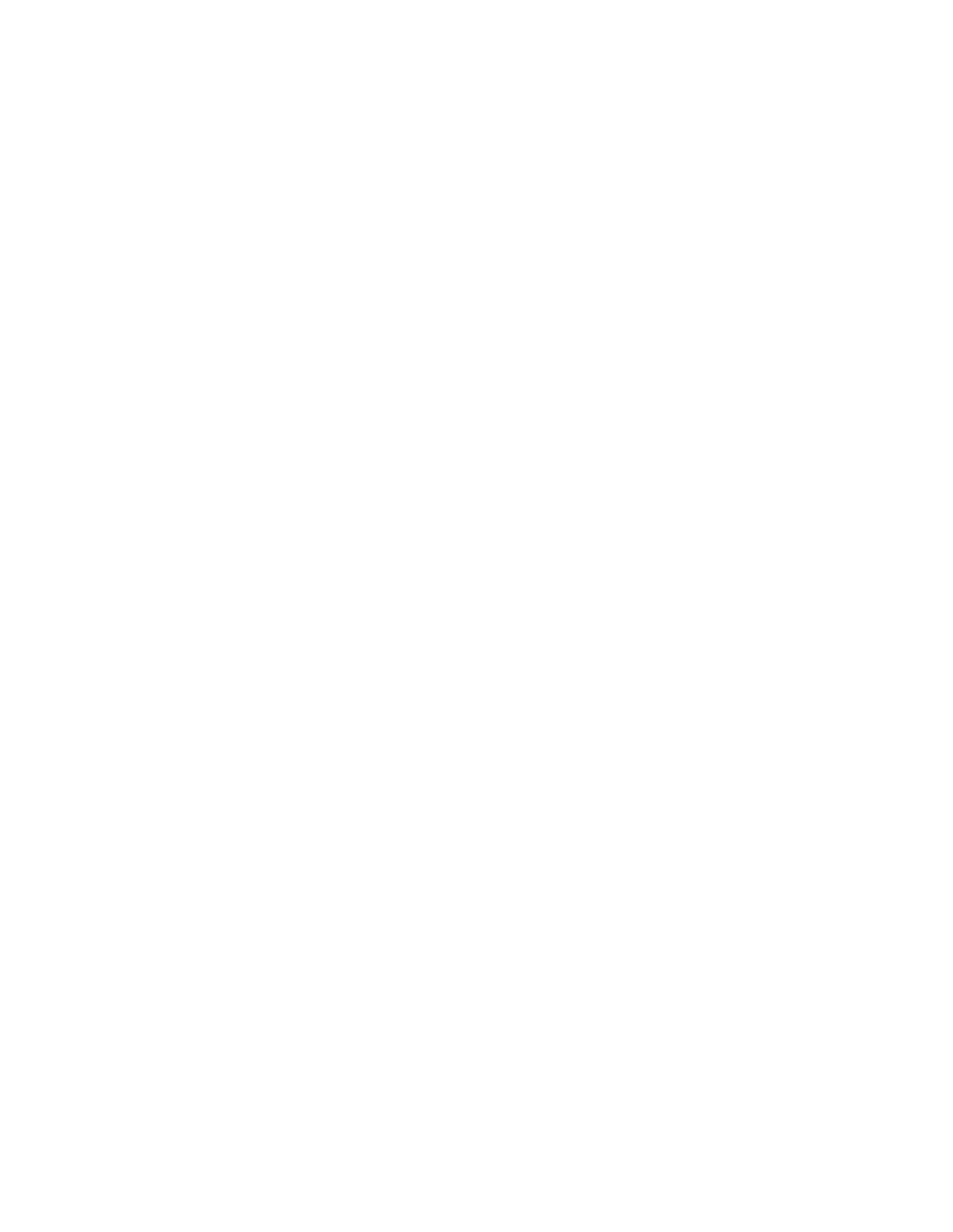Industry Guideline – *Local Number Portability IT Test Plan Part 1*

First published as ACIF G613.1:2004

ISBN: 1 74000 278 4

©Copyright Australian Communications Industry Forum PO Box 444, Milsons Point NSW 1565

#### **Disclaimers**

- 1. Notwithstanding anything contained in this Industry Guideline:
	- (a) ACIF disclaims responsibility (including where ACIF or any of its officers, employees, agents or contractors has been negligent) for any direct or indirect loss, damage, claim, or liability any person may incur as a result of any:
		- (i) reliance on or compliance with this Industry Guideline;
		- (ii) inaccuracy or inappropriateness of this Industry Guideline; or
		- (iii) inconsistency of this Industry Guideline with any law; and
	- (b) ACIF disclaims responsibility (including where ACIF or any of its officers, employees, agents or contractors has been negligent) for ensuring compliance by any person with this Industry Guideline.
- 2. The above disclaimers will not apply to the extent they are inconsistent with any relevant legislation.

#### **Copyright**

© Australian Communications Industry Forum Limited 2004

This document is copyright and must not be used except as permitted below or under the Copyright Act 1968. You may reproduce and publish this document in whole or in part for your or your organisation's own personal or internal compliance, educational or non-commercial purposes. You must not alter or amend this document in any way. You must not reproduce or publish this document for commercial gain without the prior written consent of ACIF. Organisations wishing to reproduce or publish this document for commercial gain (i.e. for distribution to subscribers to an information service) may apply to subscribe to the ACIF Publications Subscription Service by contacting the ACIF Business Manager at acif@acif.org.au. If you publish any part of this document for any purpose, you must also publish this copyright notice as part of that publication.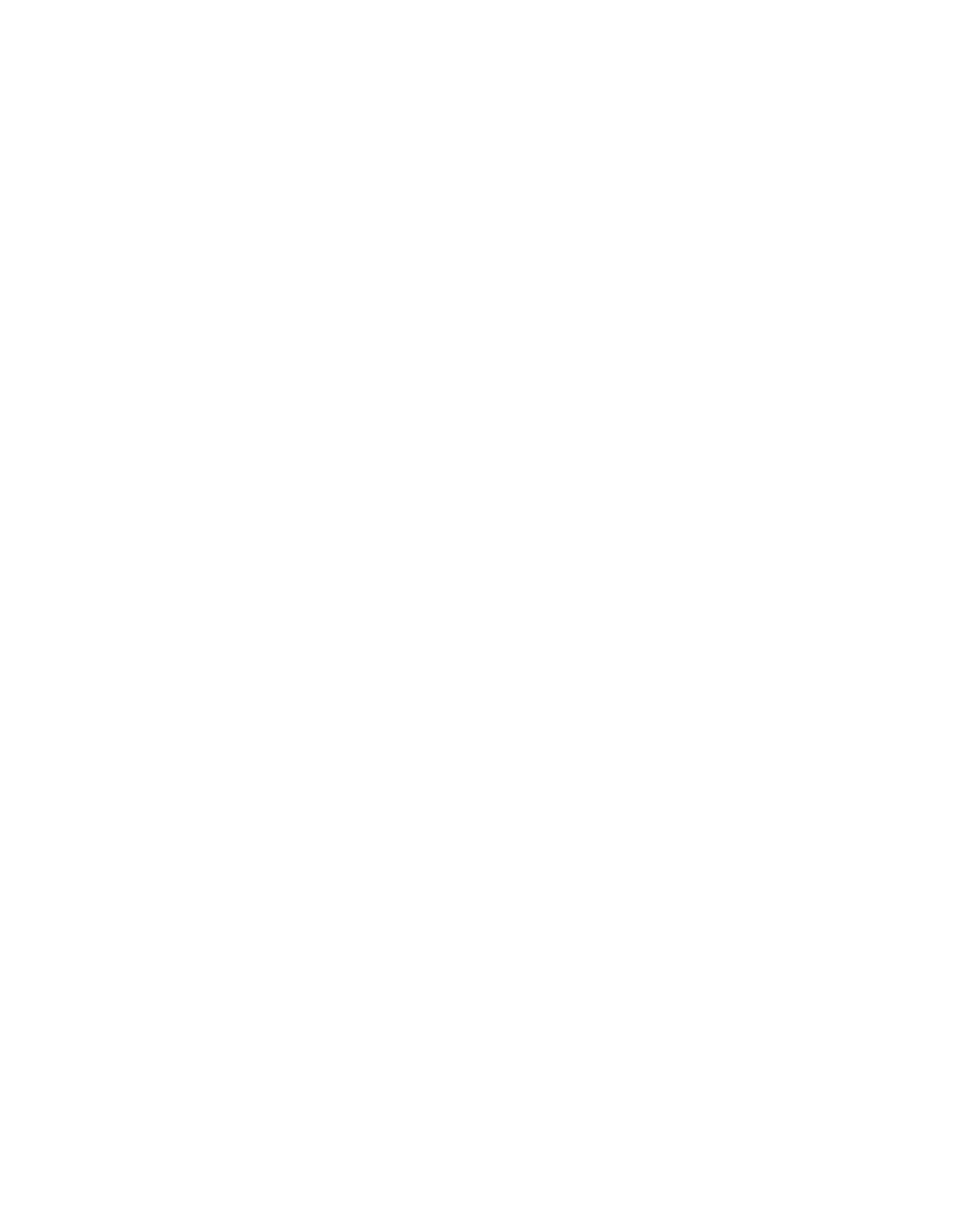## **PARTICIPANTS**

The Working Committee that developed this Industry Guideline consisted of the following organisations and their representatives:

| Organisation              | Membership | Representative        |
|---------------------------|------------|-----------------------|
| AAPT                      | Non-voting | Skye Fuller           |
| AAPT                      | Voting     | Lisa Grady            |
| AAPT                      | Non-voting | Lee-Anne Sutton       |
| <b>ACA</b>                | Non-voting | Simon Flanagan        |
| <b>ACA</b>                | Non-voting | Michael Elsegood      |
| <b>ACCC</b>               | Non-voting | Grant Young           |
| <b>ATUG</b>               | Voting     | John Pack             |
| Comindico                 | Non-voting | Maree Mayo            |
| <b>CTN</b>                | Voting     | Teresa Corbin         |
| <b>CTN</b>                | Non-voting | Philippa Mansor       |
| <b>Hutchison Telecoms</b> | Voting     | <b>Brian Currie</b>   |
| <b>Hutchison Telecoms</b> | Non-voting | Alexander R. Osborne  |
| Optus                     | Non-voting | Melina Rohan          |
| Optus                     | Non-voting | Xanthe Corbett-Jones  |
| Optus                     | Non-voting | Margueritta Wong      |
| Optus                     | Voting     | Michelle Ford         |
| PowerTel                  | Voting     | Paul Teng             |
| PowerTel                  | Non-voting | <b>Russell Symons</b> |
| Paradigm.One              | Non-voting | Devendra Gupta        |
| Primus                    | Non-voting | Martin Vella          |
| RSL Com                   | Non-voting | John Green            |
| Telstra                   | Voting     | Ian Somerville        |
| Telstra                   | Non-voting | Terry Dyer            |
| Telstra                   | Non-voting | Greg Craig            |
| TransACT                  | Non-voting | Uday Lad              |

This Working Committee was chaired by Alexander R. Osborne. Terry Andersen of ACIF provided project management support.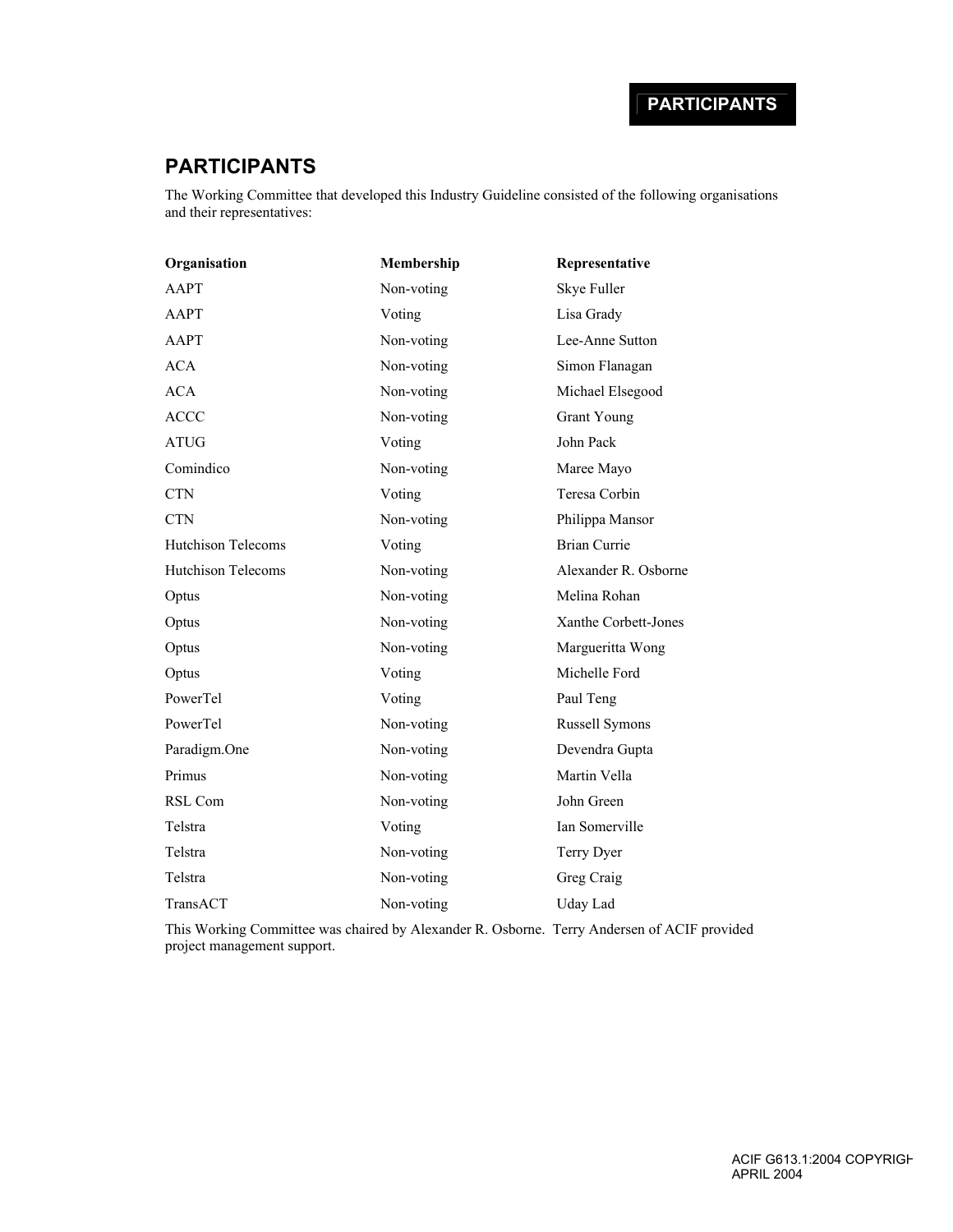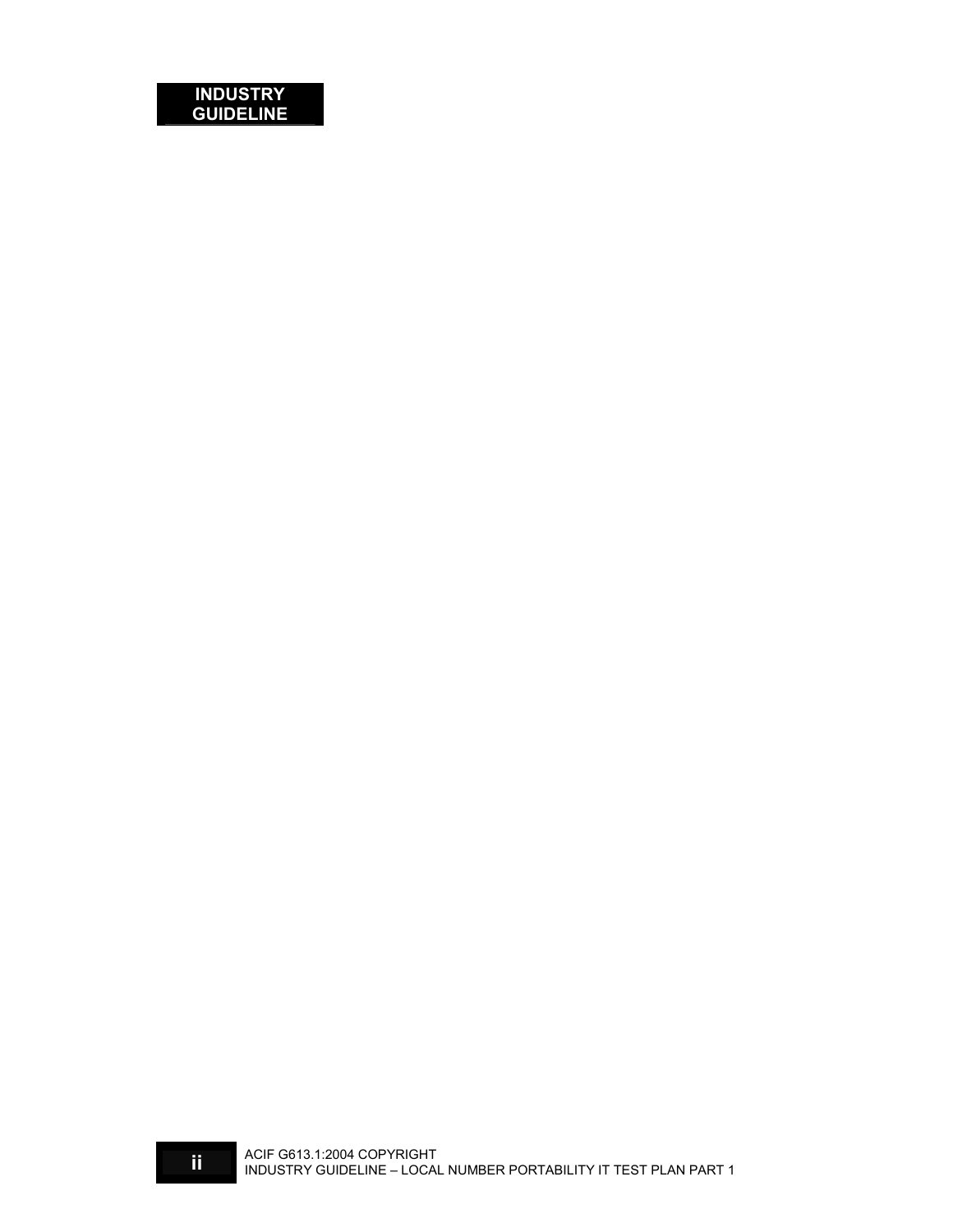## **TABLE OF CONTENTS**

## **TABLE OF CONTENTS**

| 1            | <b>INTRODUCTION</b>                         | 1             |  |  |  |
|--------------|---------------------------------------------|---------------|--|--|--|
|              | Introduction<br>1.1                         | 1             |  |  |  |
| $\mathbf{2}$ | <b>SCOPE, OBJECTIVES AND DELIVERABLES</b>   | 3             |  |  |  |
|              | 2.1<br><b>Scope</b>                         | ${\bf 3}$     |  |  |  |
|              | <b>Objectives</b><br>2.2                    | $\frac{3}{3}$ |  |  |  |
|              | <b>Deliverables</b><br>2.3                  |               |  |  |  |
| 3            | <b>DEFINITIONS</b>                          | 5             |  |  |  |
|              | 3.1<br><b>Definitions</b>                   | 5             |  |  |  |
| 4            | <b>REFERENCES</b>                           | 9             |  |  |  |
| 5            | <b>TEST OBJECTIVES</b>                      | 11            |  |  |  |
|              | 5.1<br><b>IT Link</b>                       | 11            |  |  |  |
|              | 5.2<br><b>Application Layer</b>             | 11            |  |  |  |
| 6            | <b>TEST SCOPE</b>                           | 13            |  |  |  |
| 7            | <b>DELIVERABLES</b>                         |               |  |  |  |
|              | 7.1<br><b>Test Scenarios and Test Cases</b> | 15            |  |  |  |
|              | 7.2<br><b>Test Execution Schedule</b>       | 15            |  |  |  |
|              | 7.3<br><b>Test Results</b>                  | 15            |  |  |  |
|              | 7.4<br><b>Test Status Report</b>            | 15            |  |  |  |
|              | 7.5<br><b>Test Summary Report</b>           | 15            |  |  |  |
| 8            | <b>TEST STRATEGY</b>                        | 17            |  |  |  |
|              | <b>Overall Approach</b><br>8.1              | 17            |  |  |  |
|              | 8.2<br><b>Test Focus</b>                    | 17            |  |  |  |
|              | 8.3<br><b>Regression Strategy</b>           | 17            |  |  |  |
|              | 8.4<br><b>Entry Criteria</b>                | 17            |  |  |  |
|              | <b>Exit Criteria</b><br>8.5                 | 18            |  |  |  |
| 9            | <b>TEST ENVIRONMENT</b>                     | 19            |  |  |  |
| 10           | <b>APPLICATION LAYER TESTING</b>            | 21            |  |  |  |
| 11           | <b>TEST MANAGEMENT</b>                      | 23            |  |  |  |
|              | 11.1 Roles and Responsibilities             | 23            |  |  |  |
|              | 11.2 Task Management                        | 23            |  |  |  |
|              | 11.3 Test Preparation                       | 23            |  |  |  |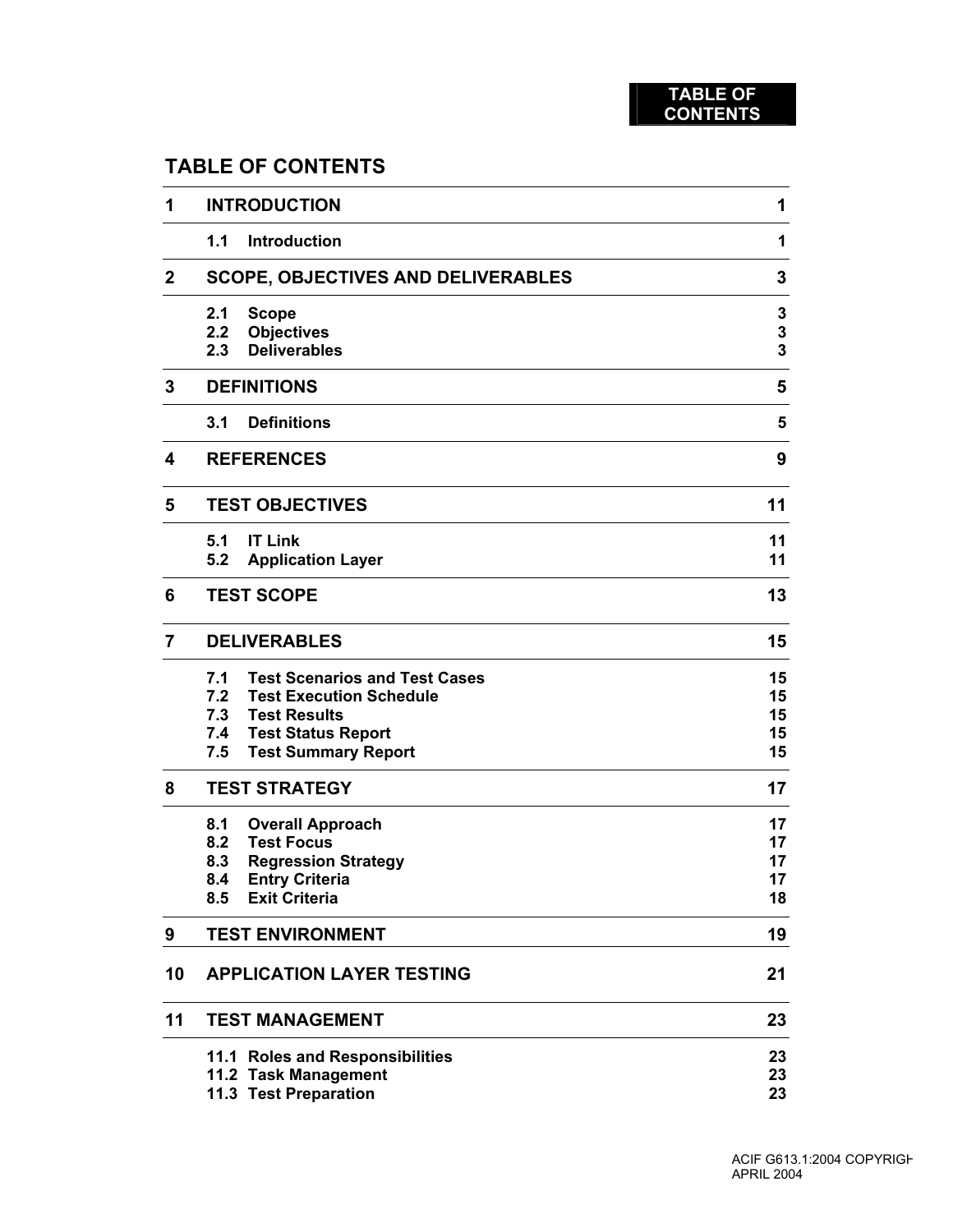## **INDUSTRY GUIDELINE**

| 11.4 Test Cases                                         | 23 |
|---------------------------------------------------------|----|
| 11.5 Test Data                                          | 23 |
| 11.6 Test Data Value Sets                               | 23 |
| <b>11.7 Test Execution Schedule</b>                     | 24 |
| 11.8 Test Execution                                     | 24 |
| 11.9 Test Results                                       | 24 |
| 11.10Problem Management                                 | 25 |
| 11.11 Escalation Hierarchy                              | 26 |
| <b>11.12 Reporting Requirements</b>                     | 26 |
| 12 <sup>2</sup><br><b>ACCEPTANCE</b>                    | 29 |
| <b>APPENDIX A</b>                                       | 31 |
| <b>INCIDENT REPORT TEMPLATE</b>                         | 31 |
| <b>APPENDIX B</b>                                       | 33 |
| <b>TEST STATUS REPORT TEMPLATE</b>                      | 33 |
| <b>APPENDIX C</b>                                       | 35 |
| <b>SAMPLE INCIDENT REPORTING LOG</b>                    | 35 |
| <b>APPENDIX D</b>                                       | 37 |
| <b>RESPONSE CODES FOR LNP APPLICATION LAYER TESTING</b> | 37 |
| <b>APPENDIX E</b>                                       | 43 |
| <b>TEST SCENARIOS</b>                                   | 43 |
| <b>APPENDIX F</b>                                       | 45 |
| <b>SAMPLE TEST SUMMARY REPORT CONTENTS</b>              | 45 |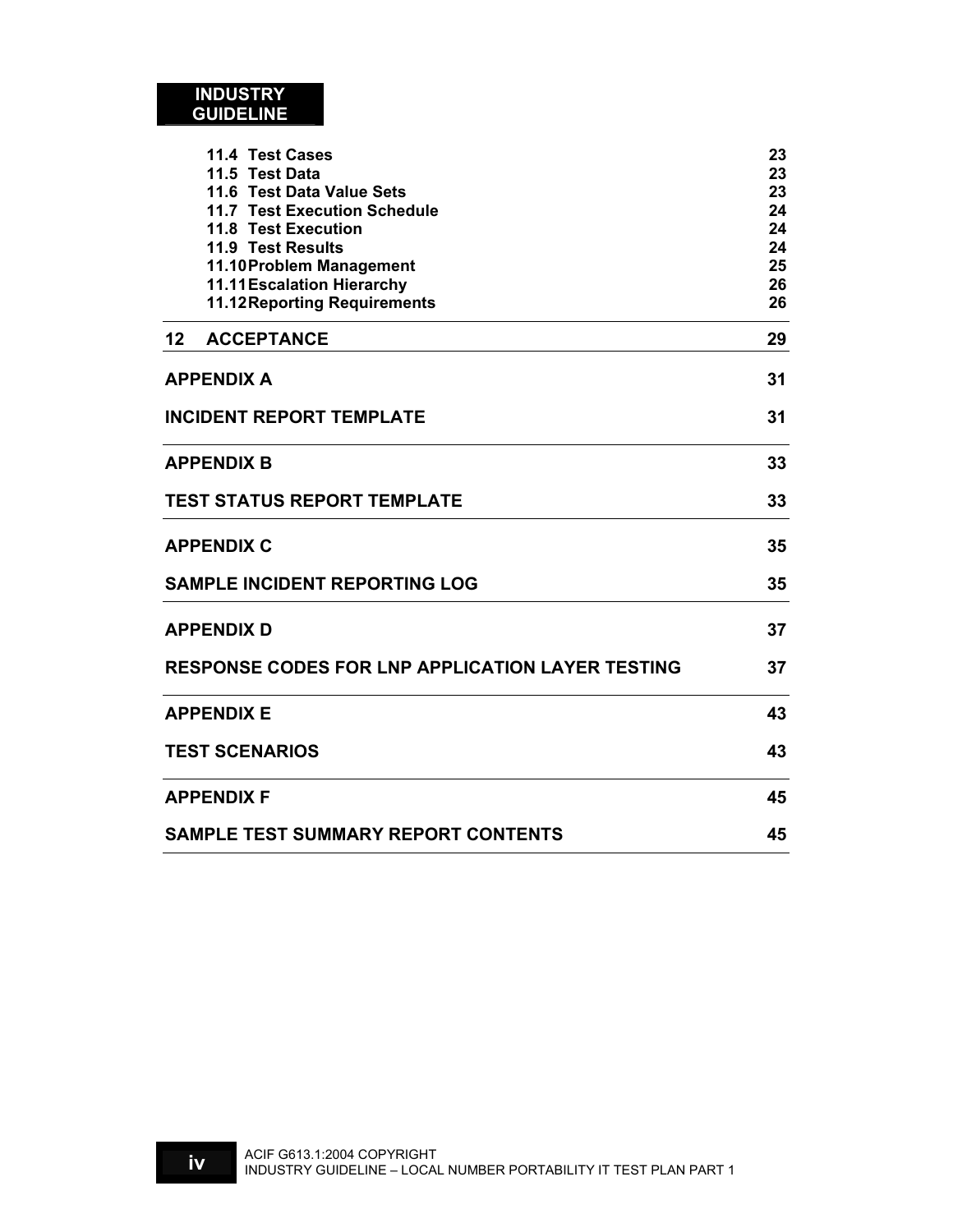## **1 INTRODUCTION**

## **1.1 Introduction**

- 1.1.1 The purpose of this document is to provide the basis of the framework for testing new LNP functionality and new Participants to LNP. This applies to all C/CSPs participating in LNP.
- 1.1.2 The objective of this document is to specify a standard level of LNP IT Testing to be carried out between Participants. The document will make clear what is expected from each Participant and what will be considered successful LNP IT Testing.
- 1.1.3 This document should be read in conjunction with the ACIF G603:2004 *Local Number Portability IT Test Strategy* Industry Guideline. Where there is a discrepancy between the ACIF G603:2004 *Local Number Portability IT Test Strategy* Industry Guideline and the ACIF G613:2004 *Local Number Portability IT Test Plan Parts 1 to 5* Industry Guideline, the Test Plan will take precedence.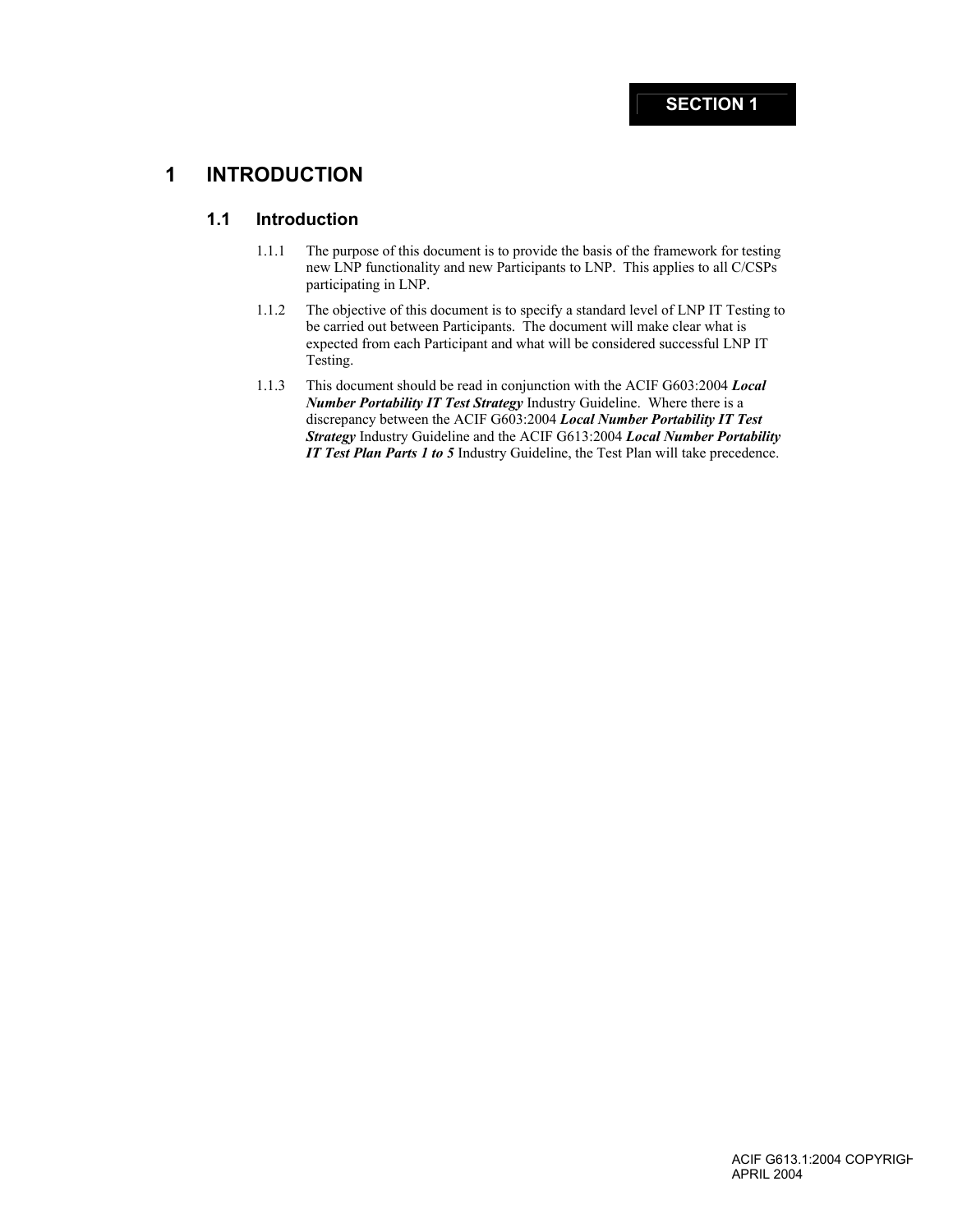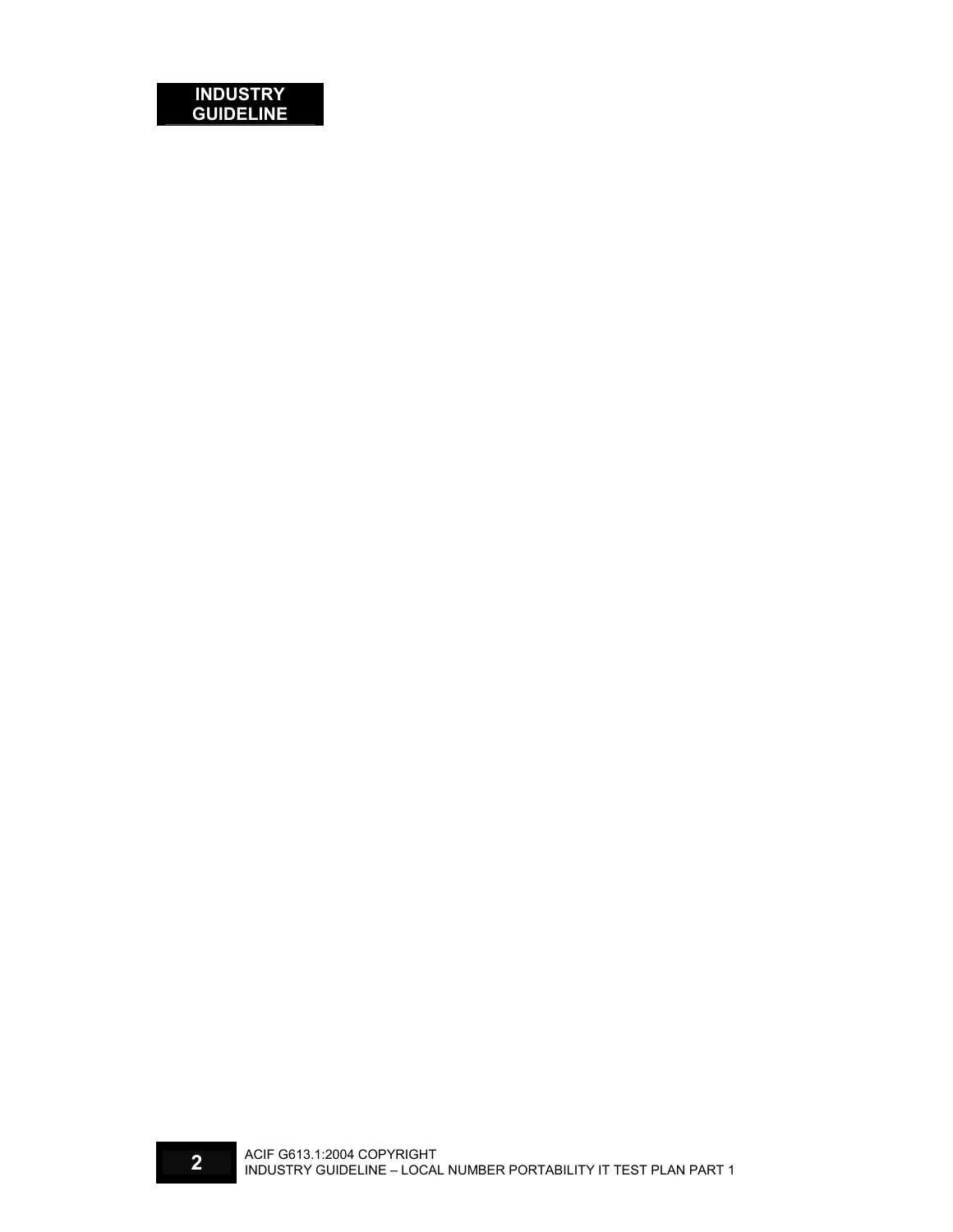## **2 SCOPE, OBJECTIVES AND DELIVERABLES**

## **2.1 Scope**

- 2.1.1 The scope of the LNP IT Test Plan is to document the test components required for all Participants to successfully complete LNP IT Testing. LNP IT Testing will be conducted in two phases:
	- (a) IT Link Testing; and
	- (b) Application Layer Testing.
- 2.1.2 This document also contains a test execution schedule which can be used as a guideline for bilateral LNP IT Testing between Participants.

### **2.2 Objectives**

- 2.2.1 The objective of IT Link Testing is to ensure:
	- (a) the connectivity of the two Participants up to and including that the firewall configuration is operational; and
	- (b) the IT Link is ready to support Application Layer Testing.
- 2.2.2 The objective of Application Layer Testing is to ensure:
	- (a) transactions are passed correctly between the Participants;
	- (b) format and content is correct;
	- (c) transactions are sent and processed in the correct sequence;
	- (d) transactions are correctly accepted or rejected; and
	- (e) the PLNR is correctly updated.

### **2.3 Deliverables**

The following have been identified as deliverables of the LNP Test Co-ordinators:

- **1. Documentation** 
	- Determine Test Modules
	- Determine Test Execution Schedule
	- Determine Test Conditions

#### **2. Preparation**

- Preparation of the Bilateral Agreement which includes the Intercarrier Interface Test Plan
- Preparation of Test Cases
- Preparation of Test Data

### **3. Agreement**

- Documentation above is complete and signed off
- Bilateral Agreement is complete and signed off
- Test Cases are complete  $&$  signed off
- Test Data is complete and signed off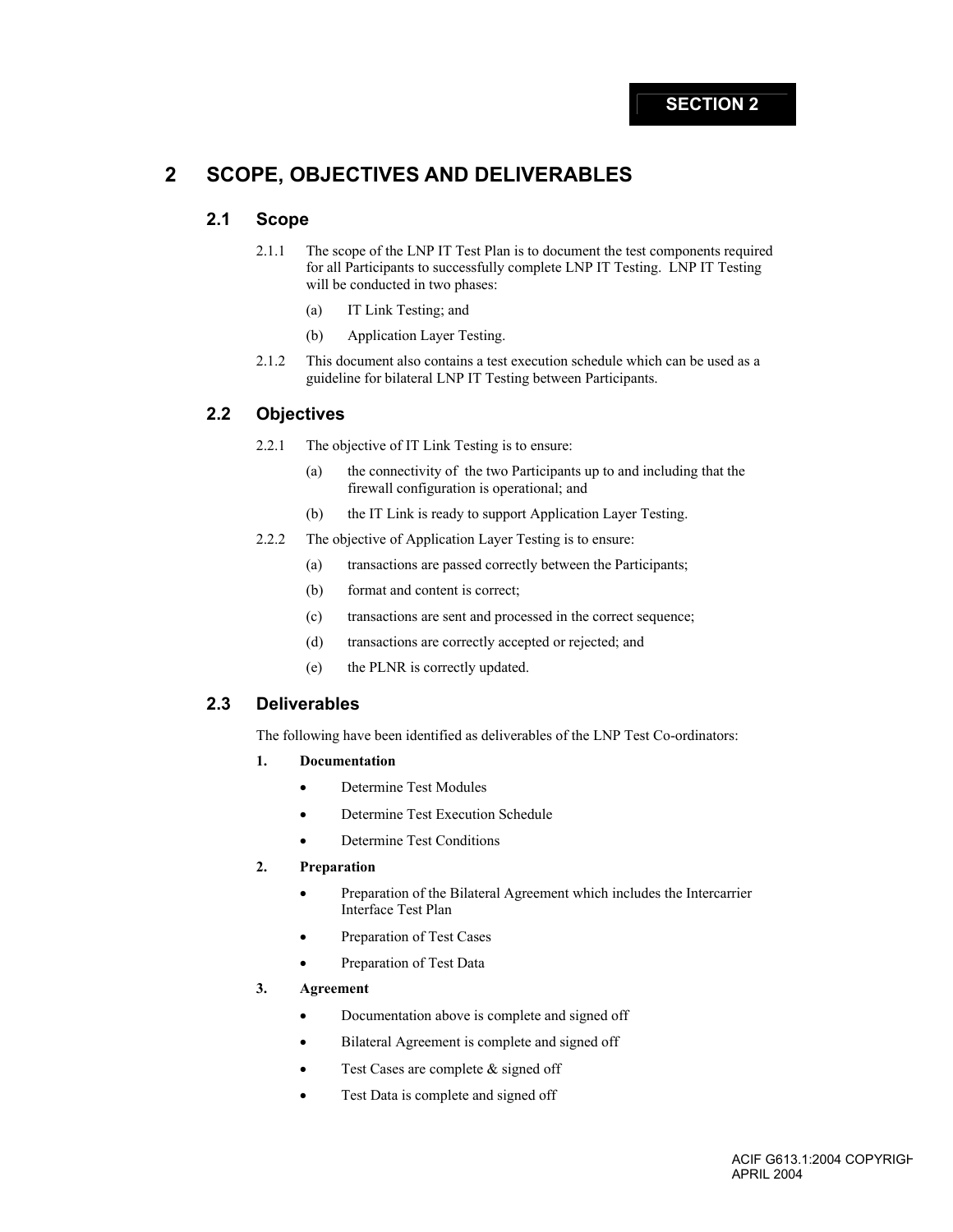## **INDUSTRY GUIDELINE**

- Agreed Timetable for LNP IT Testing
- **4. Test Execution** 
	- Conduct tests as agreed
	- Daily Test Status Report
	- Weekly Test Summary Report
	- Test Summary Report (final)
- **5. Test Exit Criteria** 
	- Both Participants agree that all test cycles and test cases have been successfully executed and agree to proceed into production.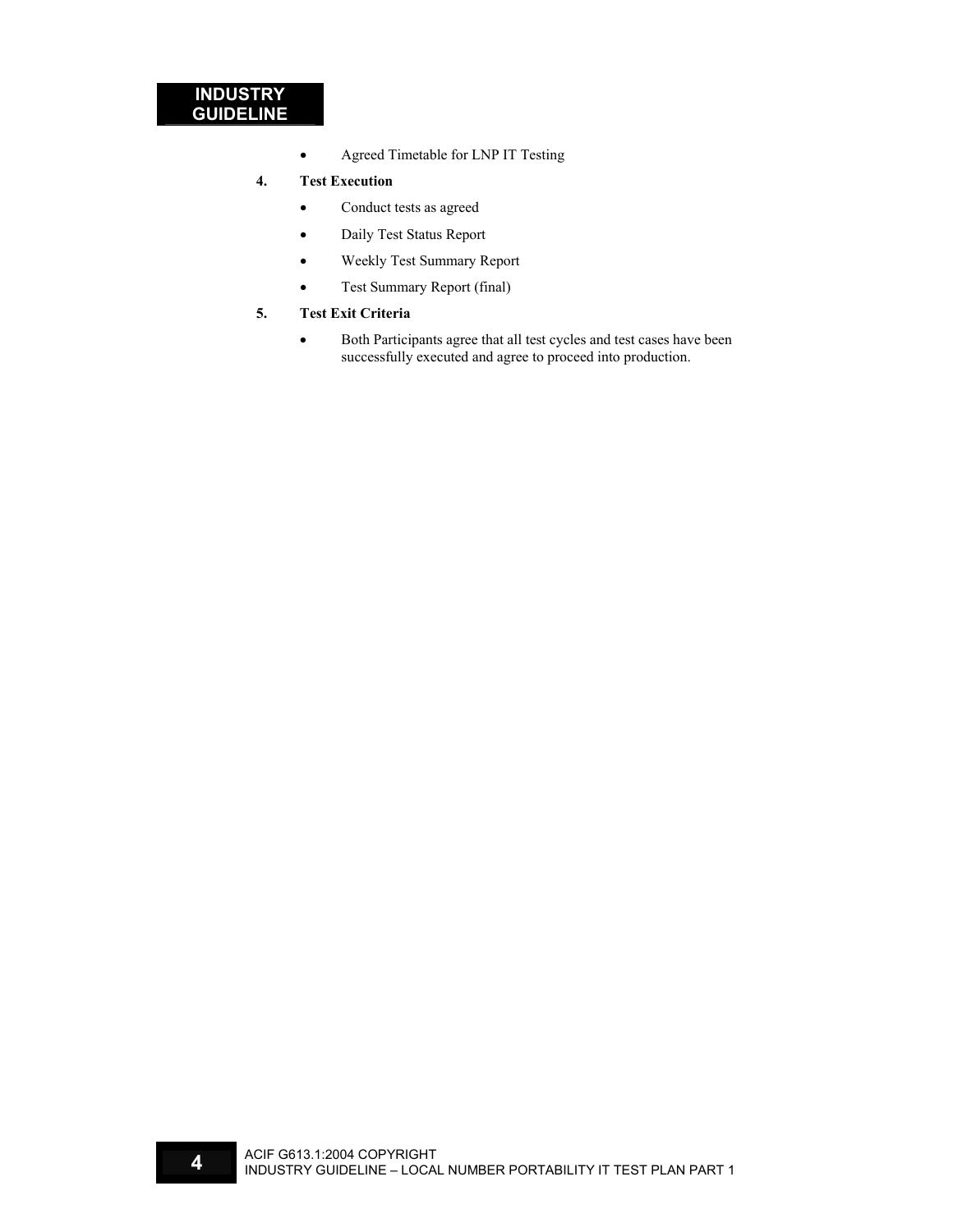## **3 DEFINITIONS**

### **3.1 Definitions**

For the purposes of the Guideline, the following definitions apply:

*NOTE: Should a difference occur between definitions listed in the ACIF C540:2003 Local Number Portability Industry Code and this document, the Code will take precedence. If terms are not defined in this document, the definitions as per the Code will apply*.

*Act* 

means *Telecommunications Act 1997.*

#### *Actual Results*

means results generated as a product of executed tests.

#### *Application Layer Testing*

means the testing performed between two Participants to determine correct operation of the interfaces and passing of correct data.

#### *Bilateral Agreement*

means any agreement between two parties.

#### *Business Day*

has the same meaning as in the Code.

### *Carriage Service Provider*

has the meaning given by section 87 of the *Act*.

#### *Carrier*

has the meaning given by section 7 of the *Act*.

#### *C/CSP*

has the same meaning as in the Code.

#### *Customer Authorisation*

has the same meaning as in the Code.

#### *Donor C/CSP*

has the same meaning as in the Code.

#### *Eligible Party Identification (EPID)*

means, for the purposes of LNP, an identification code allocated to a CSP by ACIF as per ACIF G600:2002 *Allocation of Eligible Party Identification Codes*, for the purpose of enacting LNP activity with another CSP.

*NOTE: The Eligible Party Identification Code List is maintained on the ACIF website.*

#### *Expected Results*

means results that should be produced by the system if operating according to the given specifications.

#### *Expiry Notification*

has the same meaning as in the Code.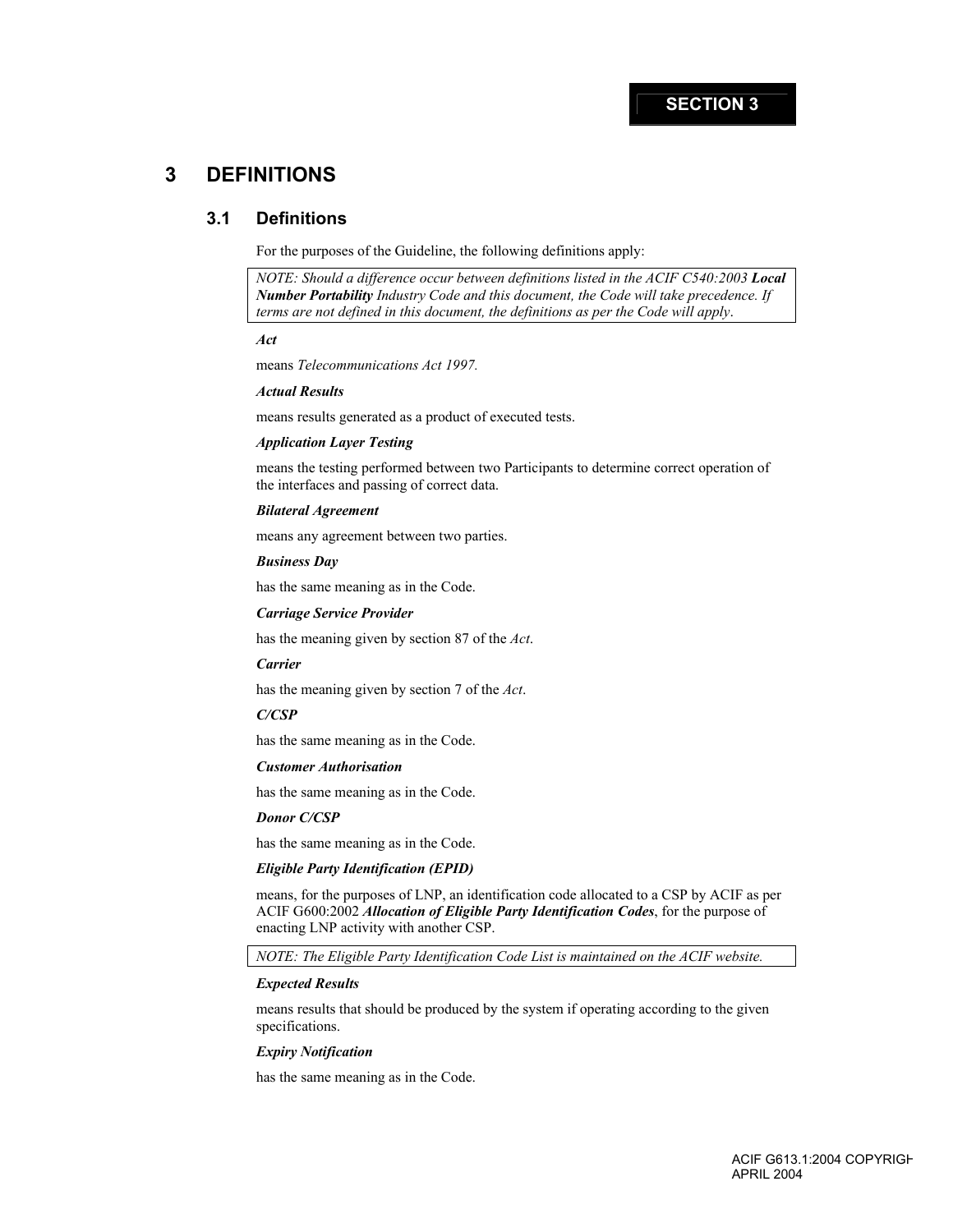#### *Gaining C/CSP*

has the same meaning as in the Code.

#### *Give Back*

has the same meaning as in the Code.

#### *Give Back Notification*

has the same meaning as in the Code.

#### *Incident Report*

means a report outlining any incidents raised or noted during testing.

#### *Losing C/CSP*

has the same meaning as in the Code.

#### *National Public Holiday*

has the same meaning as in the Code.

#### *Network*

means a Carrier's or C/CSP's system, or series of systems, that carries, or is capable of carrying communications by means of guided or unguided electromagnetic energy.

#### *Network Provider*

has the same meaning as in the Code.

#### *Numbering Plan*

means the *Telecommunications Numbering Plan 1997*.

#### *Originating Access Service Deliverer*

has the same meaning as in the Code.

#### *Participant*

means, for the purposes of LNP, those C/CSPs involved in sending or receiving LNP transactions to another C/CSP.

#### *Port*

has the same meaning as in the Code.

#### *Ported Local Number Registers*

has the same meaning as in the Code.

#### *Regression Test*

means the test to confirm existing functionality in a new release.

#### *Standard Telephone Service*

has the same meaning as in the Code.

#### *Standard Time*

has the same meaning as in the Code.

#### *Test Case*

means a collection of test conditions with specified input data values, expected and actual results.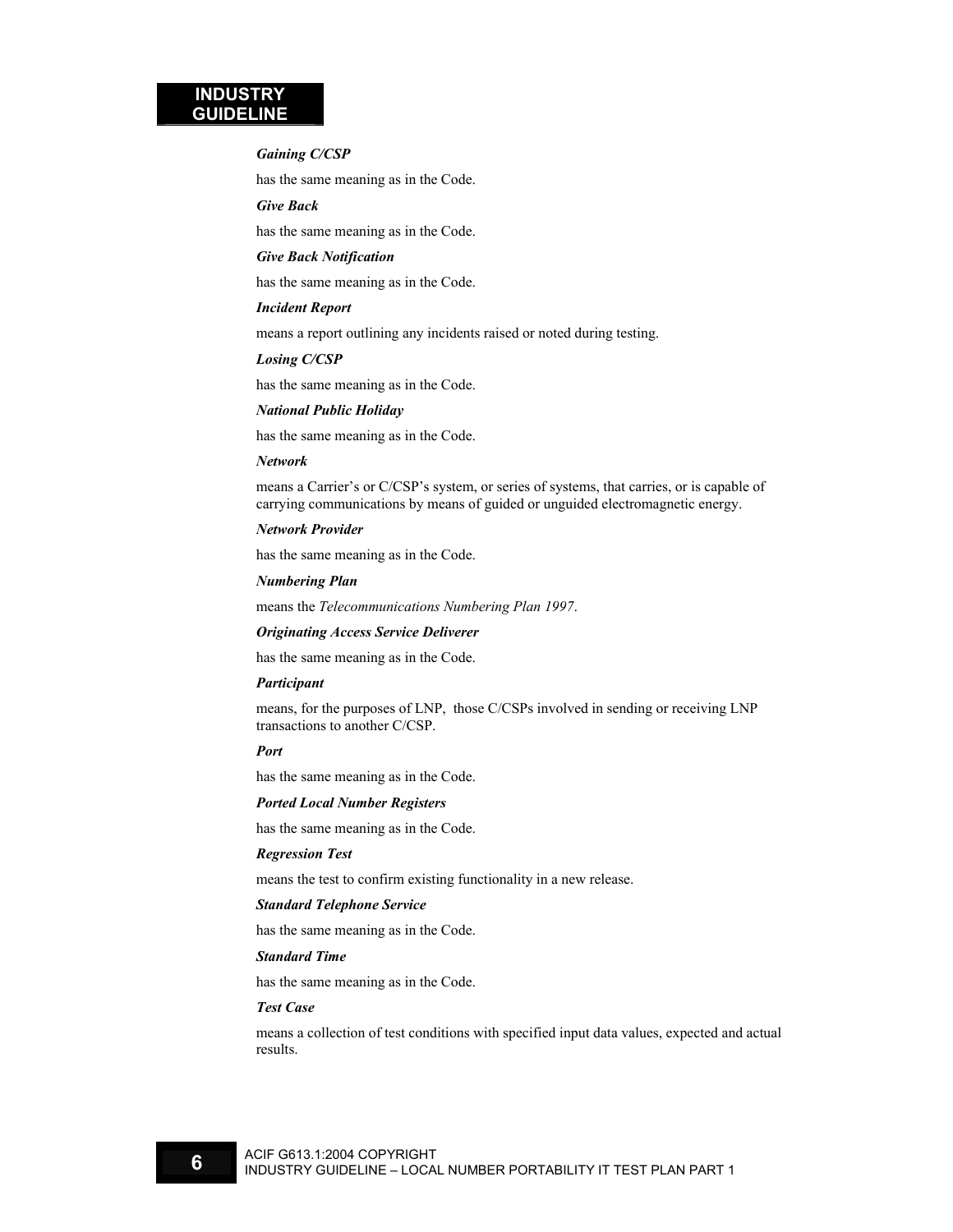### *Test Condition*

means a business / Technical / Control requirement that is to be tested.

### *Test Cycle*

means a logical grouping of Test Conditions for administrative and monitoring purposes.

#### *Test Data*

means Data to support test cases.

### *Test Documentation*

includes test cases, test data, test schedule and expected results.

### *Test Execution Schedule*

means the Schedule of testing activities.

### *Test Strategy*

means the method of testing given software; testing plan of action.

### *Test Verification*

means the process of confirming from expected results and actual results that the system is working according to specifications.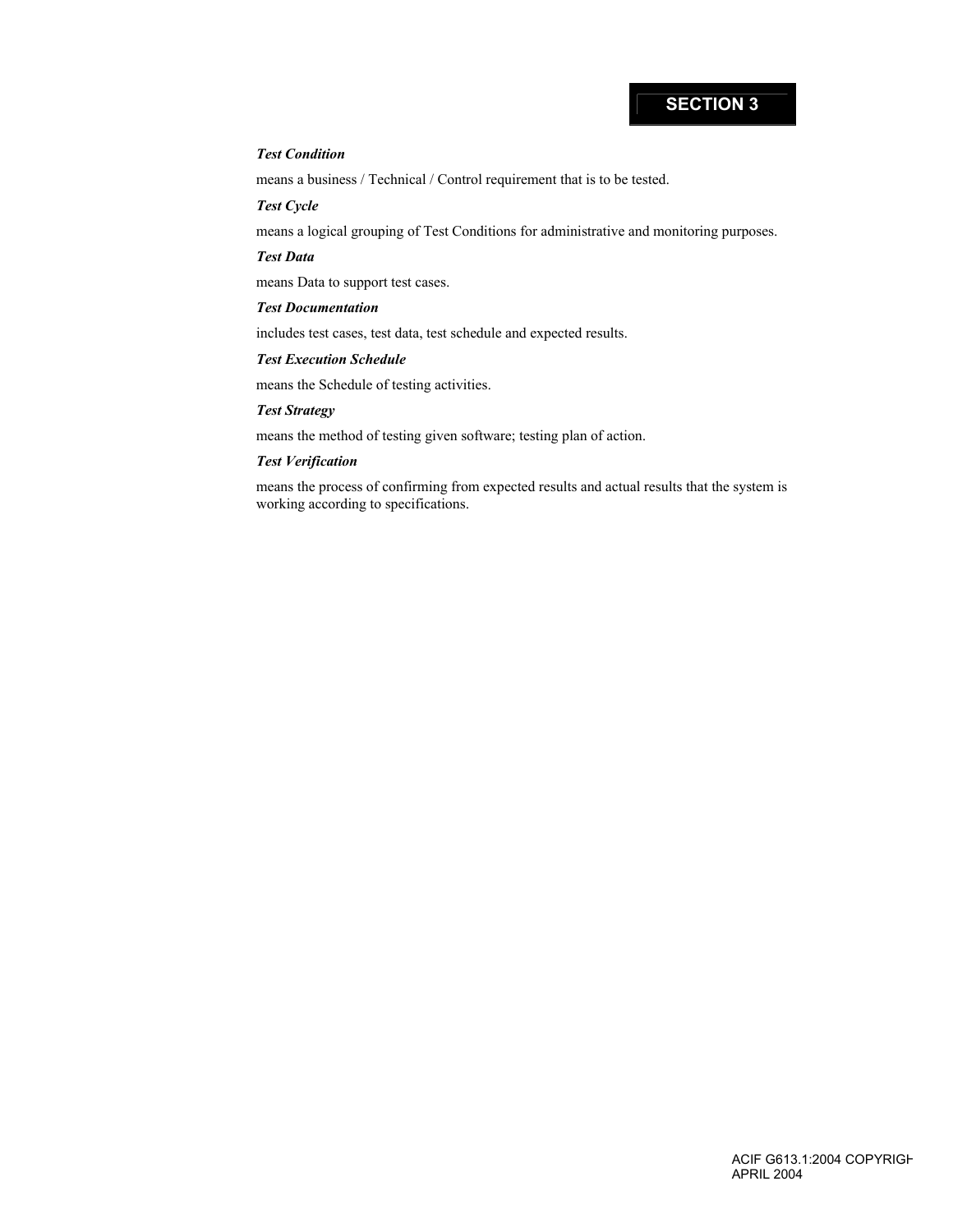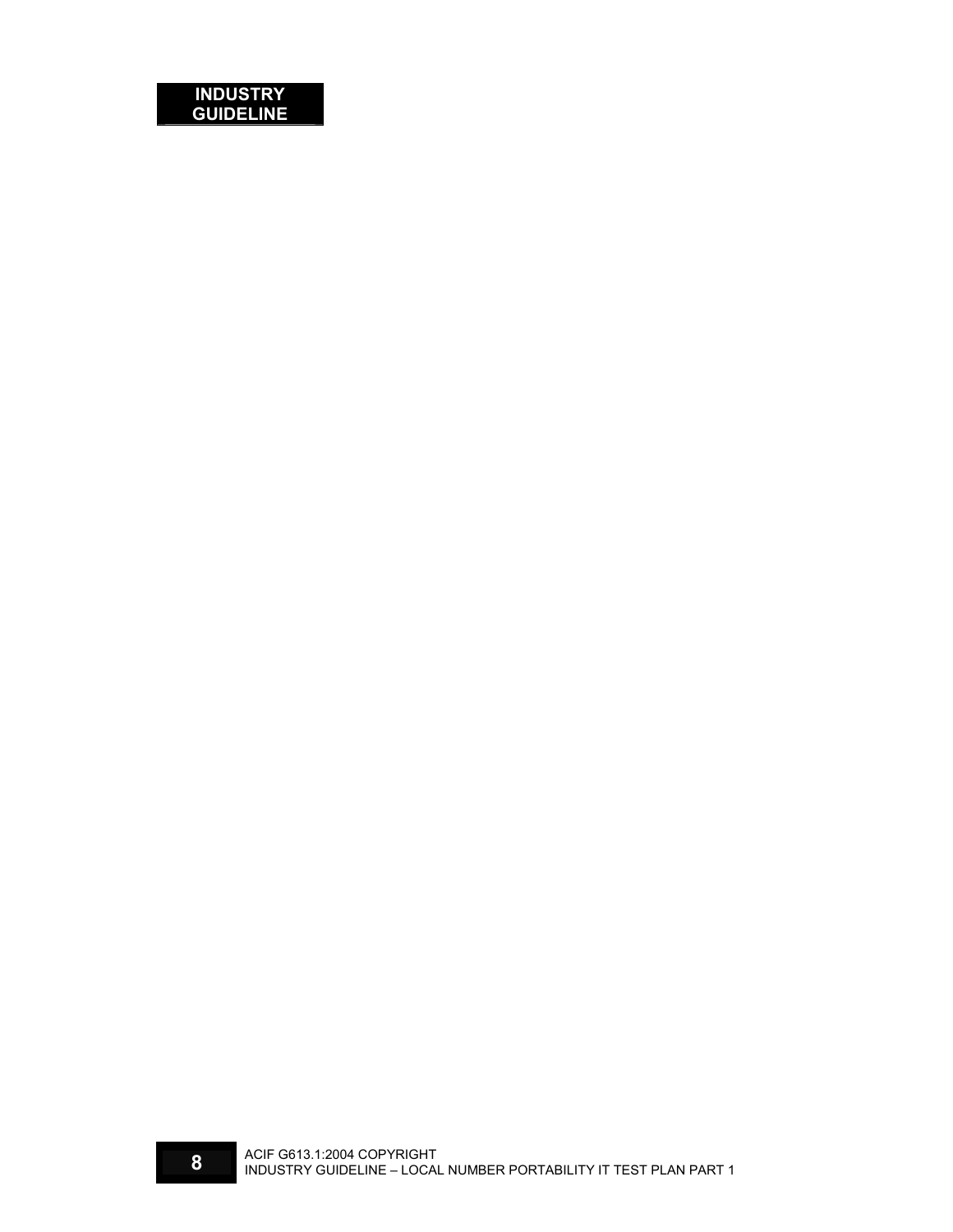## **4 REFERENCES**

| <b>Publication</b>                            | Title                                                                              |
|-----------------------------------------------|------------------------------------------------------------------------------------|
| <b>Industry Codes</b>                         |                                                                                    |
| <b>ACIF C569:2001</b>                         | Unconditioned Local Loop Service - Ordering, Provisioning and<br>Customer Transfer |
| <b>ACIF C540:2003</b>                         | Local Number Portability                                                           |
| <b>Industry Guidelines</b>                    |                                                                                    |
| <b>ACIF G602:2003</b>                         | Local Number Portability IT Specifications and Operations<br>Manual Parts 1 to 5   |
| <b>ACIF G603:2004</b>                         | Local Number Portability IT Test Strategy                                          |
| <b>Industry Documents</b>                     |                                                                                    |
| Telecommunications Act 1997                   |                                                                                    |
| <b>Telecommunications Numbering Plan 1997</b> |                                                                                    |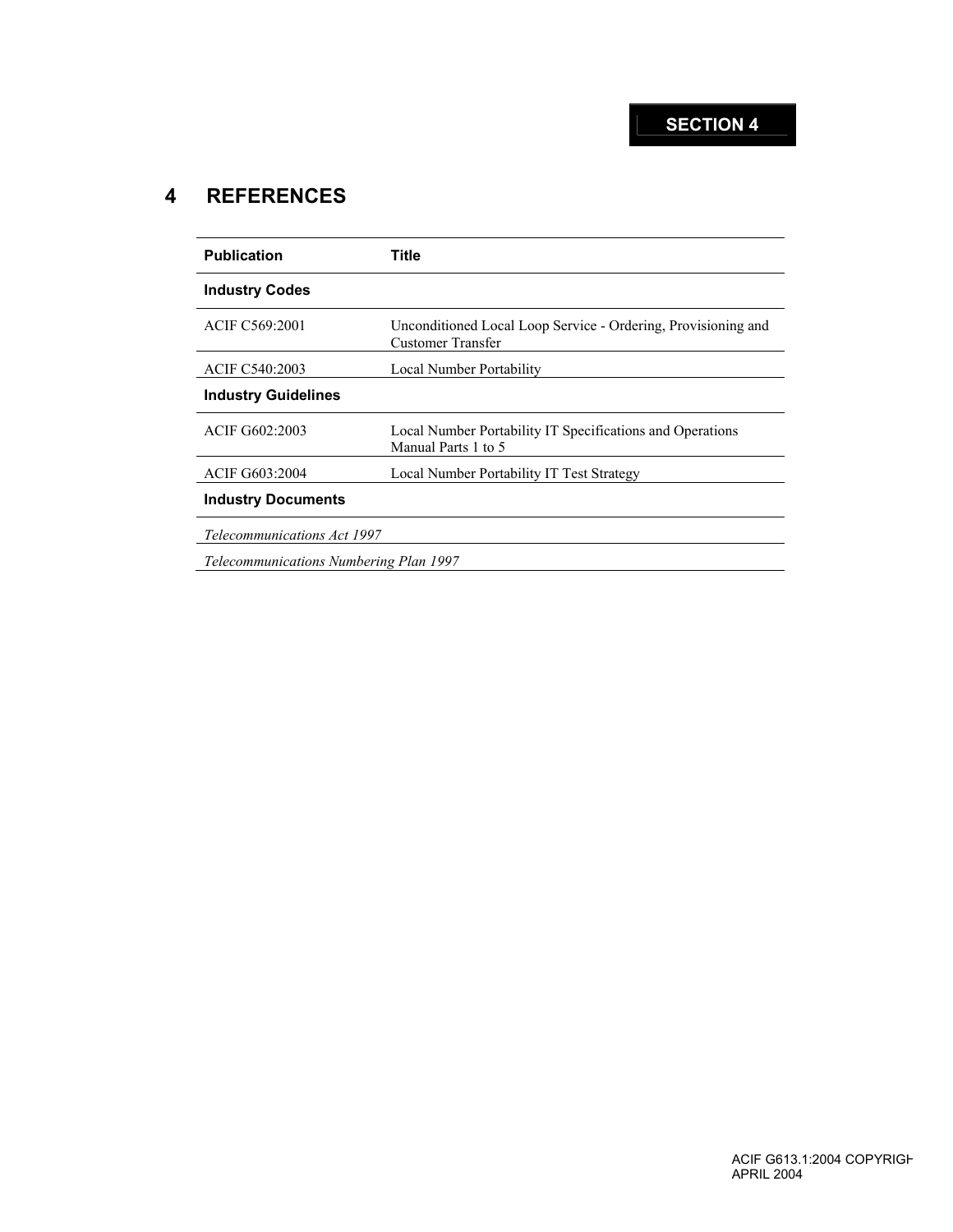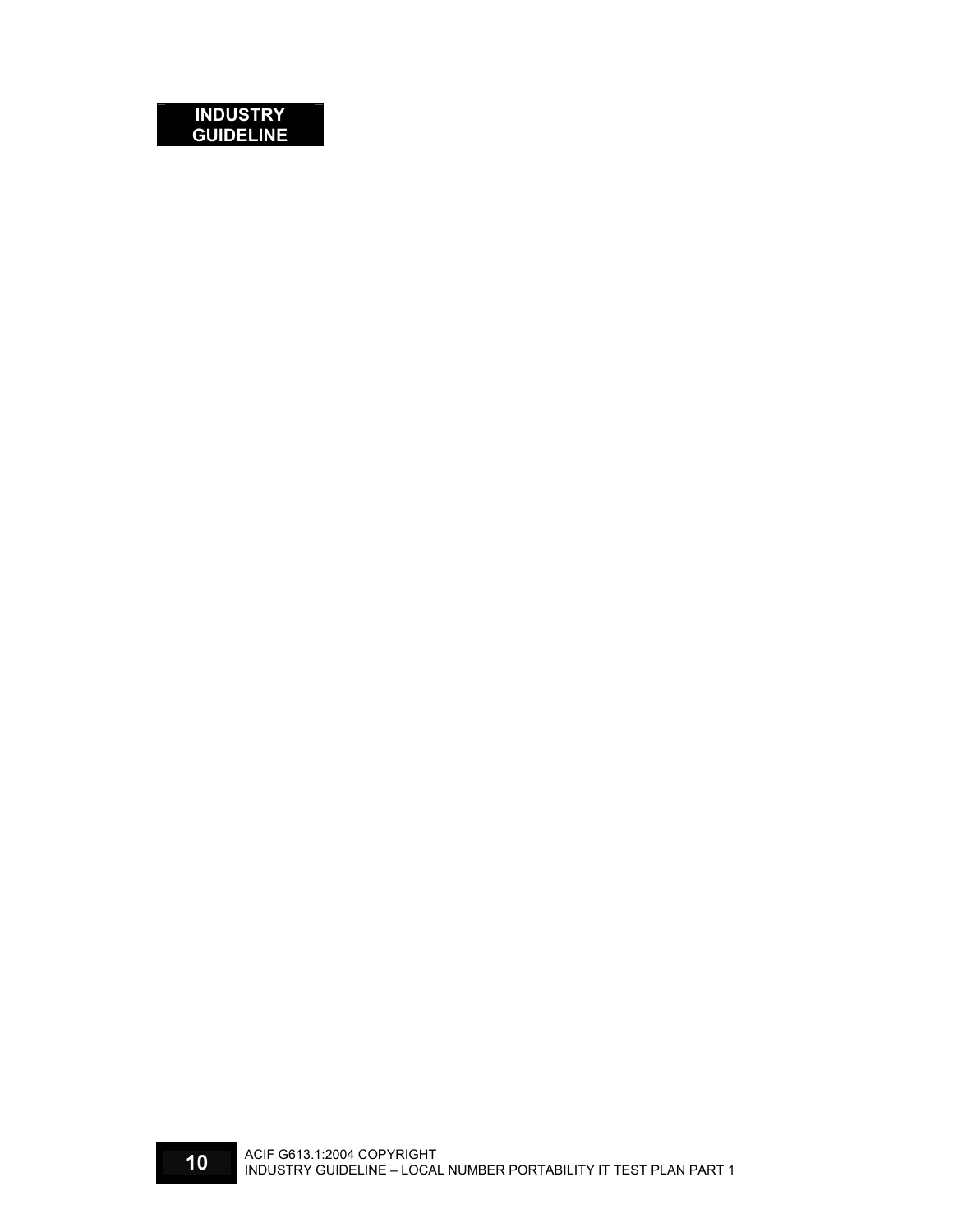## **5 TEST OBJECTIVES**

## **5.1 IT Link Testing**

The objective of IT Link Testing is to ensure the connectivity of the two Participants, up to and including access links and firewalls.

## **5.2 Application Layer Testing**

5.2.1 Non - Functional Application Layer Testing

The objective of Non-Functional Application Layer Testing is to ensure:

- (a) security aspects for file transfer are supported as agreed; and
- (b) file transfer mechanisms are in place and provide the required functionality.
- 5.2.2 Functional Testing

The objective of Functional Application Layer Testing is to ensure that:

- (a) Participant's systems process according to the ACIF C540:2003 *Local Number Portability* Industry Code and ACIF G602:2003 *Local Number Portability IT Specification and Operations Manual, Parts 1 to 5* Industry Guideline;
- (b) files and transactions are passed correctly between Participants;
- (c) format and content is correct;
- (d) transactions are sent in the correct order;
- (e) transactions are sent in the correct timeframe;
- (f) transactions are correctly accepted;
- (g) functions can handle exception conditions, ie the relevant validation and verification is in place so all errors are detected and reported via the appropriate Response Codes as per ACIF G602:2003 *Local Number Portability IT Specification and Operations Manual, Parts 1 to 5*  Industry Guideline; and
- (h) the PLNR is updated correctly.

The testing of each function will only verify basic error processing and successful execution.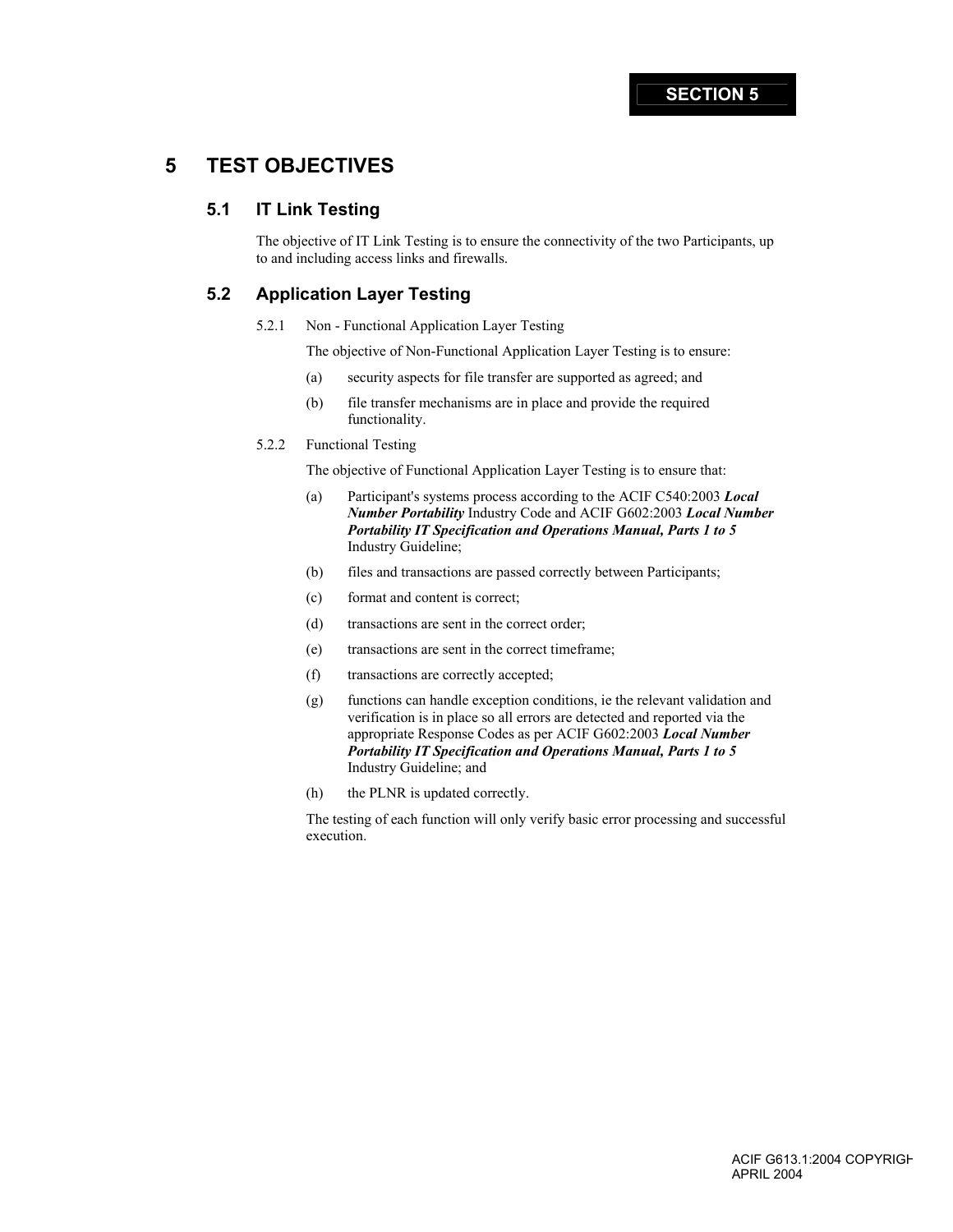

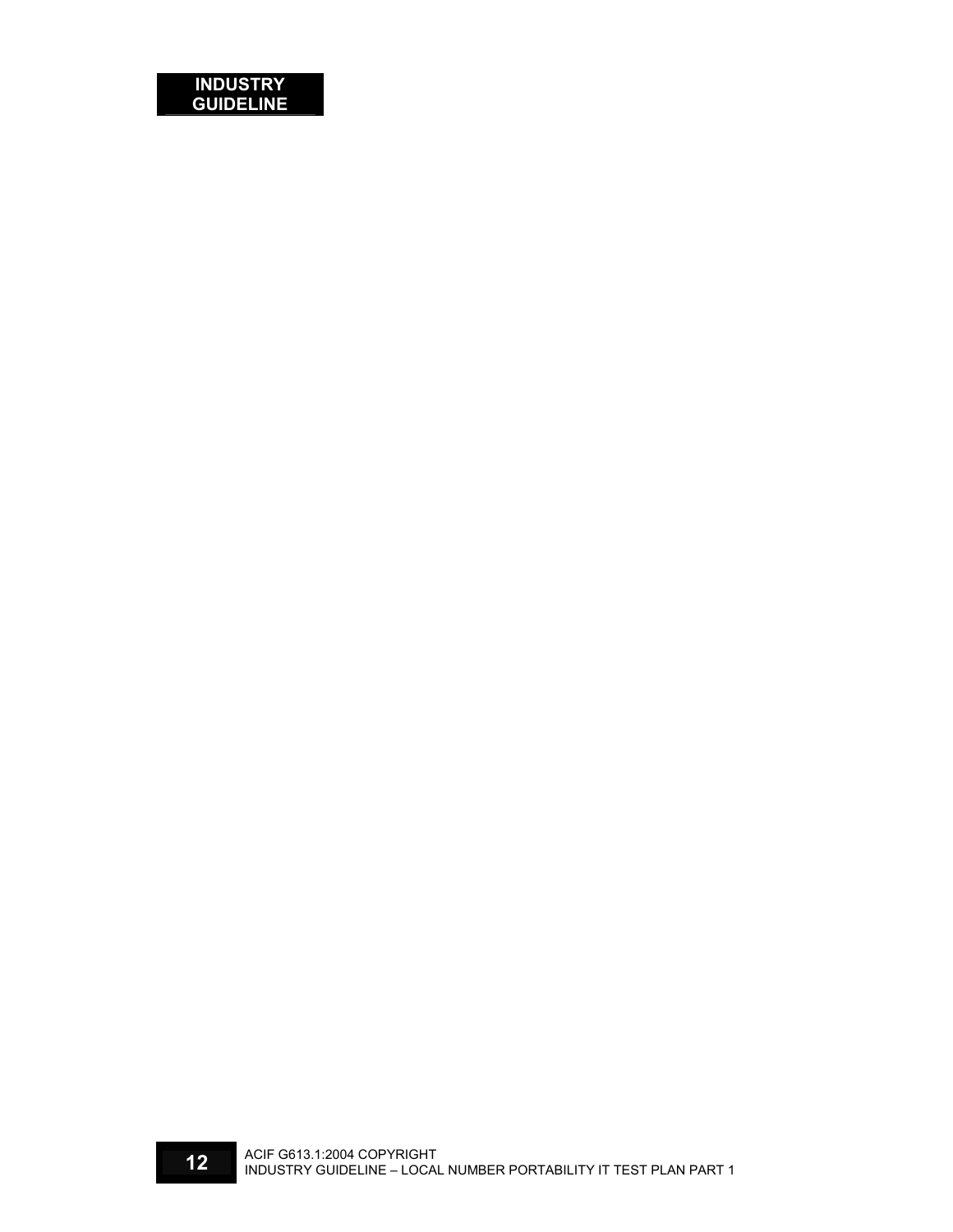## **6 TEST SCOPE**

The test scope is detailed in the ACIF G603:2004 *Local Number Portability IT Test Strategy* Industry Guideline.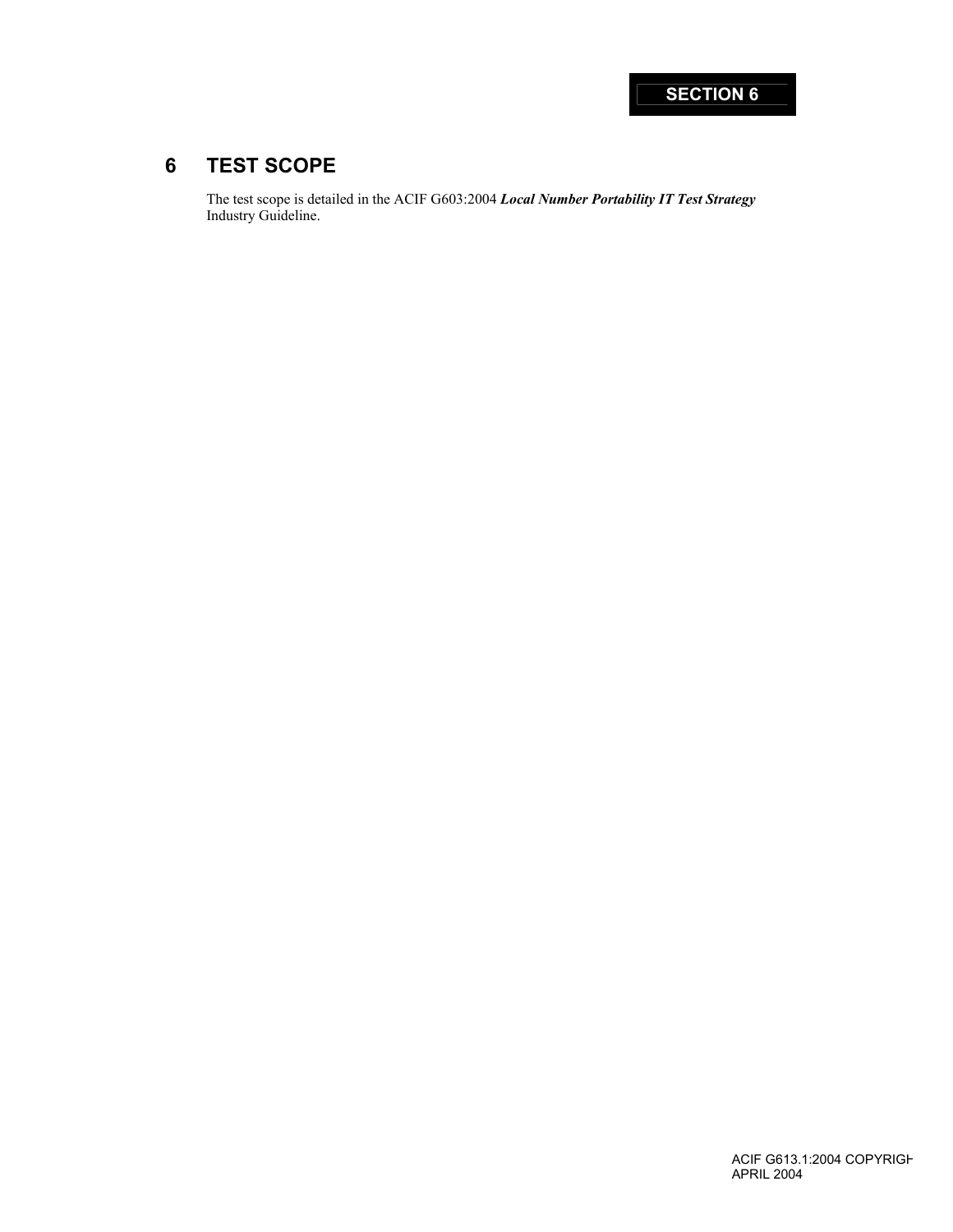

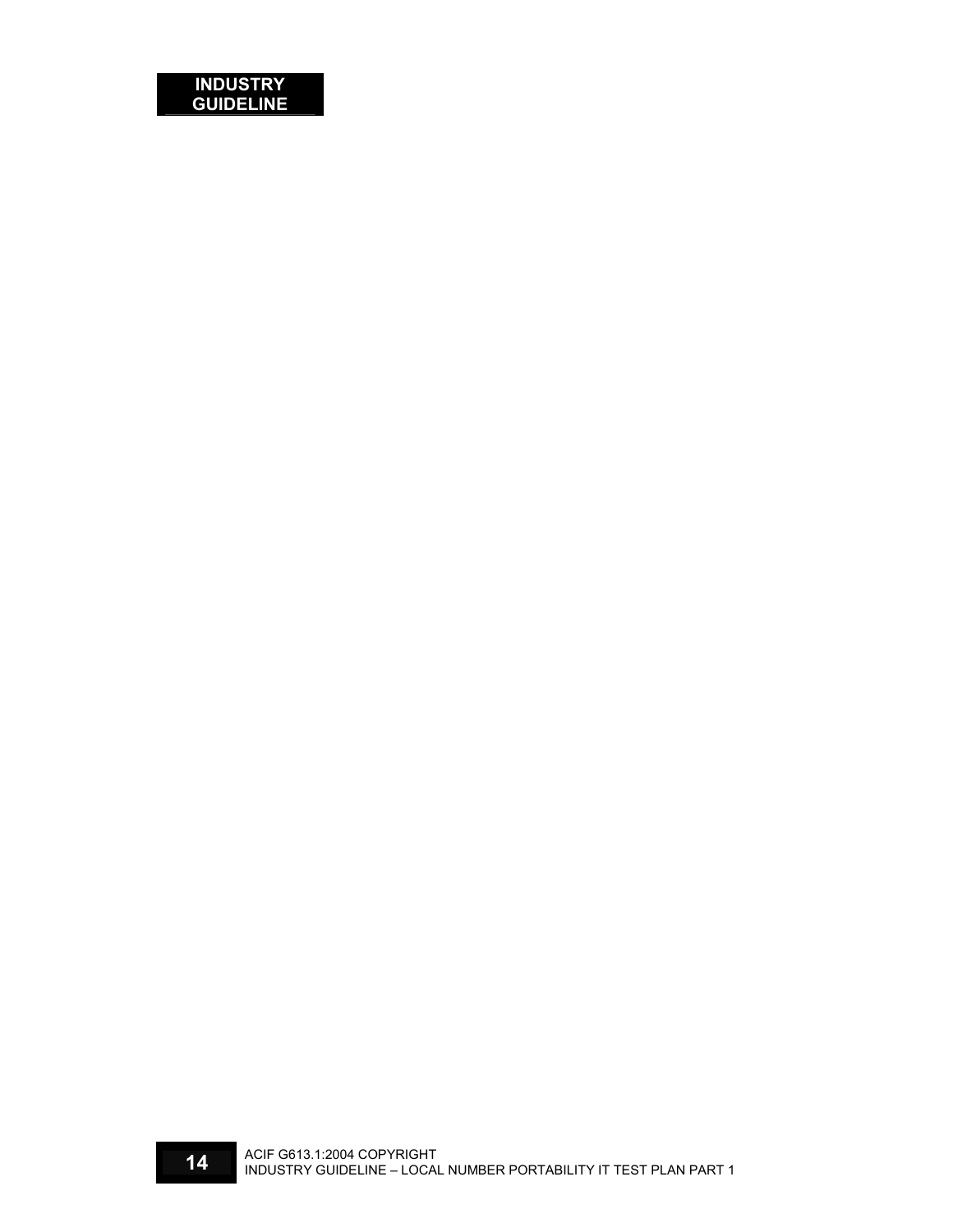## **7 DELIVERABLES**

## **7.1 Test Scenarios and Test Cases**

The test scenarios and test cases for each testing phase are detailed in Appendix E.

*NOTE: The number of test cases to be executed will depend on the two Participants on a bilateral basis.* 

## **7.2 Test Execution Schedule**

- 7.2.1 IT Link Testing refer Appendix E.
- 7.2.2 Application Layer Testing refer Appendix E.

### **7.3 Test Results**

- 7.3.1 Each Participant is to record the results from each test case.
- 7.3.2 These results are to be consolidated in the daily Test Status Report distributed to the Test Co-ordinators.
- 7.3.3 Each Participant will record results in sufficient detail to support Incident Reporting and issues management.

## **7.4 Test Status Report**

- 7.4.1 Each day, the Test Manager for each Participant is to produce a Test Status Report outlining the progress of the testing against the Test Execution Schedule, and any Incident Reports raised or closed.
- 7.4.2 This report is to be forwarded to the Participant's Test Co-ordinator at the conclusion of each day's testing.
- 7.4.3 A template for the Test Status Report is attached at Appendix B.

## **7.5 Test Summary Report**

- 7.5.1 Weekly and at the conclusion of the testing, the Test Co-ordinator will produce a Test Summary Report.
- 7.5.2 A sample content of the Test Summary Report is attached at Appendix F.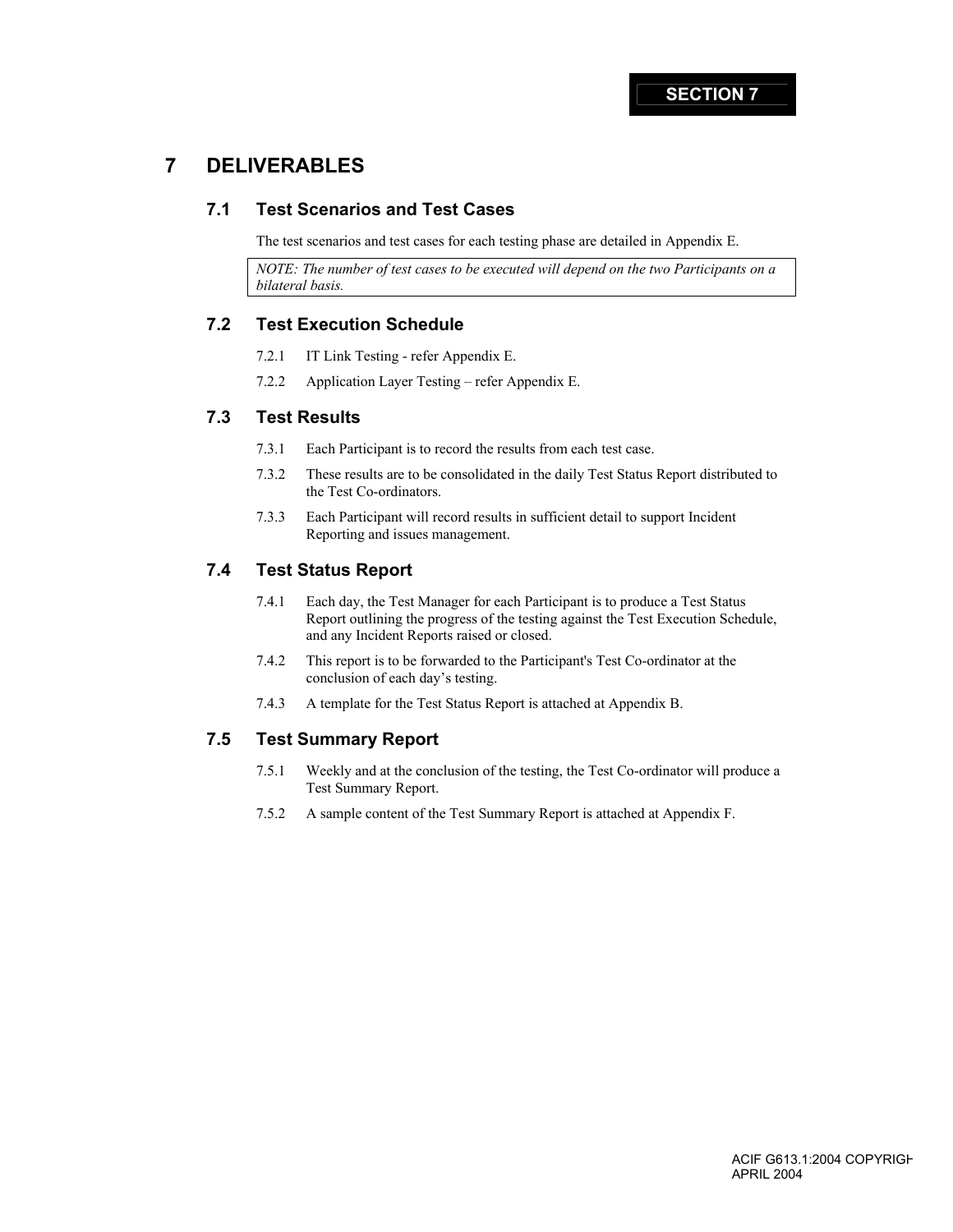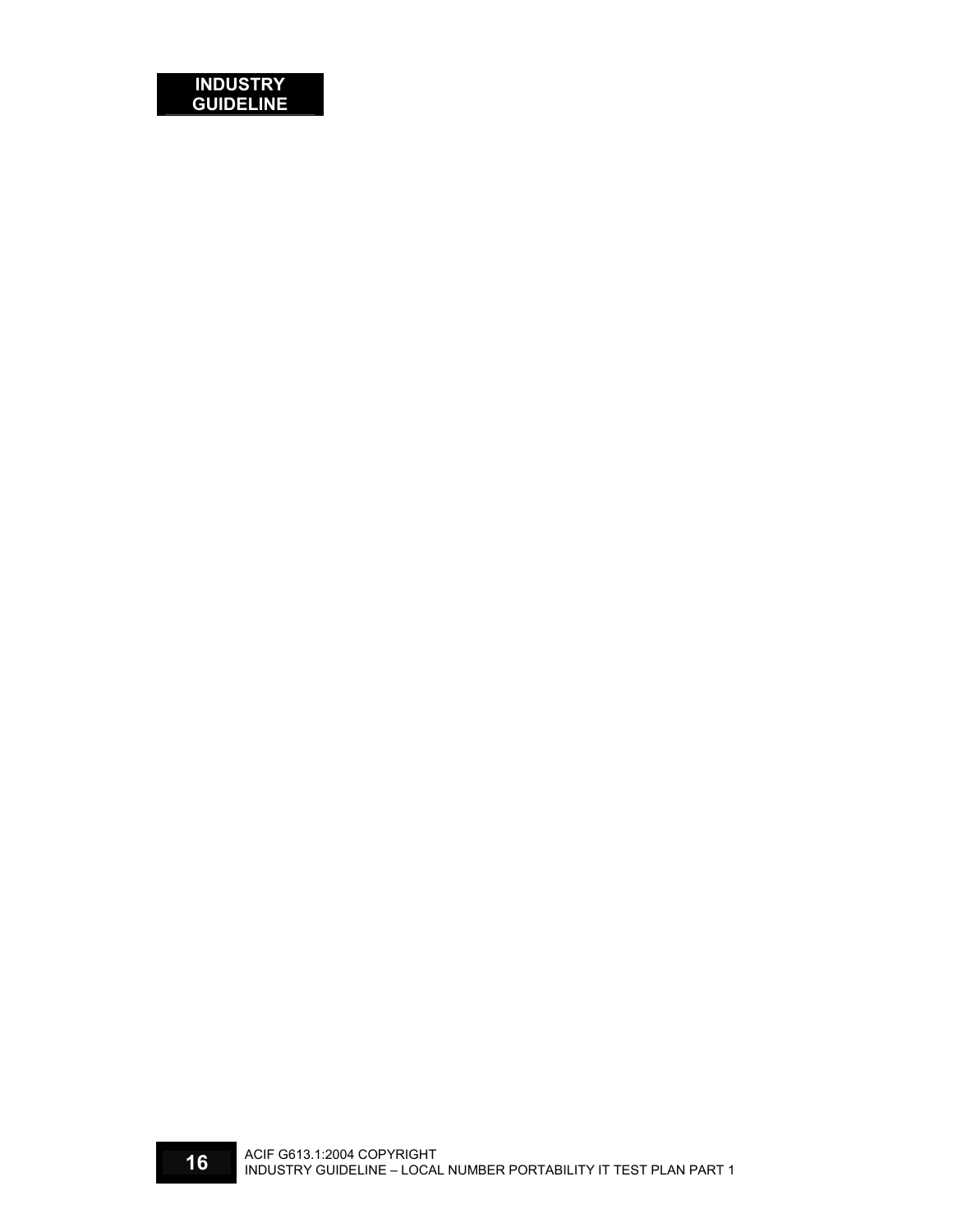## **8 TEST STRATEGY**

## **8.1 Overall Approach**

- 8.1.1 ACIF G603:2004 *Local Number Portability IT Test Strategy* Industry Guideline contains a detailed outline of the LNP Test Strategy. In summary, LNP IT Testing will be conducted in two phases:
	- (a) IT Link Testing
	- (b) Application Layer Testing
- 8.1.2 Successful completion of IT Link Testing is a pre-requisite to commencement of Application Layer Testing.

### **8.2 Test Focus**

The focus of all LNP tests is to ensure that Participants are compliant with the applicable ACIF LNP Specifications. Detailed transaction specifications are outlined in ACIF G602:2003 *Local Number Portability IT Specification and Operations Manual, Parts 1 to 5* Industry Guideline.

## **8.3 Regression Strategy**

- 8.3.1 In case of any incident found, alterations of the Test Execution Schedule may occur to allow time for program modifications. Any changes to the Test Execution Schedule must be agreed between Participants. However, any unsuccessful test cases should be executed again.
- 8.3.2 Depending upon the severity of the error detected, the options are:
	- (a) to re-execute a Test Cycle; or
	- (b) to re-execute specific Test Cases within a Test Cycle.
- 8.3.3 Regression testing may be undertaken where appropriate. The test focus will be either to ensure there is no regression of existing results, or to ensure the fix is successful and that the Test Case can be passed. The extent of the regression testing will be agreed between Test Managers.

## **8.4 Entry Criteria**

8.4.1 IT Link

The entry criteria to commence IT Link Testing are:

- (a) that the IT link has been successfully established between the two Participants; and
- (b) Bilateral Agreements for testing are in place.

#### 8.4.2 Application Layer

The entry criteria to commence Application Layer Testing is:

- (a) meet exit criteria from IT Link Testing; and
- (b) Participants confirm they have completed building and internal testing of their LNP application.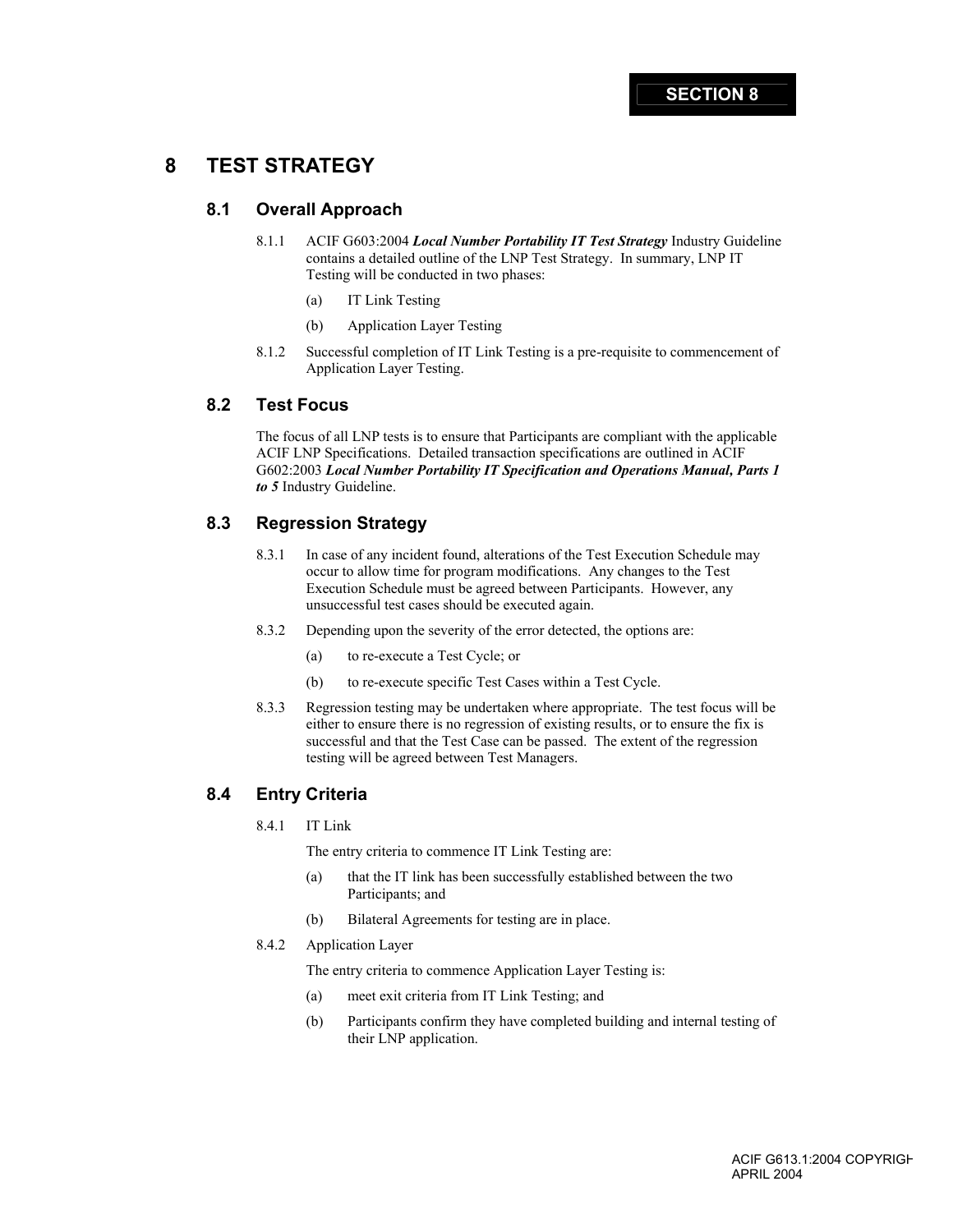## **8.5 Exit Criteria**

The exit criteria from each phase of testing are:

- (a) All test scenarios must have been executed, results evaluated and approved by each Participant as detailed in the applicable appendices in this document;
- (b) There must be no Severity 1 or Severity 2 Incident Reports outstanding (see Clause 11.10.1);
- (c) Outstanding Severity 3 Incident Reports must be reviewed and evaluated by the Test Co-ordinators;
- (d) The systems meet the requirements in ACIF G602:2003 *Local Number Portability IT Specification and Operations Manual, Parts 1 to 5* Industry Guideline.
- (e) The Test Summary Report has been agreed to by each Participant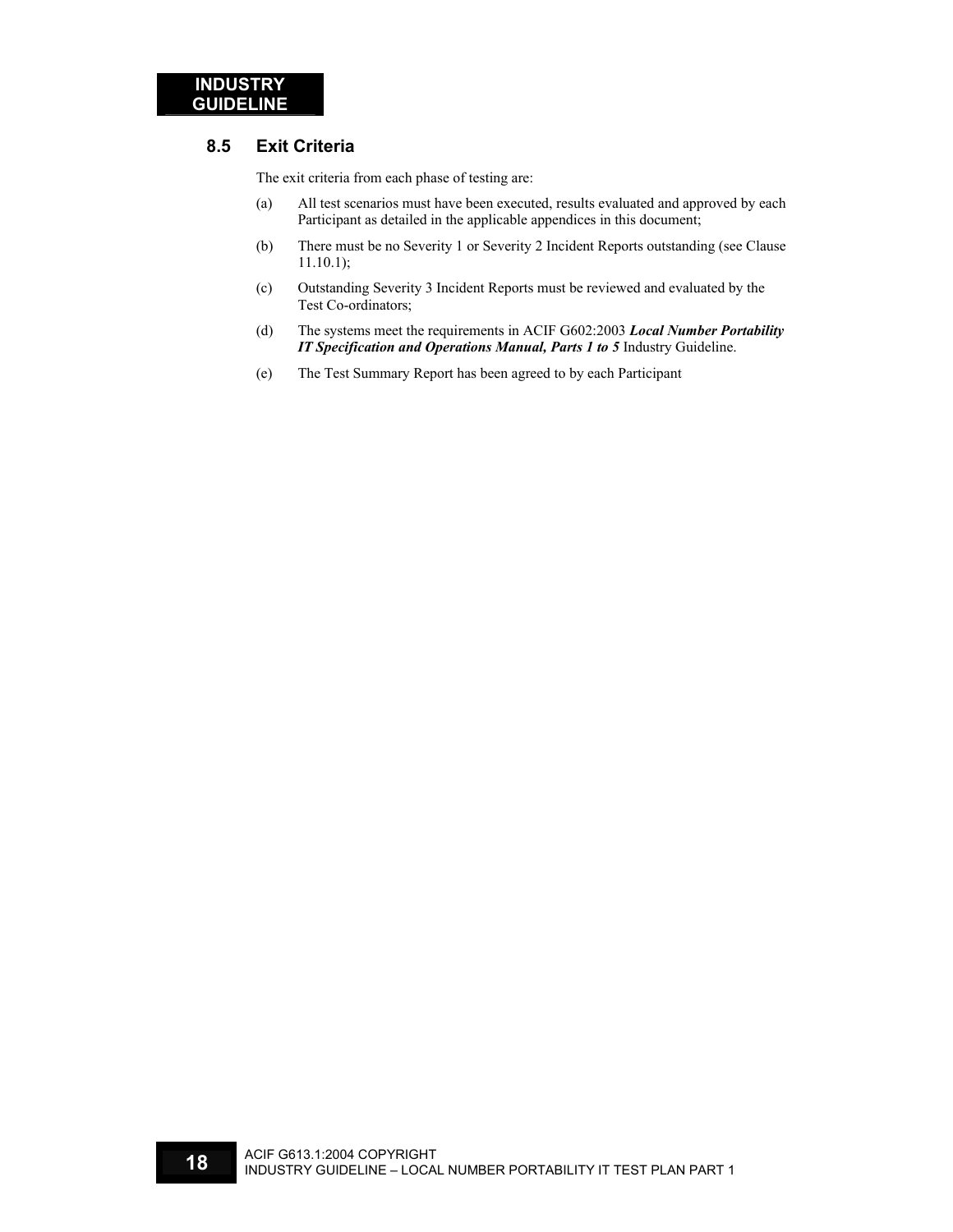## **9 TEST ENVIRONMENT**

Each Participant is responsible for providing a test environment to conduct LNP IT Testing. These test environments should replicate the production environment as closely as possible. Each Participant will test file creation, dates, naming conventions, validation of header/trailer and sequential numbering.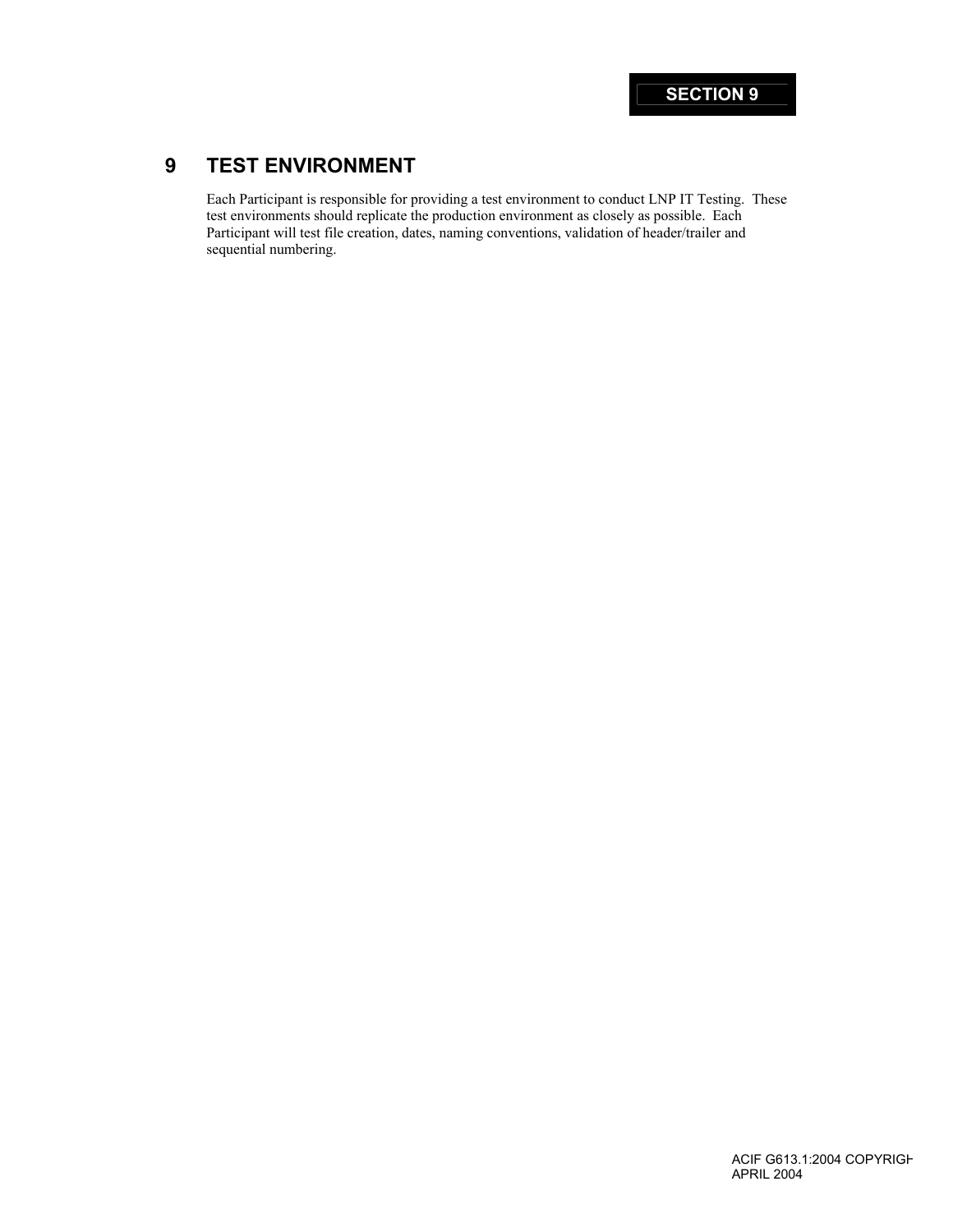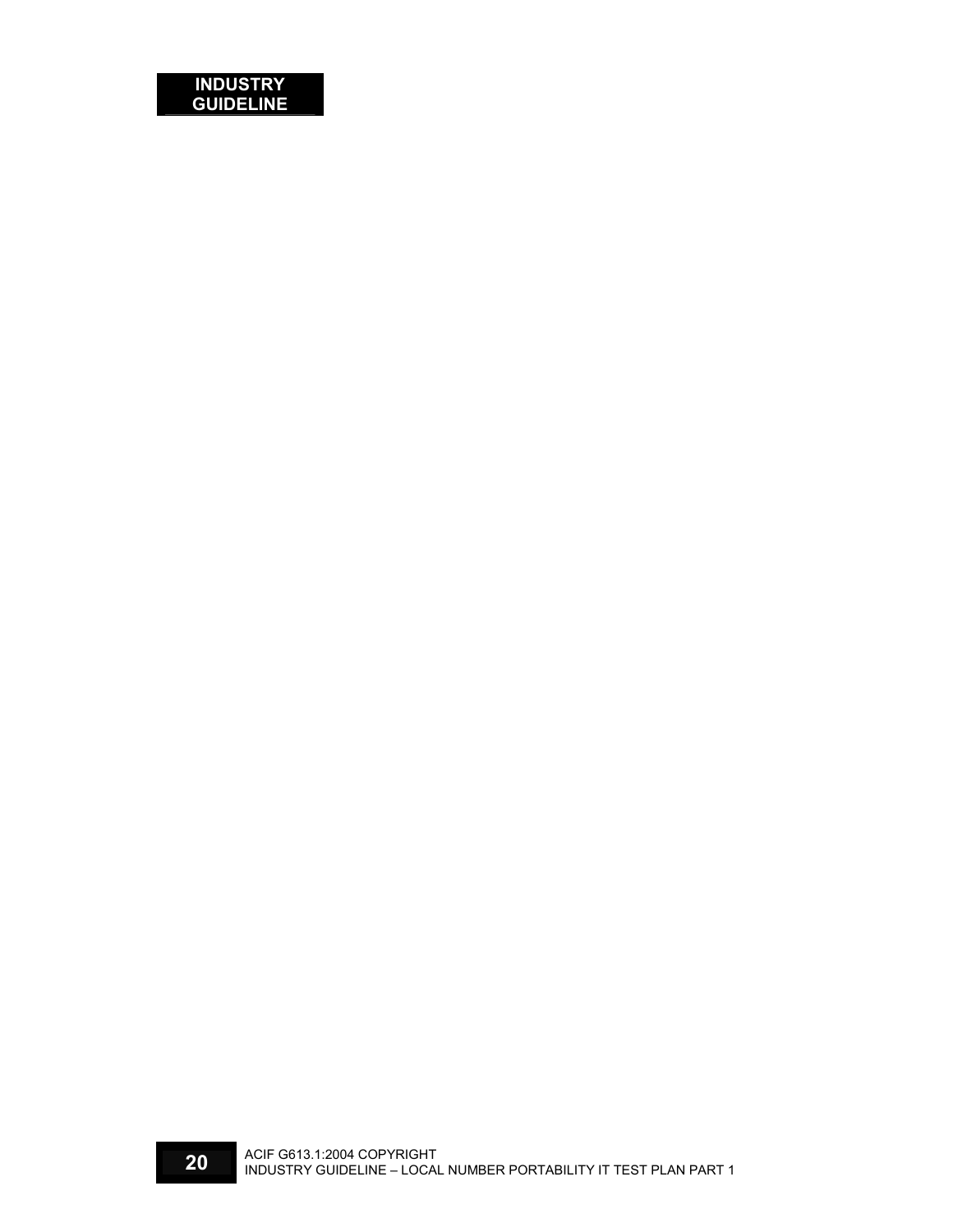## **10 APPLICATION LAYER TESTING**

Application Layer Testing will encompass scenarios for Ports and details for testing the processes for each Category are as follows:

Cat. A Process – see ACIF G613.2:2004 *Local Number Portability IT Test Plan Part 2 - Category A* Industry Guideline

Cat. B Process – see ACIF G613.3:2004 *Local Number Portability IT Test Plan Part 3 – Category B* Industry Guideline

Cat. C Process – see ACIF G613.4:2004 *Local Number Portability IT Test Plan Part 4 – Category C* Industry Guideline

Cat. D Process – see ACIF G613.5:2004 *Local Number Portability IT Test Plan Part 5 – Category D* Industry Guideline

Application Layer Testing also encompasses scenarios such as Giveback and Ported Local Number Registers.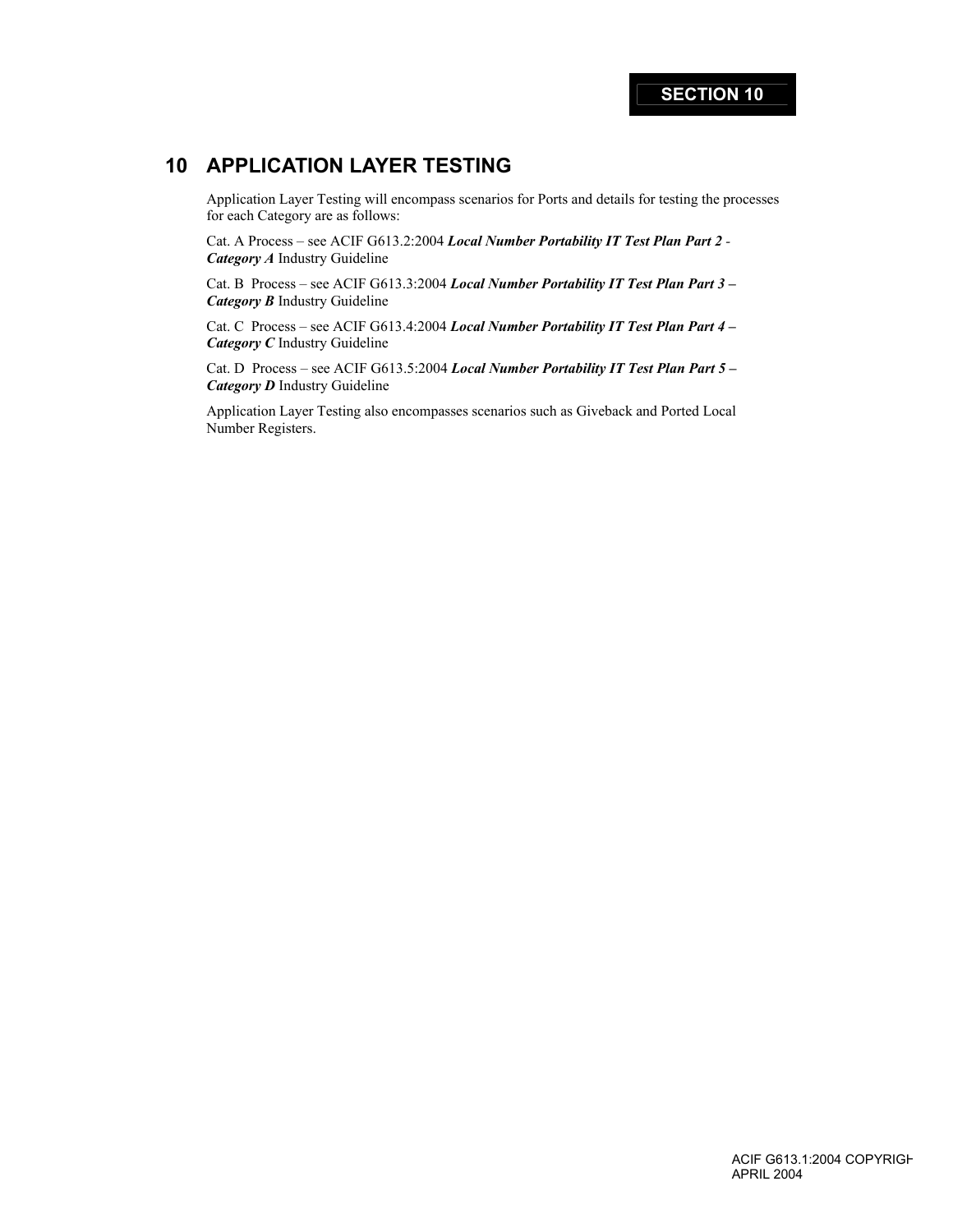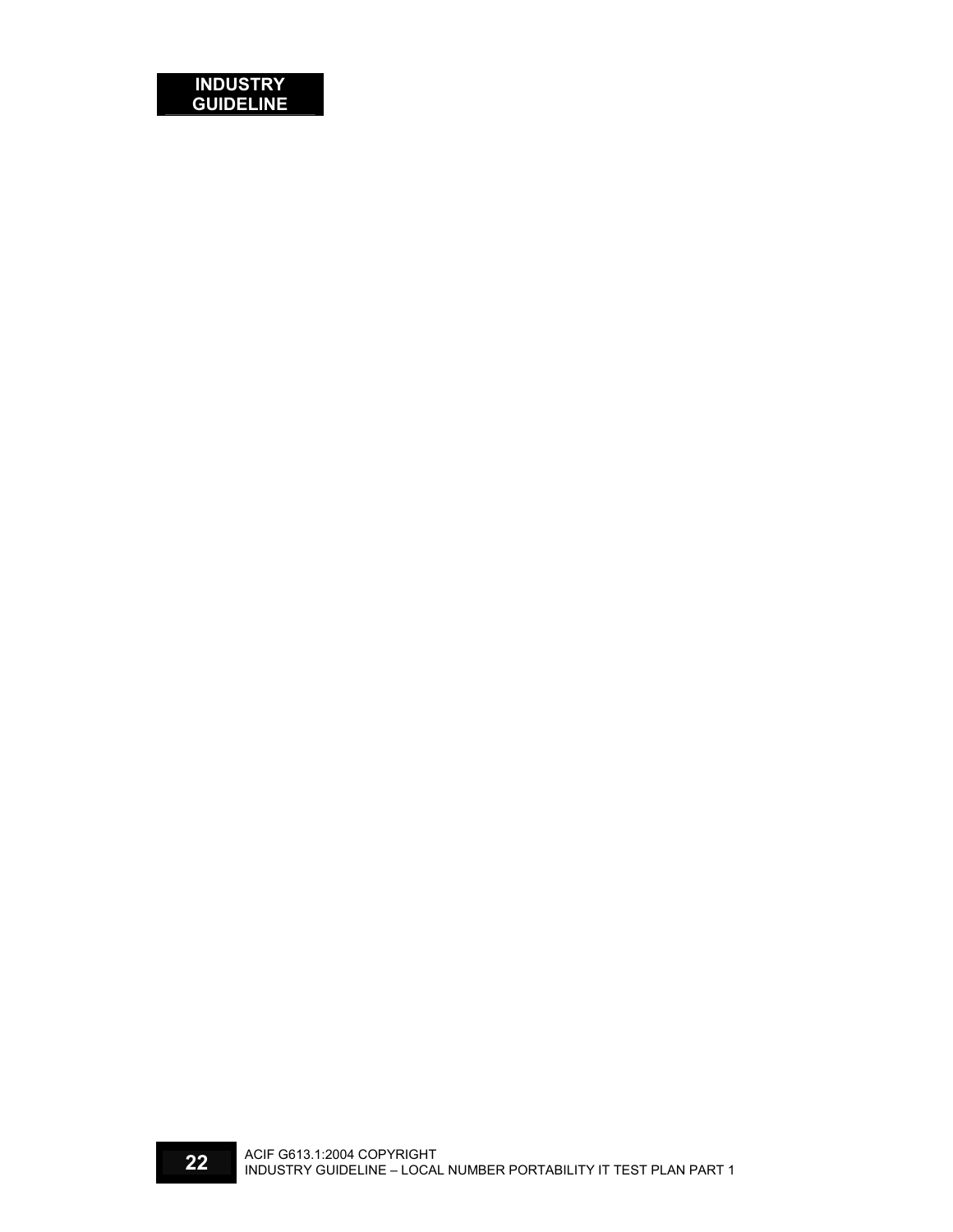## **11 TEST MANAGEMENT**

## **11.1 Roles and Responsibilities**

The Test Co-ordinators will maintain a list of all contact points during LNP IT Testing as per the template at Appendix L of this Plan. Refer to the ACIF G603:2004 *Local Number Portability IT Test Strategy* Industry Guideline for details on the roles and responsibilities.

## **11.2 Task Management**

All Test Cases are to be performed in accordance with the defined Test Execution Schedule.

### **11.3 Test Preparation**

- 11.3.1 Each Participant is responsible for being ready to commence LNP IT Testing on the date agreed to in Bilateral Agreements. This includes being fully prepared to execute each test case. Each Participant is responsible for providing an appropriate environment, test data and supporting resources.
- 11.3.2 Each Participant will ensure the entry criteria have been met. In the event that a Participant is unable to commence LNP IT Testing on the agreed date, the Test Co-ordinator for that Participant must contact the other Participant's Test Coordinator to resolve the situation.

## **11.4 Test Cases**

- 11.4.1 Test Cases and expected results are documented in Section 3 of Parts 2, 3, 4 and 5.
- 11.4.2 Not all Response Codes defined in the ACIF G602:2003 *Local Number Portability IT Specification and Operations Manual, Parts 1 to 5* Industry Guideline are to be tested. This is due to manual intervention, system manipulation or internal testing being required. It is expected that all Response Codes will be tested internally by each Participant. Section 5 of Parts 2, 3, 4 and 5 list Response Codes that may be tested between Participants.

### **11.5 Test Data**

Test Data needs to be agreed between Participants. Each Participant will provide the agreed test data to the other Participant.

### **11.6 Test Data Value Sets**

- 11.6.1 In general, each test scenario needs to be executed twice between Participants, once in each role in the scenario.
	- 11.6.1.1 In 2 party Porting Donor as Losing C/CSP, for each test scenario, each Participant needs to act as both Gaining and Losing C/CSP.
	- 11.6.1.2 In 2 party Porting Donor as Gaining C/CSP, for each test scenario, each Participant needs to act as both Gaining and Losing C/CSP.
	- 11.6.1.3 In 3 party Porting, for each test scenario, each Participant needs to act as both Donor and Gaining C/CSP. The Losing C/CSP transactions have already been tested in Donor as Gaining, and the Gaining C/CSP will dummy out these transactions for testing purposes. Only the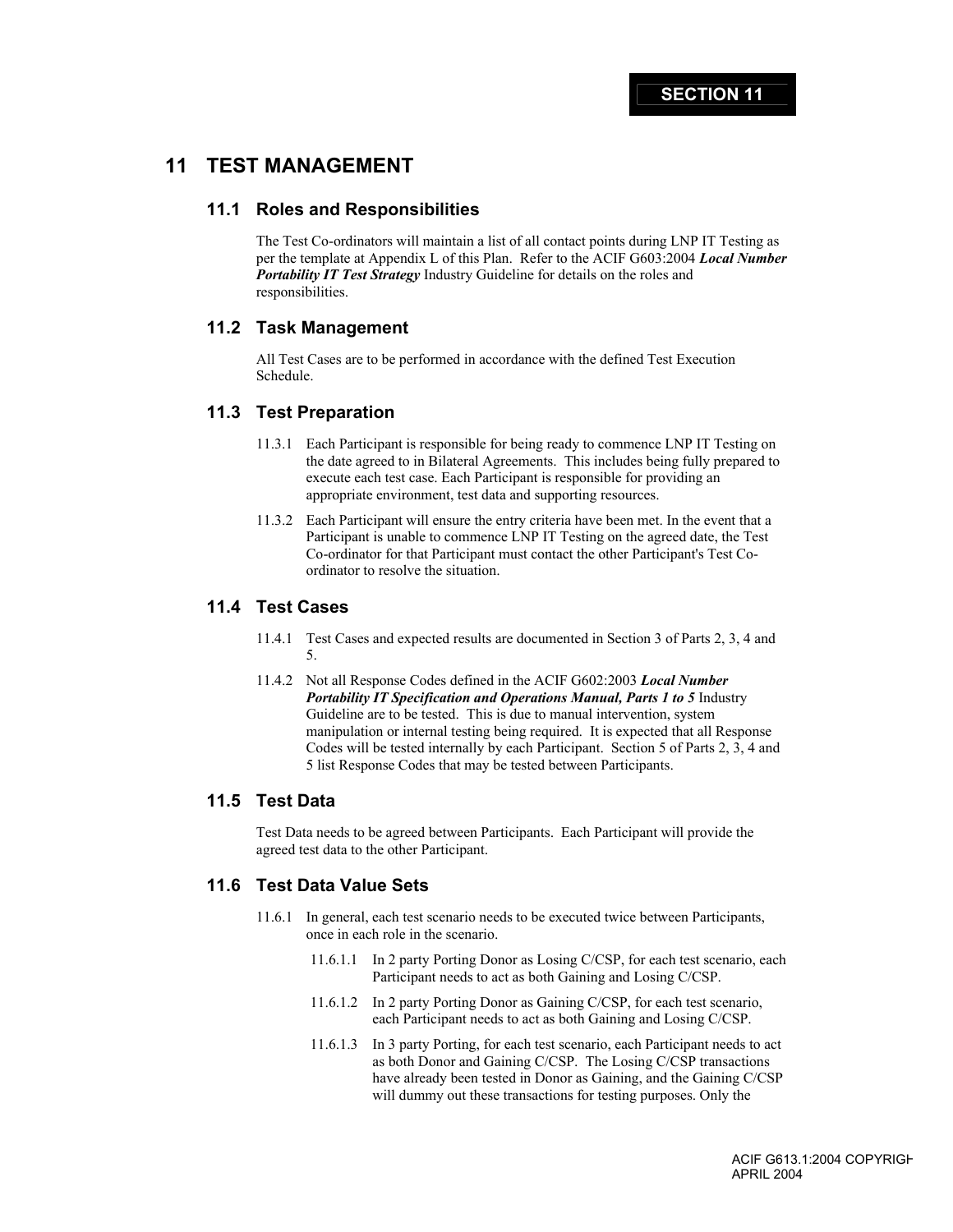Transfer transactions and PLNR updates will be included in Third Party testing.

- 11.6.2 For Donor as Gaining and Third Party the test cases assume the test environments are seeded as if the Donor as Losing scenario had already been completed.
- 11.6.3 For PLNR updates the Donor will update the register and the other Participant will read the register to confirm correct updating
- 11.6.4 For TSNA scenarios it is assumed that the expiry occurs 90 days from the receipt of the TSNA.

### **11.7 Test Execution Schedule**

- 11.7.1 IT Link refer Appendix E.
- 11.7.2 Application Layer refer Appendix E.

### **11.8 Test Execution**

The Test Manager from each Participant is responsible for ensuring that all Test Cases are performed in accordance with the Test Execution Schedule. The process to be followed is outlined below:

| <b>Process</b>                         | <b>Method</b>                                       |
|----------------------------------------|-----------------------------------------------------|
| Test Data preparation                  | Internal                                            |
| <b>Test Cycle execution</b>            | Internal                                            |
| Test results gathering<br>and analysis | Internal                                            |
| Status reporting                       | Template and daily conference call (see Appendix B) |
| Incident Report tracking               | Template (see Appendix C)                           |

### **11.9 Test Results**

- 11.9.1 Results Verification and Documentation
	- 11.9.1.1 The Test Results, either pass or fail, are to be recorded. These results will be consolidated to produce the Test Status Report.
	- 11.9.1.2 The actual results will be compared to the expected results for any differences. If the actual results are different from expected results then it is the responsibility of the Test Analyst to investigate.
	- 11.9.1.3 Any differences will be raised as an Incident Report and the procedure as per section 11.10.1 of this document will be followed.

### 11.9.2 Pass/Fail Criteria

- 11.9.2.1 Test Cases pass when the actual results match the expected results. Test Cases may also pass when any variance between actual results and expected results can be satisfactorily explained.
- 11.9.2.2 Test Cases fail when unexplained variances occur between the actual results and the expected results.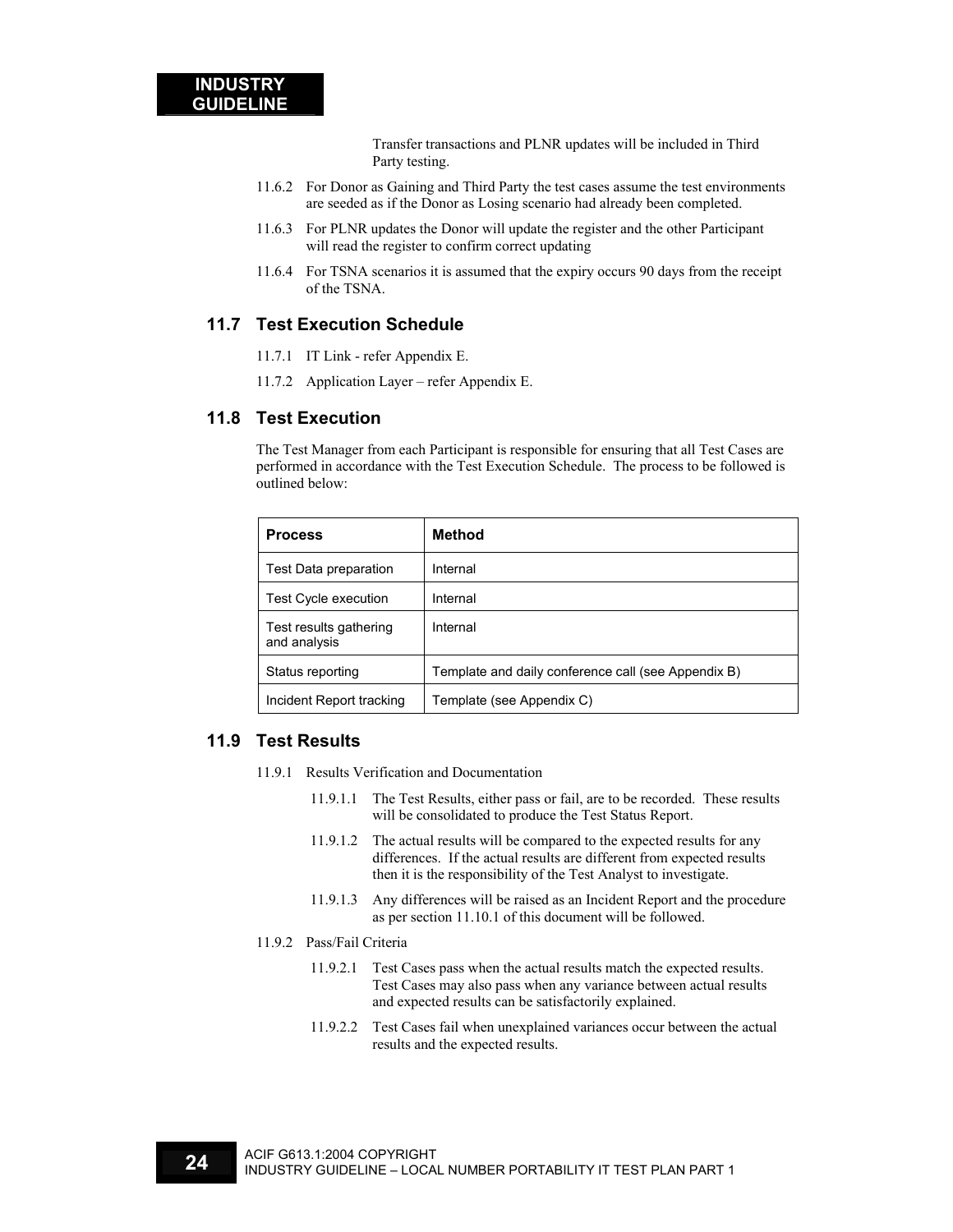### **11.10 Problem Management**

#### 11.10.1 Incident Reporting (IR) Process

The following processes will be used for all Incident Reporting and management:

- 1. Each Participant will record all errors into an Incident Report so that incidents can be tracked. A sample Incident Report is contained at Appendix A.
- 2. All Incident Reports must be raised within the agreed period of time following the test execution.
- 3. Incident Reports raised outside the agreed period of time following execution of the test will be reviewed on an exception basis.
- 4. A unique reference number must be assigned to each Incident Report, e.g IR-TEL-0001 where it is the first IR that was raised by Telstra or IR-ORA-0005 where it is the fifth IR that was raised by Orange.
- 5. When a Participant identifies an incident during LNP IT Testing, the Test Manager for that Participant will determine the severity of the incident. For a Severity 1 or 2 incident, the Test Manager for that Participant will immediately advise the other Participant's Test Manager by phone and follow up with an e-mail providing the details of the incident. .
- 6. The severity classification of each incident will be reviewed at the daily conference call or as agreed in Bilateral Agreements.
- 7. Each Test Manager reports to the Test Co-ordinator on a daily basis on all open and closed Incident Reports in the Test Status Report.

#### 11.10.2 Severity Levels

The following severity levels will apply to incidents during LNP IT Testing:

- Severity 1: Major failure causes testing to stop, pending problem resolution.
- Severity 2: Error with no acceptable circumvention. Limited testing continues.
- Severity 3: Error with acceptable circumvention. Test execution continues.
- 11.10.3 Incident Resolution Timeframes

Incident turn around times are critical due to the testing time frame and the nature of the transactions being tested. If a receiving Participant has not received the expected file and associated transactions as per the planned test schedule then they must contact the sending Participant to initiate resolution. Failure to meet planned test schedules should be raised at the daily conference call or as an Incident Report.

If an incident prevents the transactions being sent then the fault must be rectified and the transactions sent prior to the next processing period.

The target resolution times are outlined below:

| <b>Severity</b> | <b>Response</b> | <b>Target Resolution (elapsed</b><br>time) |
|-----------------|-----------------|--------------------------------------------|
|                 | 1 hour          | 2 hours                                    |
| 2               | 1 hour          | 24 hours                                   |
| 3               | 1 hour          | 48 hours                                   |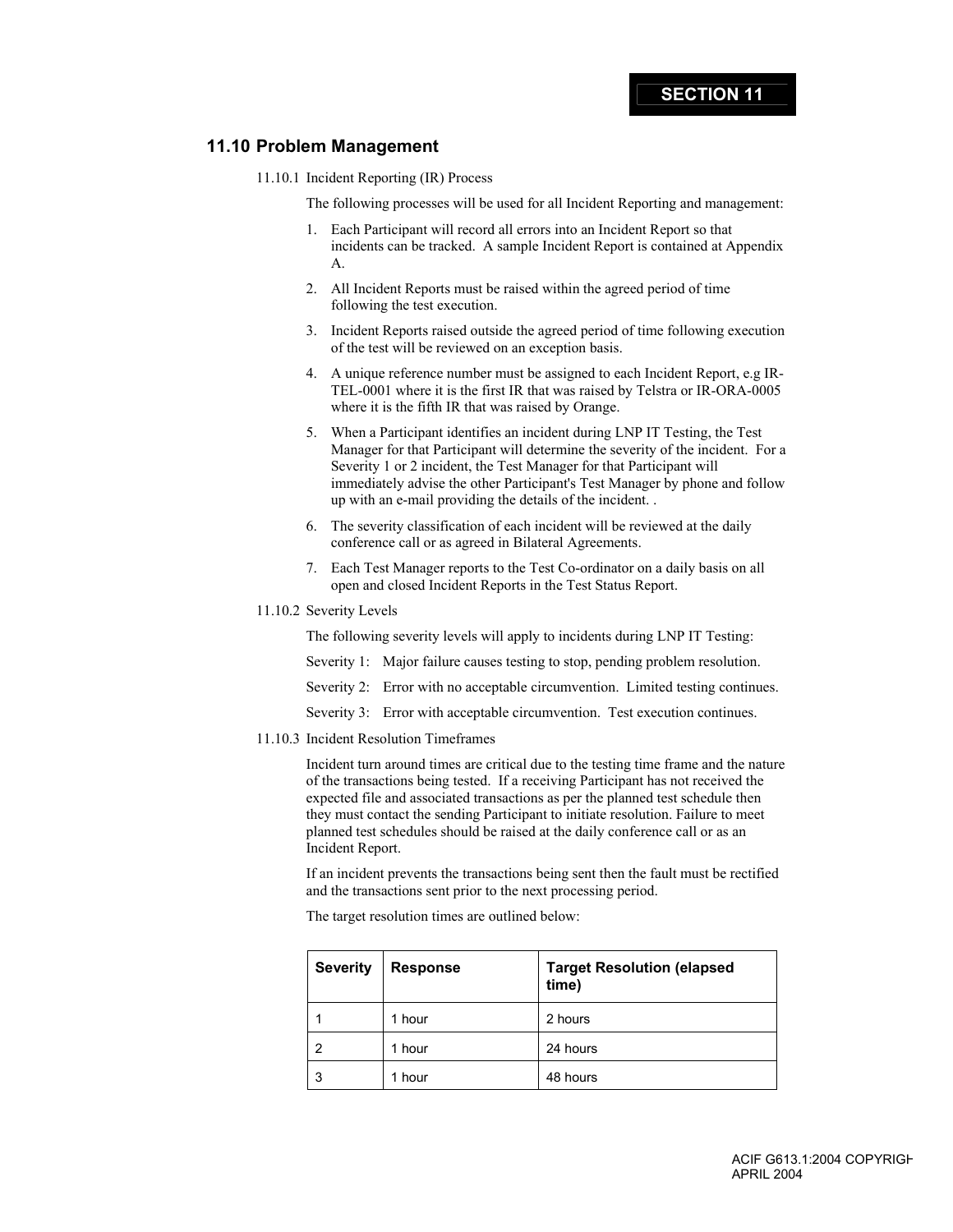

The above timeframes are the target resolution timeframes and every effort should be made to meet these. However, it is recognised that this may not be achievable in all cases.

## **11.11 Escalation Hierarchy**

The escalation path is:

| <b>Escalation Path</b>    | <b>Action</b>                                                                                                                                |
|---------------------------|----------------------------------------------------------------------------------------------------------------------------------------------|
| <b>Test Analyst</b>       | Identifies need for escalation                                                                                                               |
|                           | Severity 1 & 2 incidents to be reported to<br>their Test Manager.                                                                            |
| <b>Test Manager</b>       | Identifies need for escalation                                                                                                               |
|                           | Severity 1 & 2 incidents to be reported to<br>the other Participant's Test Manager and<br>Test Co-ordinator.                                 |
|                           | All other escalations are raised at the<br>daily conference call.                                                                            |
| Test Co-ordinator/s       | Escalate any unresolved severity 1 and<br>2 incidents to the Escalation Contact.                                                             |
|                           | Discuss Severity 1 & 2 incidents that are<br>unresolved within the required<br>timeframes with the other Participant's<br>Test Co-ordinator. |
|                           | Raises any issues that cannot be<br>resolved or have a critical impact on<br>LNP IT Testing to the Escalation Contact                        |
| <b>Escalation Contact</b> | Liaise with their Test Co-ordinator and<br>other Participant's Escalation Contacts<br>to resolve LNP IT Testing issues.                      |

## **11.12 Reporting Requirements**

11.12.1 Test Meetings

All testing will be performed in accordance with the Test Schedule as outlined in Section 4 of Parts 2, 3, 4 and 5. At the conclusion of each test day the Test Managers for each Participant will attend a conference call to outline the overall testing results for the tests performed.

11.12.2 Test Status Report

At the conclusion of each test day the Test Managers from each Participant will prepare a daily Test Status Report and make this available for the conference call to discuss the test results.

Each Test Co-ordinator will produce a consolidated daily Test Status Report. This report will be distributed to the other Participant's Test Co-ordinator.

11.12.3 Test Summary Report

Each Test Co-ordinator will produce a Weekly Test Summary Report. This report will be distributed to the other Participant's Test Co-ordinator.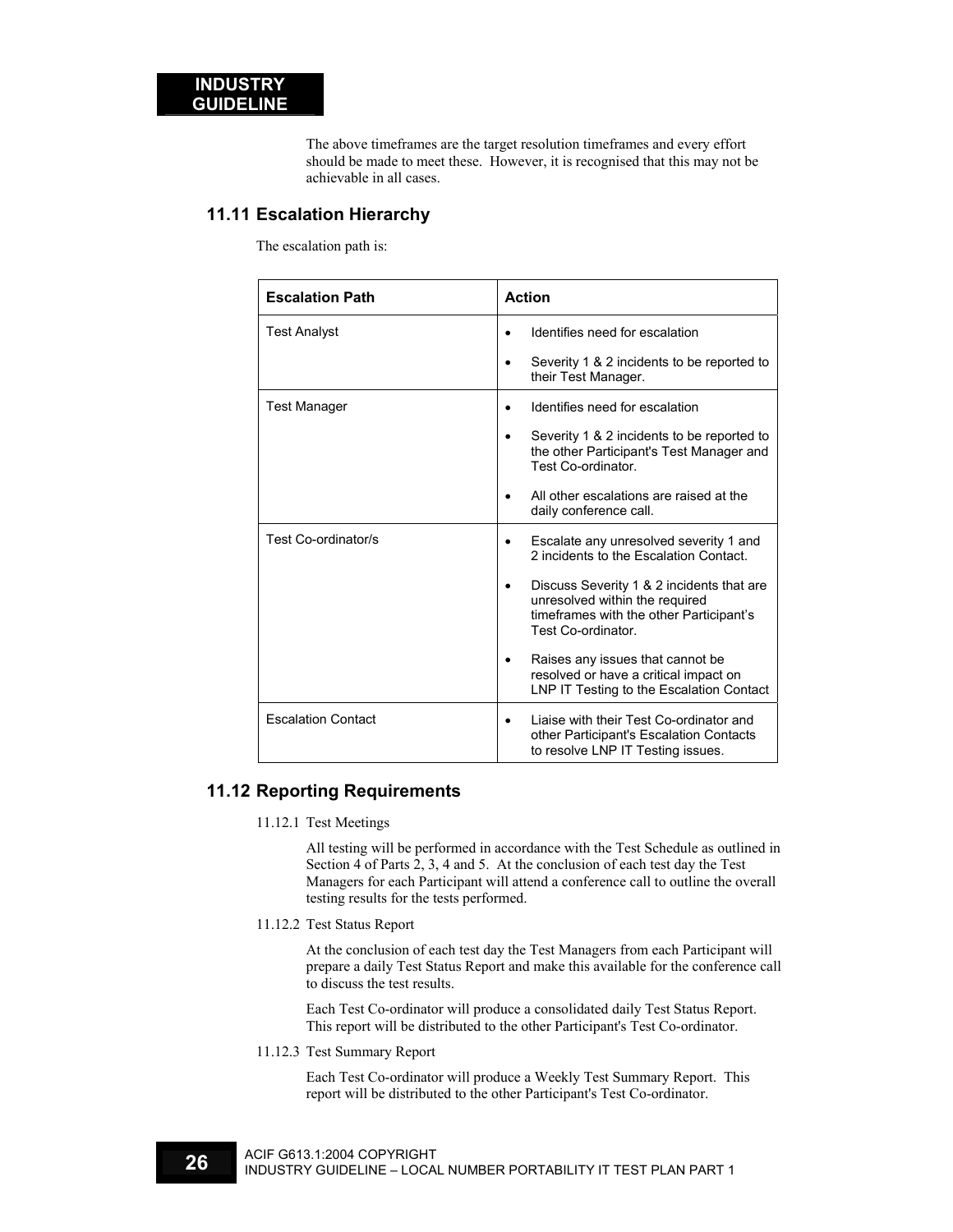## **SECTION 11**

Each Test Co-ordinator will also produce a final Test Summary Report at the conclusion of testing and provide it to the other Participant's Test Co-ordinator.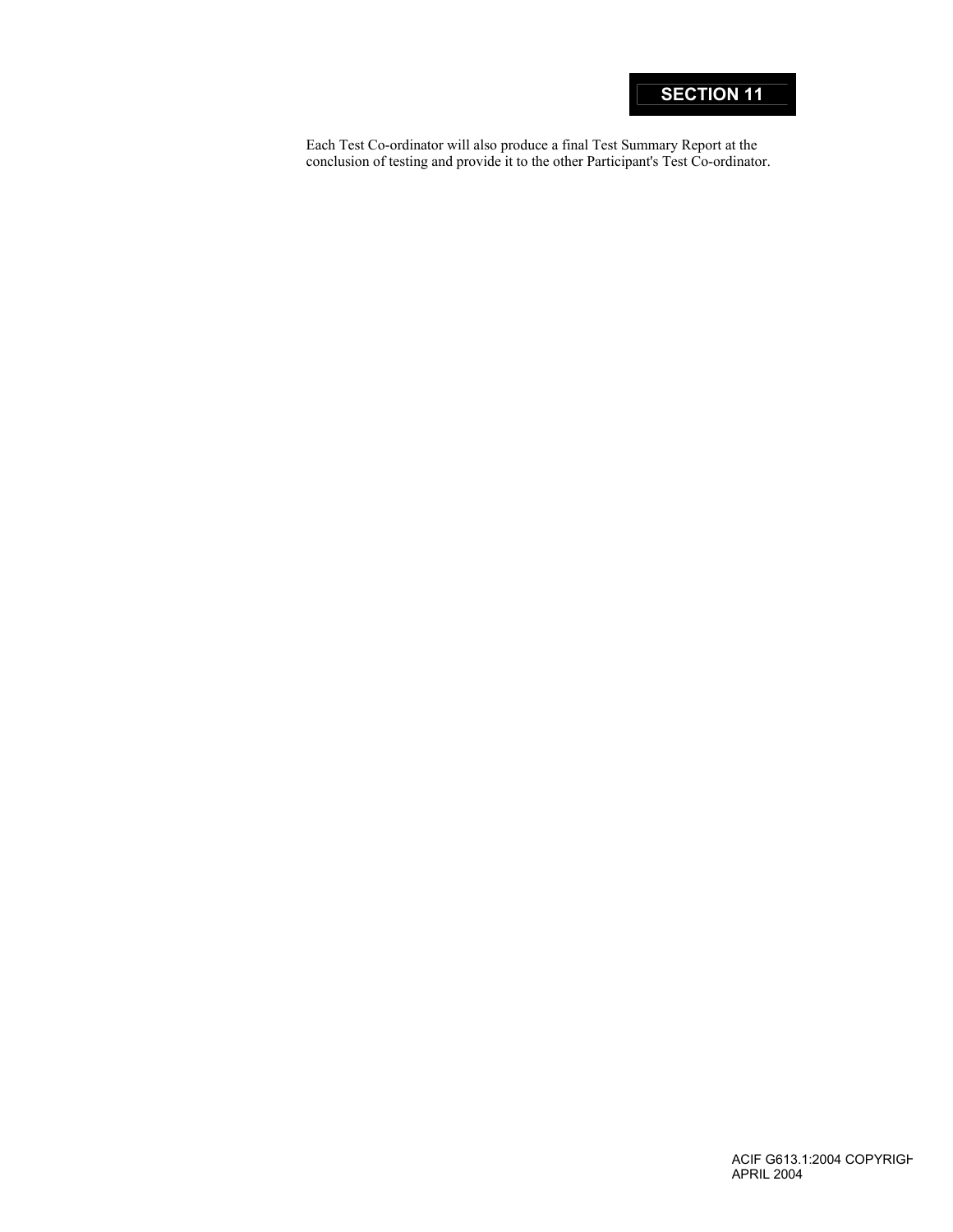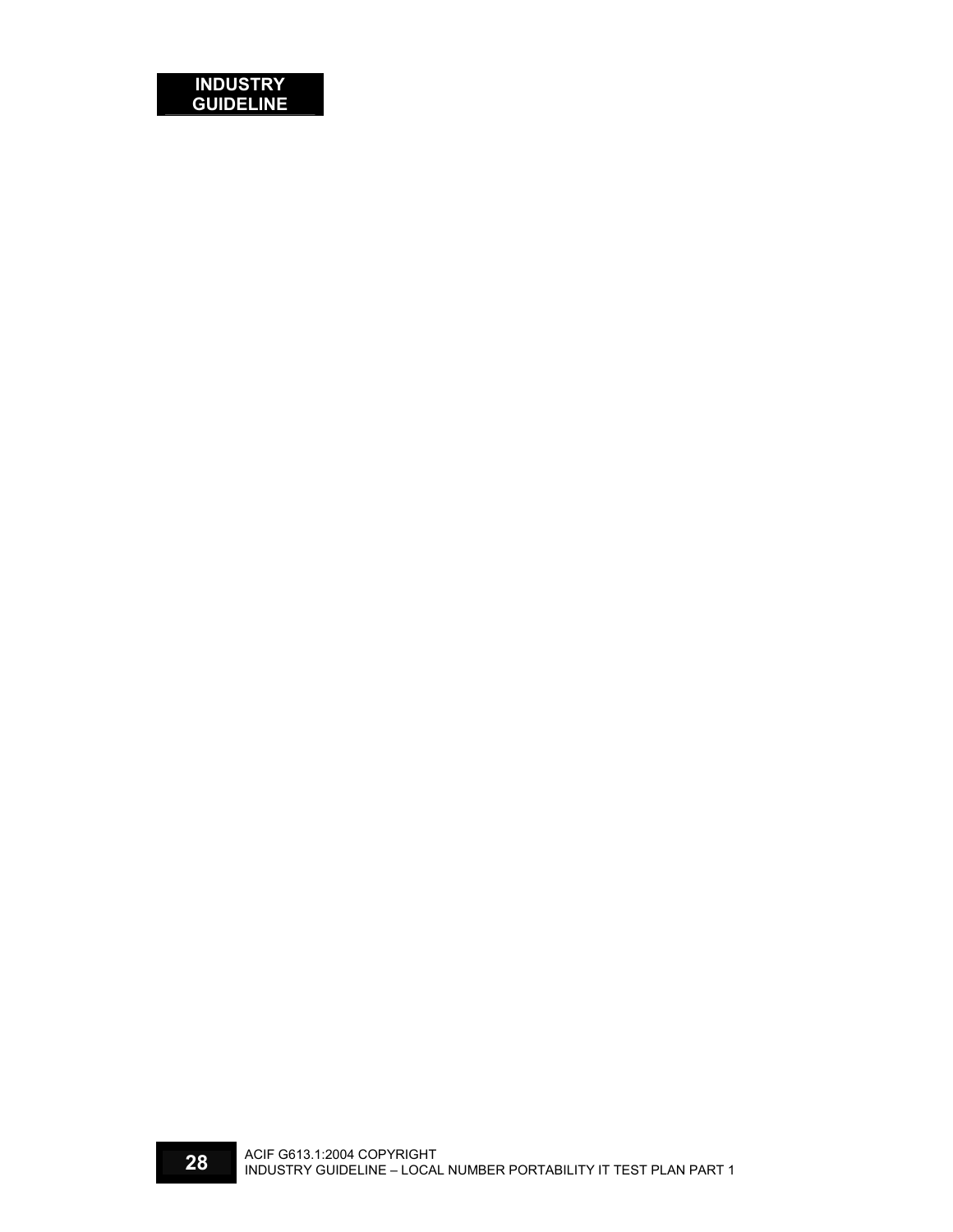## **12 ACCEPTANCE**

A Participant in LNP IT Testing will be considered to have successfully completed LNP IT Testing when they have met the exit criteria for each phase of testing as detailed in this document or as otherwise agreed in Bilateral Agreements.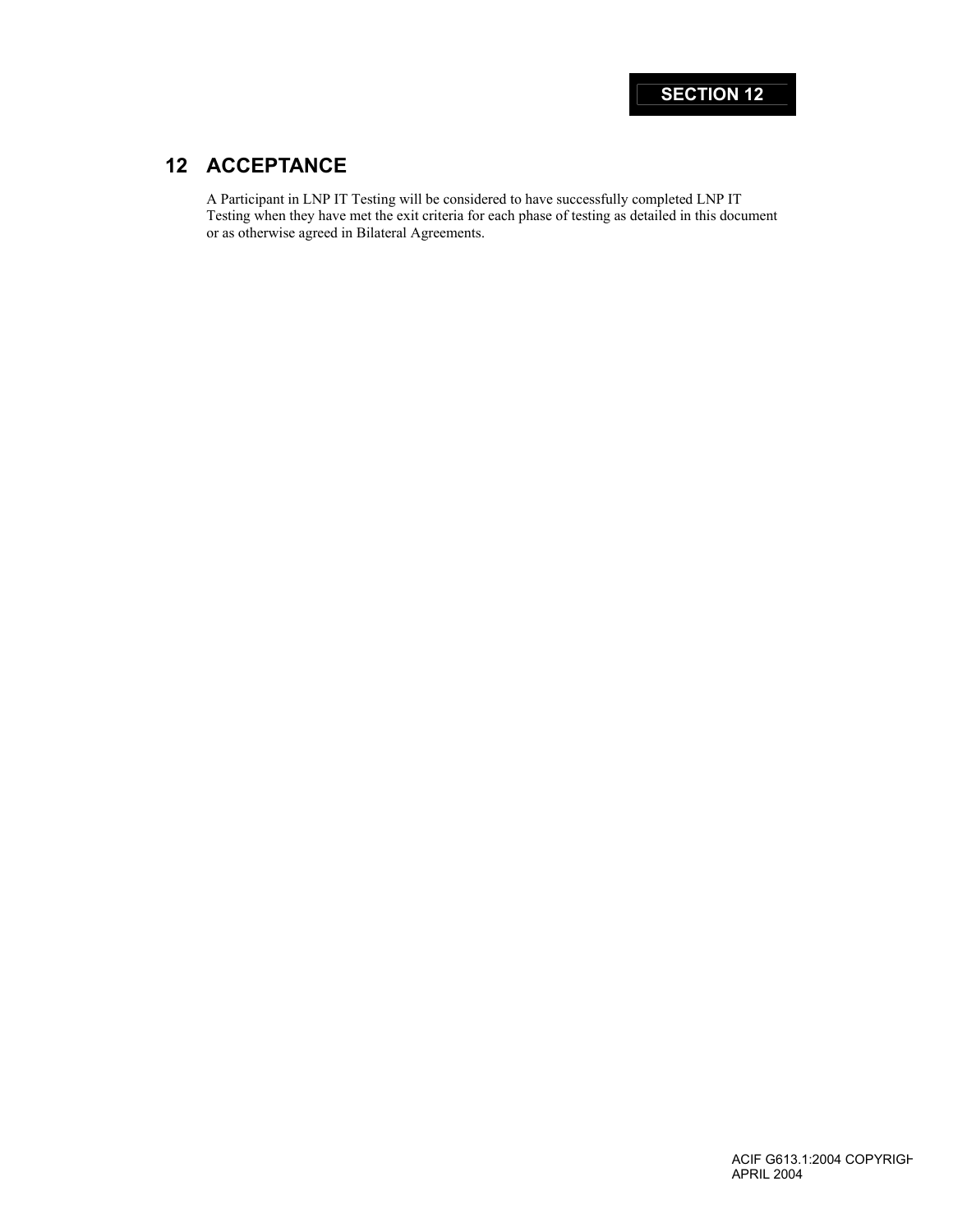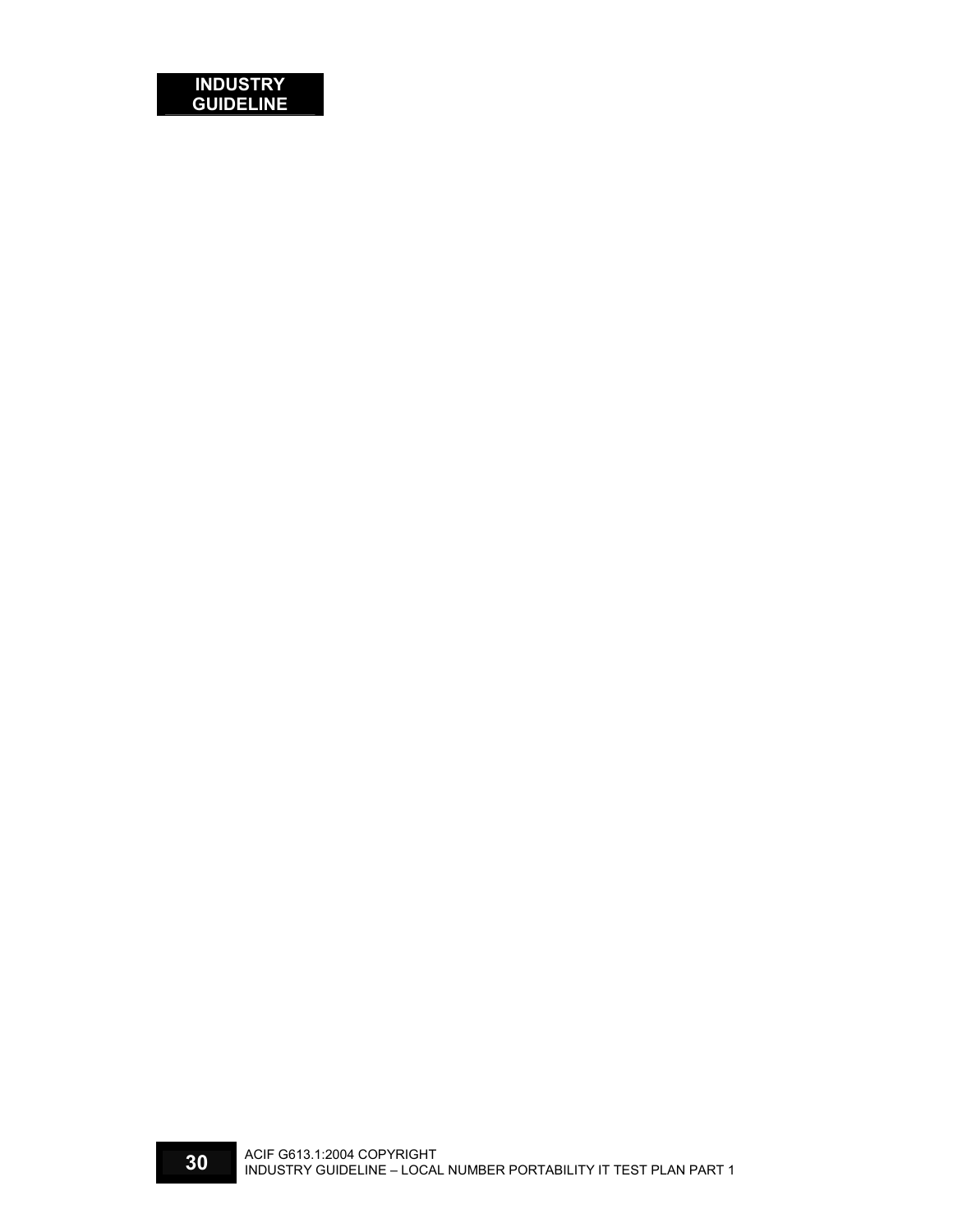## **APPENDIX A INCIDENT REPORT TEMPLATE**

| T <sub>0</sub> | Fax No       |  |
|----------------|--------------|--|
| Participant    | Email        |  |
| From           | <b>Phone</b> |  |
| Participant    | Email        |  |

| ID              |                                   | <b>Title</b>   |                            |              |                    | <b>Severity</b>      |  |
|-----------------|-----------------------------------|----------------|----------------------------|--------------|--------------------|----------------------|--|
|                 | <b>Reported By</b>                |                |                            | Date/Time    |                    |                      |  |
|                 | <b>Test Case ID</b>               |                |                            | Reproducible |                    | Yes / No / Not Tried |  |
|                 | <b>Description of Incident</b>    |                |                            |              |                    |                      |  |
|                 |                                   |                |                            |              |                    |                      |  |
|                 |                                   |                |                            |              |                    |                      |  |
|                 | <b>Solution / Retest Comments</b> |                |                            |              |                    |                      |  |
|                 |                                   |                |                            |              |                    |                      |  |
|                 |                                   |                |                            |              |                    |                      |  |
|                 |                                   |                |                            |              |                    |                      |  |
|                 | <b>Action Log</b>                 |                |                            |              |                    |                      |  |
| <b>Date</b>     |                                   | <b>Actions</b> |                            | <b>Resp</b>  | <b>Target Date</b> |                      |  |
|                 |                                   |                |                            |              |                    |                      |  |
|                 | <b>Retested By</b>                |                |                            | Date/Time    |                    |                      |  |
| <b>Sign Off</b> |                                   |                |                            | Date/Time    |                    |                      |  |
| <b>Status</b>   |                                   | <b>OPEN</b>    |                            | Date/Time    |                    |                      |  |
|                 |                                   |                | <b>UNDER INVESTIGATION</b> | Date/Time    |                    |                      |  |
|                 |                                   | <b>FIXING</b>  |                            | Date/Time    |                    |                      |  |
|                 |                                   | <b>RETEST</b>  |                            | Date/Time    |                    |                      |  |
|                 |                                   | <b>CLOSED</b>  |                            |              |                    |                      |  |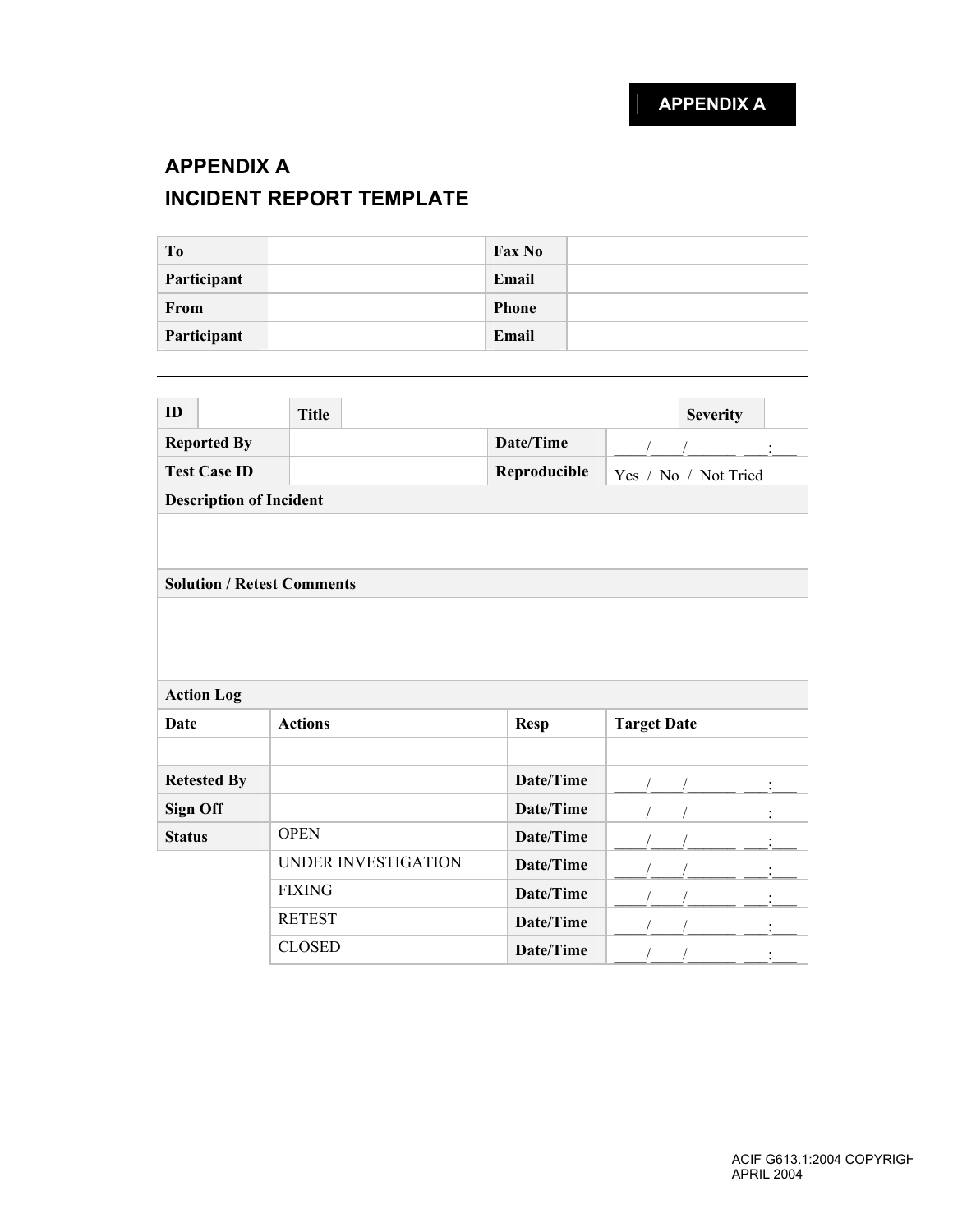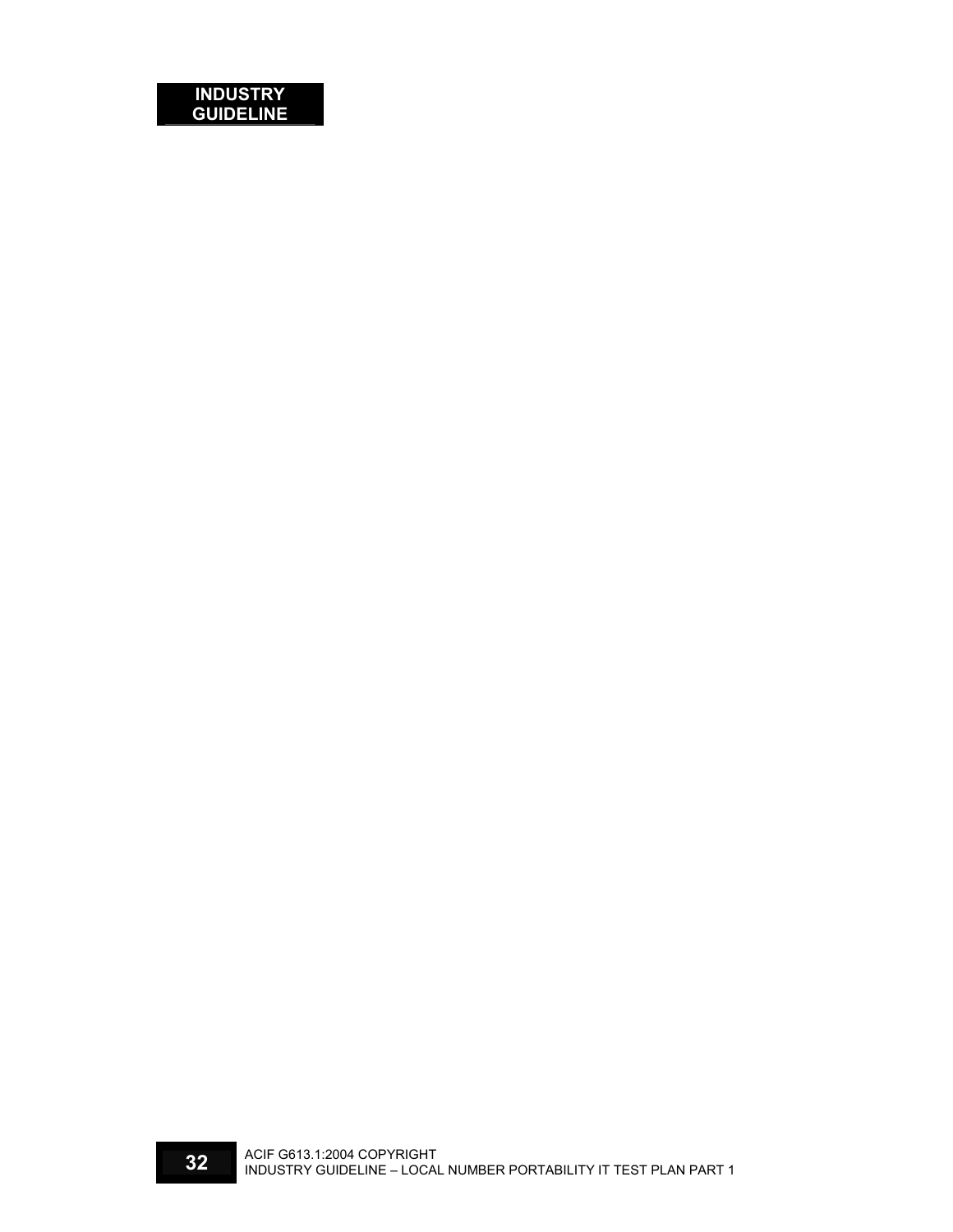**APPENDIX B** 

## **TEST STATUS REPORT TEMPLATE**

| <b>Test Status Report</b>                                         |                    |                             |                                         |               |                           |  |  |
|-------------------------------------------------------------------|--------------------|-----------------------------|-----------------------------------------|---------------|---------------------------|--|--|
| <b>Prepared By</b>                                                |                    |                             |                                         | Date          |                           |  |  |
| Participant                                                       |                    |                             |                                         |               |                           |  |  |
| <b>Test Period</b>                                                |                    |                             |                                         |               |                           |  |  |
| <b>Progress Against Plan</b>                                      |                    |                             |                                         |               |                           |  |  |
| Date                                                              |                    | <b>Planned No. of Tests</b> | <b>Actual No. of Tests</b><br>Completed |               | <b>Comment</b>            |  |  |
| <b>Incidents Raised (Sorted by Severity, then IR Number)</b>      |                    |                             |                                         |               |                           |  |  |
| <b>Severity</b>                                                   | IR#                | <b>IR</b> Title             |                                         | <b>Status</b> | Comment                   |  |  |
|                                                                   |                    |                             |                                         |               |                           |  |  |
|                                                                   |                    |                             |                                         |               |                           |  |  |
|                                                                   |                    |                             |                                         |               |                           |  |  |
| <b>Incidents Closed</b> (Sorted by Severity, then IR Number)      |                    |                             |                                         |               |                           |  |  |
| <b>Severity</b>                                                   | IR#                | <b>IR</b> Title             |                                         | <b>Status</b> | <b>Comment</b>            |  |  |
|                                                                   |                    |                             |                                         |               |                           |  |  |
| <b>Incidents Outstanding</b> (Sorted by Severity, then IR Number) |                    |                             |                                         |               |                           |  |  |
| <b>Severity</b>                                                   | IR#                | <b>IR</b> Title             |                                         | <b>Status</b> | Comment                   |  |  |
|                                                                   |                    |                             |                                         |               |                           |  |  |
|                                                                   |                    |                             |                                         |               |                           |  |  |
|                                                                   |                    |                             |                                         |               |                           |  |  |
| <b>Issues</b>                                                     |                    |                             |                                         |               |                           |  |  |
| No.                                                               | <b>Description</b> |                             |                                         |               |                           |  |  |
| <b>Action Items</b> (Test Team)                                   |                    |                             |                                         |               |                           |  |  |
| No.                                                               | Description        |                             |                                         |               | <b>Actioned By (Date)</b> |  |  |
|                                                                   |                    |                             |                                         |               |                           |  |  |
|                                                                   |                    |                             |                                         |               |                           |  |  |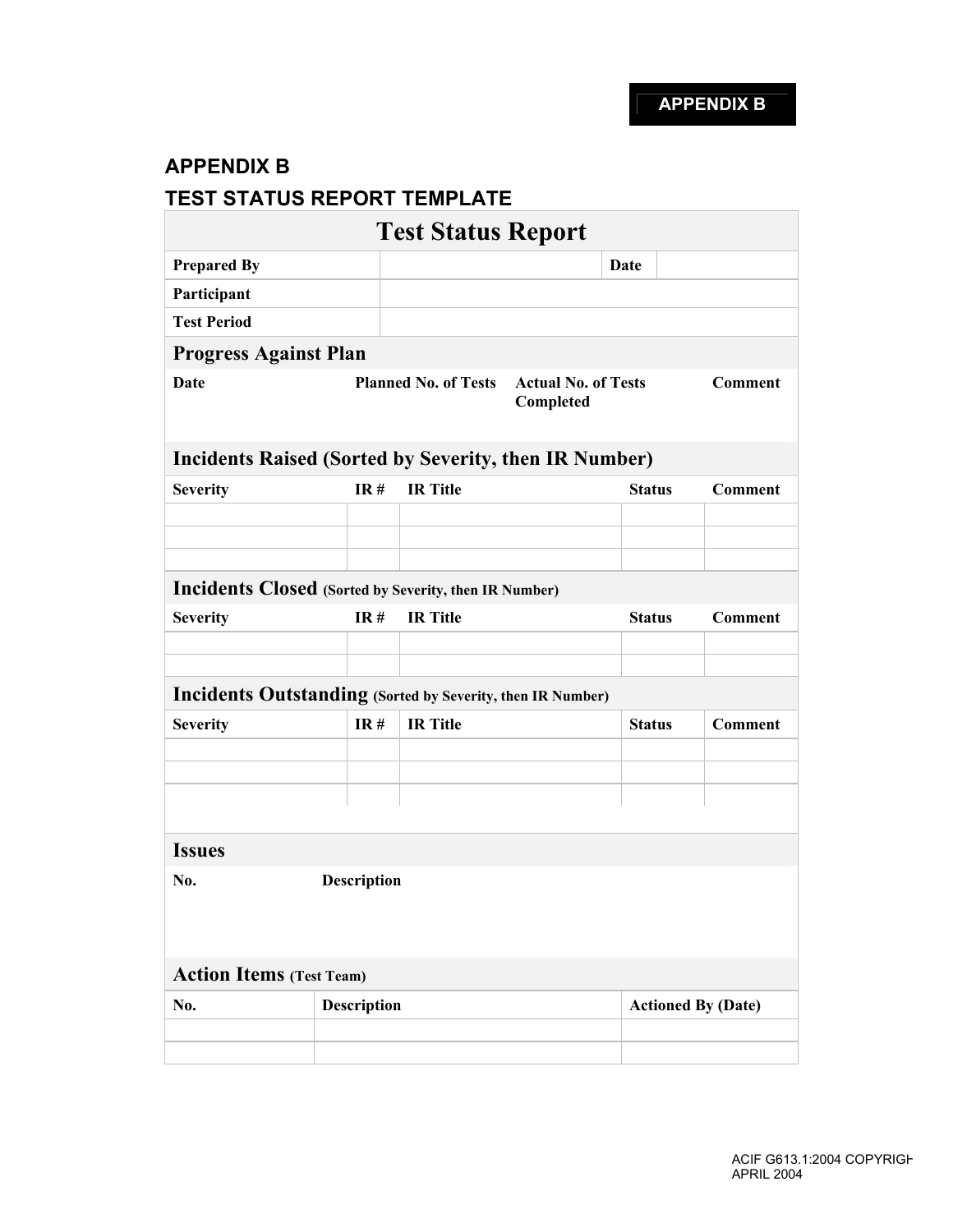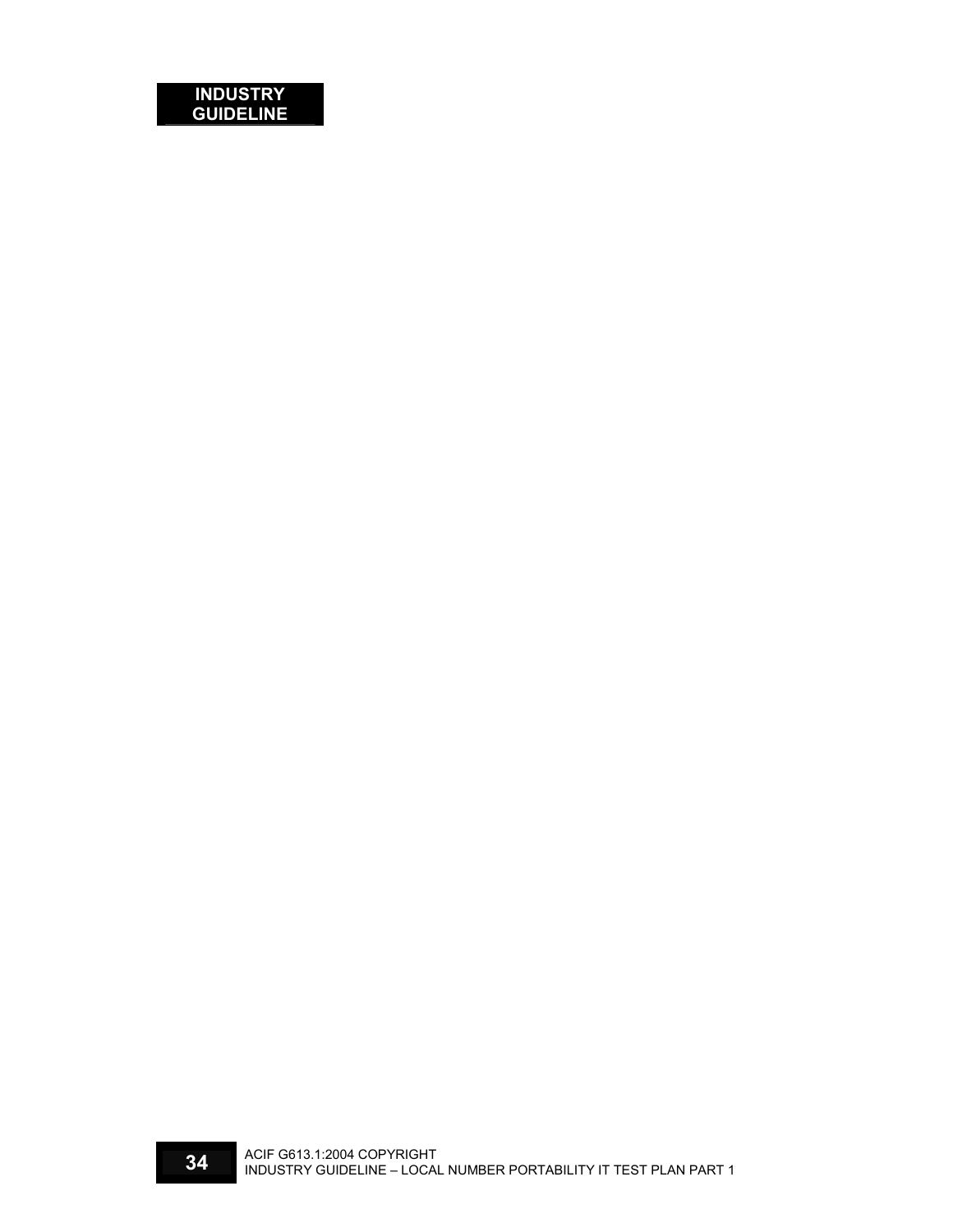**APPENDIX C** 

## **APPENDIX C SAMPLE INCIDENT REPORTING LOG**

Incident Reporting Log Date:

Incident number Date raised Participant | Incident description | Severity Resolution owner Status Date resolved Comments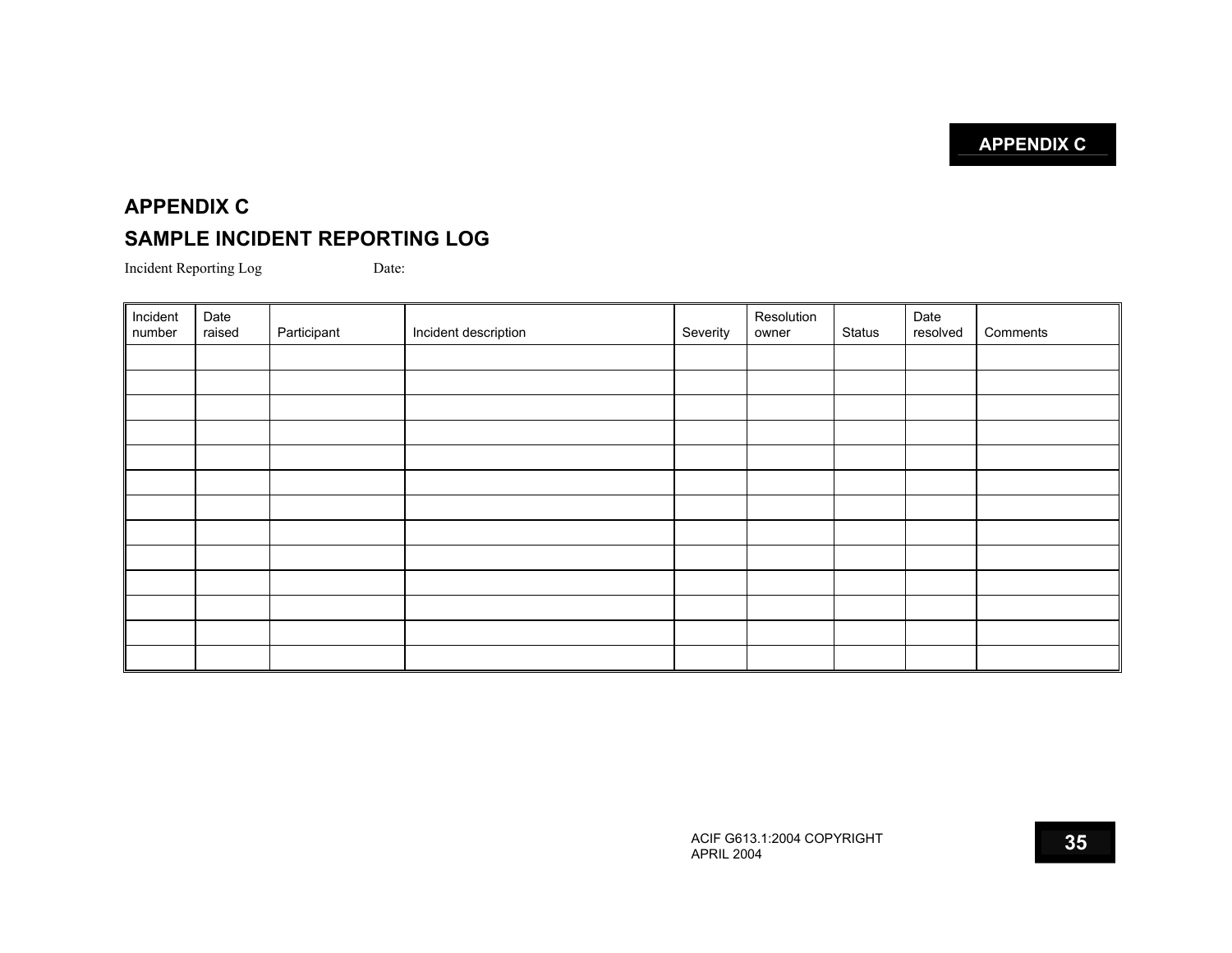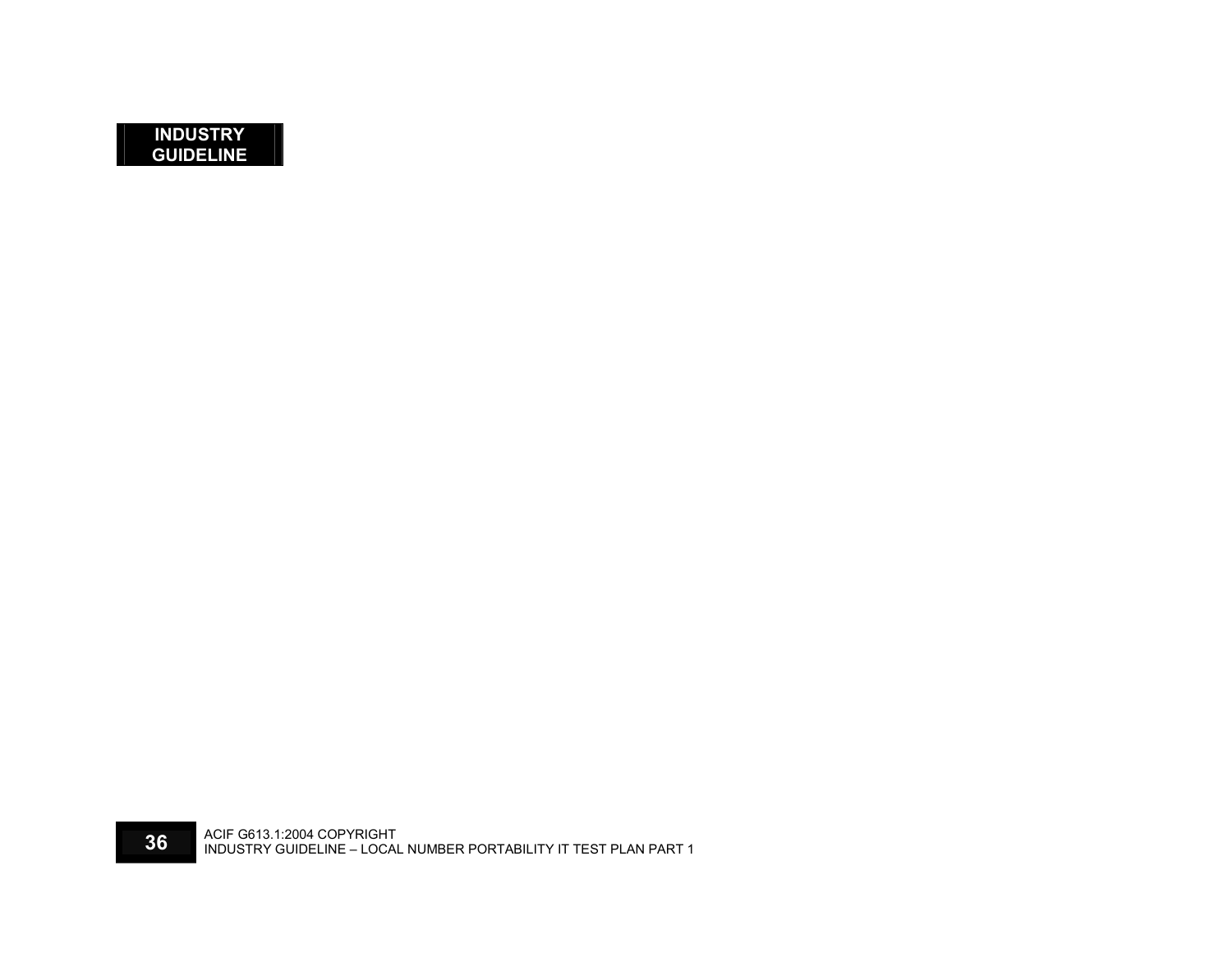## **APPENDIX D RESPONSE CODES FOR LNP APPLICATION LAYER TESTING**

One per Category (A, B, C & D)

Not all Response Codes will be tested as part of Application Layer Testing, however the following points should be noted:

- All Response Codes require internal testing.
- •Some Response Codes are for internal testing only as they require manual intervention to automated processes.
- If a Participant cannot generate a transaction to elicit the appropriate Response Code, a variation to the execution schedule can be agreed on a case by case basis.

The following table is provided to assist Participants to identify those Response Codes they wish to test.

| <b>Response Codes for Cat. A Testing</b> |                                  |                                                                     |                                                         |  |                       |  |                 |
|------------------------------------------|----------------------------------|---------------------------------------------------------------------|---------------------------------------------------------|--|-----------------------|--|-----------------|
|                                          | <b>Transaction Response Code</b> | <b>Reject Reason</b>                                                | <b>Probability Impact Ranking Comment</b><br>$(0 - 10)$ |  | $(0 -10)$ $(1 - 100)$ |  | <b>Test Y/N</b> |
|                                          | 001                              | Service Number Not Found                                            |                                                         |  |                       |  |                 |
|                                          | 002                              | Service Number is on Diversion                                      |                                                         |  |                       |  |                 |
|                                          | 003                              | <b>Inactive Service</b>                                             |                                                         |  |                       |  |                 |
|                                          | 004                              | Disconnected Service                                                |                                                         |  |                       |  |                 |
|                                          | 005                              | Complex Service - eg ISDN, Line<br>Hunt etc.                        |                                                         |  |                       |  |                 |
|                                          | 006                              | ULLS Call Diversion does not exist<br>on requested Telephone Number |                                                         |  |                       |  |                 |
|                                          | 007                              | ULLS Number/Telephone Number<br>Imismatch                           |                                                         |  |                       |  |                 |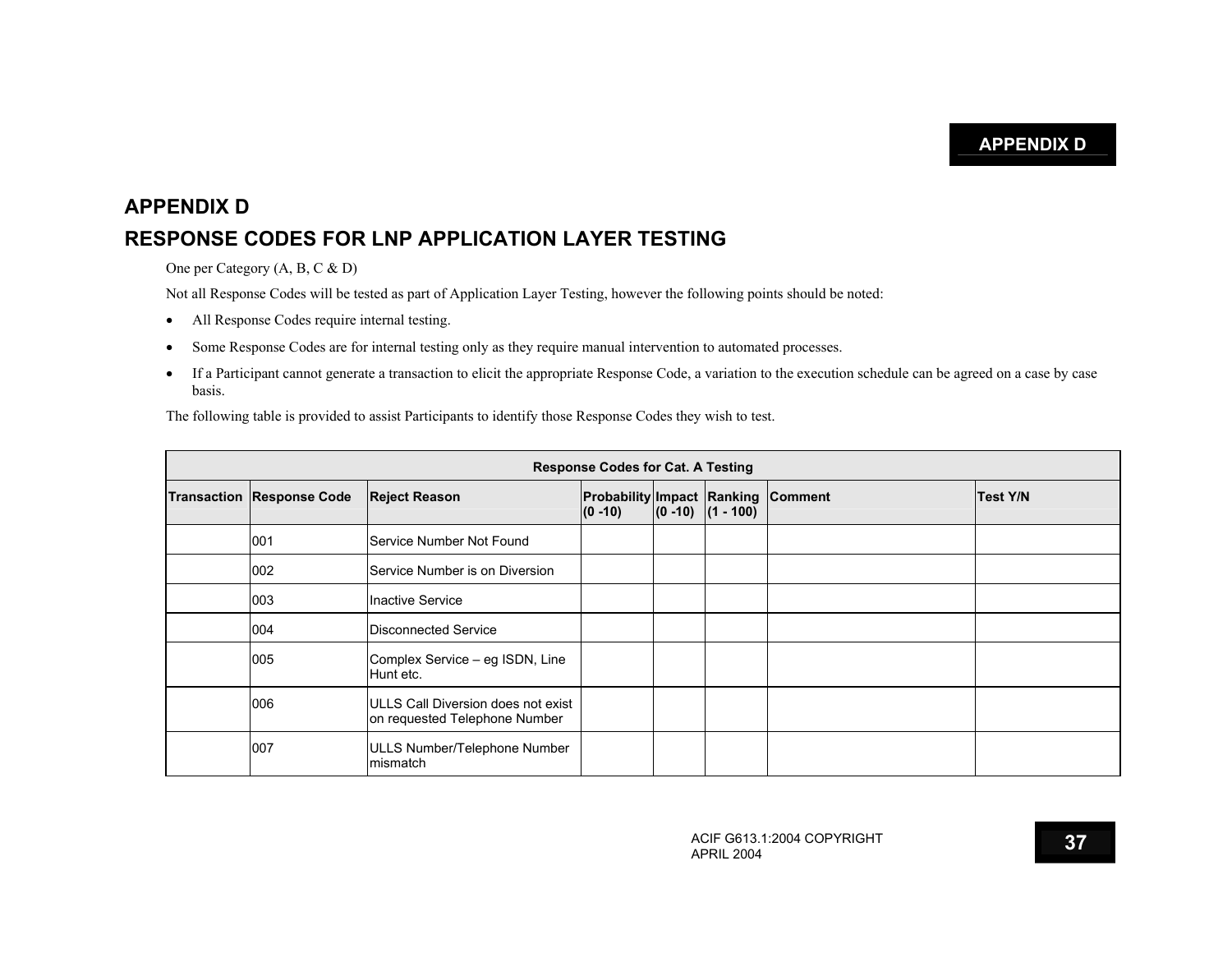# **INDUSTRY GUIDELINE**

| <b>Response Codes for Cat. A Testing</b> |                                           |                                                         |            |             |  |                 |  |  |
|------------------------------------------|-------------------------------------------|---------------------------------------------------------|------------|-------------|--|-----------------|--|--|
| <b>Transaction Response Code</b>         | <b>Reject Reason</b>                      | <b>Probability Impact Ranking Comment</b><br>$(0 - 10)$ | $(0 - 10)$ | $(1 - 100)$ |  | <b>Test Y/N</b> |  |  |
| 008                                      | Outstanding Porting request               |                                                         |            |             |  |                 |  |  |
| 009                                      | Porting Already Completed                 |                                                         |            |             |  |                 |  |  |
| 010                                      | Telephone Number Ported to<br>Another ASD |                                                         |            |             |  |                 |  |  |
| 011                                      | ASD Owned Telephone Number                |                                                         |            |             |  |                 |  |  |
| 012                                      | Not Used                                  |                                                         |            |             |  |                 |  |  |
| 013                                      | Not Used                                  |                                                         |            |             |  |                 |  |  |
| 014                                      | Not Used                                  |                                                         |            |             |  |                 |  |  |
| 015                                      | Incompatible Exchange Technology          |                                                         |            |             |  |                 |  |  |
| 016                                      | Not Used                                  |                                                         |            |             |  |                 |  |  |
| 017                                      | Telephone Number / Account<br>Mismatch    |                                                         |            |             |  |                 |  |  |
| 018                                      | All mandatory fields are not<br>populated |                                                         |            |             |  |                 |  |  |
| 019                                      | <b>Not Used</b>                           |                                                         |            |             |  |                 |  |  |
| 020                                      | Transaction Level Rejections              |                                                         |            |             |  |                 |  |  |
| 021                                      | Not Used                                  |                                                         |            |             |  |                 |  |  |
| 022                                      | Not Used                                  |                                                         |            |             |  |                 |  |  |
| 023                                      | Not Used                                  |                                                         |            |             |  |                 |  |  |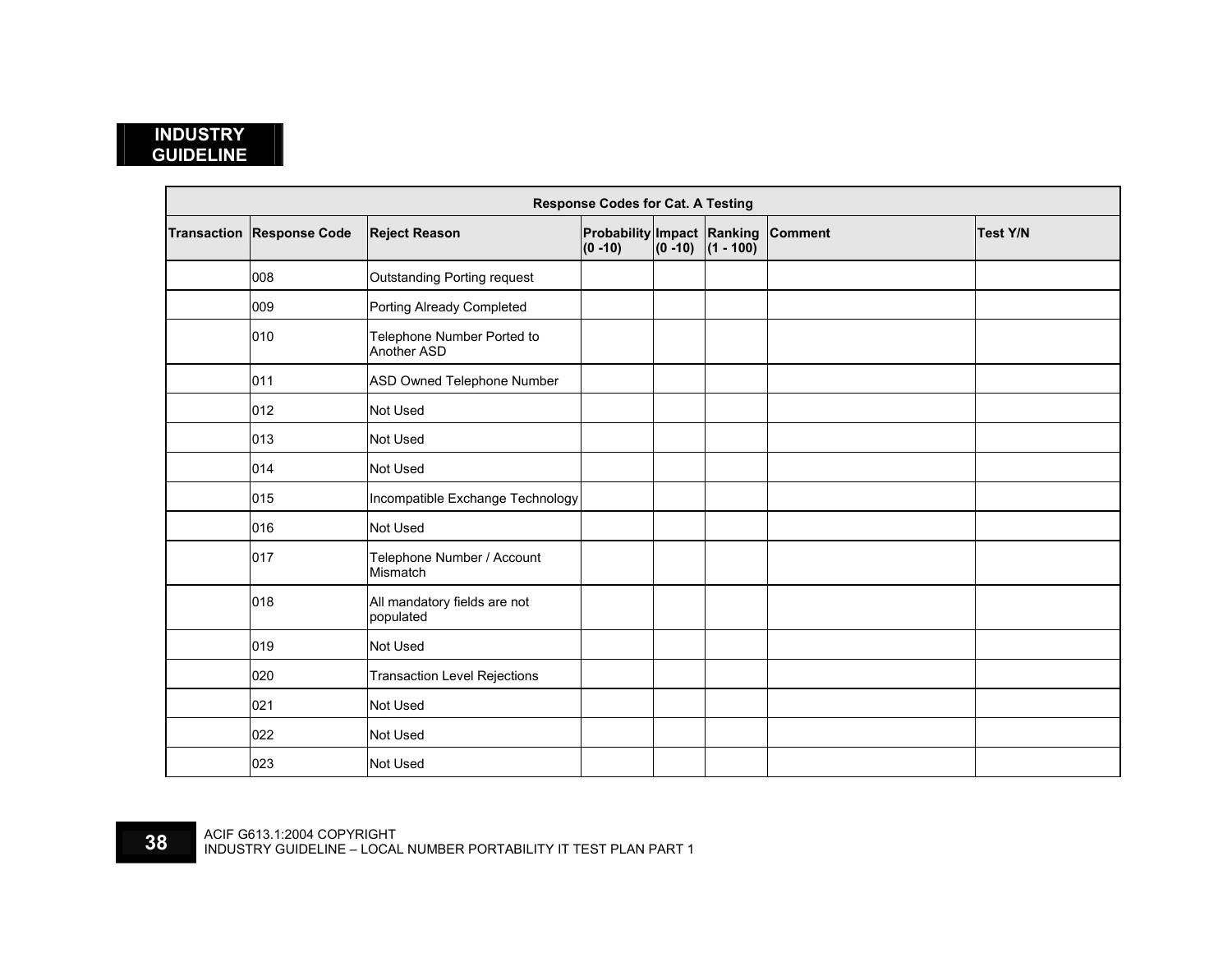## **APPENDIX D**

| <b>Response Codes for Cat. A Testing</b> |                           |                                                |                                                  |  |                        |  |                 |  |
|------------------------------------------|---------------------------|------------------------------------------------|--------------------------------------------------|--|------------------------|--|-----------------|--|
|                                          | Transaction Response Code | <b>Reject Reason</b>                           | Probability Impact Ranking Comment<br>$(0 - 10)$ |  | $(0 - 10)$ $(1 - 100)$ |  | <b>Test Y/N</b> |  |
|                                          | 024                       | Not Used                                       |                                                  |  |                        |  |                 |  |
|                                          | 025                       | Not Used                                       |                                                  |  |                        |  |                 |  |
|                                          | 026                       | Not Used                                       |                                                  |  |                        |  |                 |  |
|                                          | 027                       | Not Used                                       |                                                  |  |                        |  |                 |  |
|                                          | 028                       | <b>Not Used</b>                                |                                                  |  |                        |  |                 |  |
|                                          | 029                       | Not Used                                       |                                                  |  |                        |  |                 |  |
|                                          | 030                       | Not Used                                       |                                                  |  |                        |  |                 |  |
|                                          | 031                       | Not Used                                       |                                                  |  |                        |  |                 |  |
|                                          | 032                       | Insufficient notification time frame           |                                                  |  |                        |  |                 |  |
|                                          | 033                       | Not Used                                       |                                                  |  |                        |  |                 |  |
|                                          | 034                       | Cutover outside agreed hours                   |                                                  |  |                        |  |                 |  |
|                                          | 035                       | No Porting Request is currently<br>outstanding |                                                  |  |                        |  |                 |  |
|                                          | 036                       | <b>Invalid Cutover Timeslot</b>                |                                                  |  |                        |  |                 |  |
|                                          | 037                       | Retarget Limit exceeded                        |                                                  |  |                        |  |                 |  |
|                                          | 038                       | Giveback Invalid                               |                                                  |  |                        |  |                 |  |
|                                          | 039                       | Out of Area Telephone Number                   |                                                  |  |                        |  |                 |  |
|                                          | 040                       | Duplicate Telephone Number in                  |                                                  |  |                        |  |                 |  |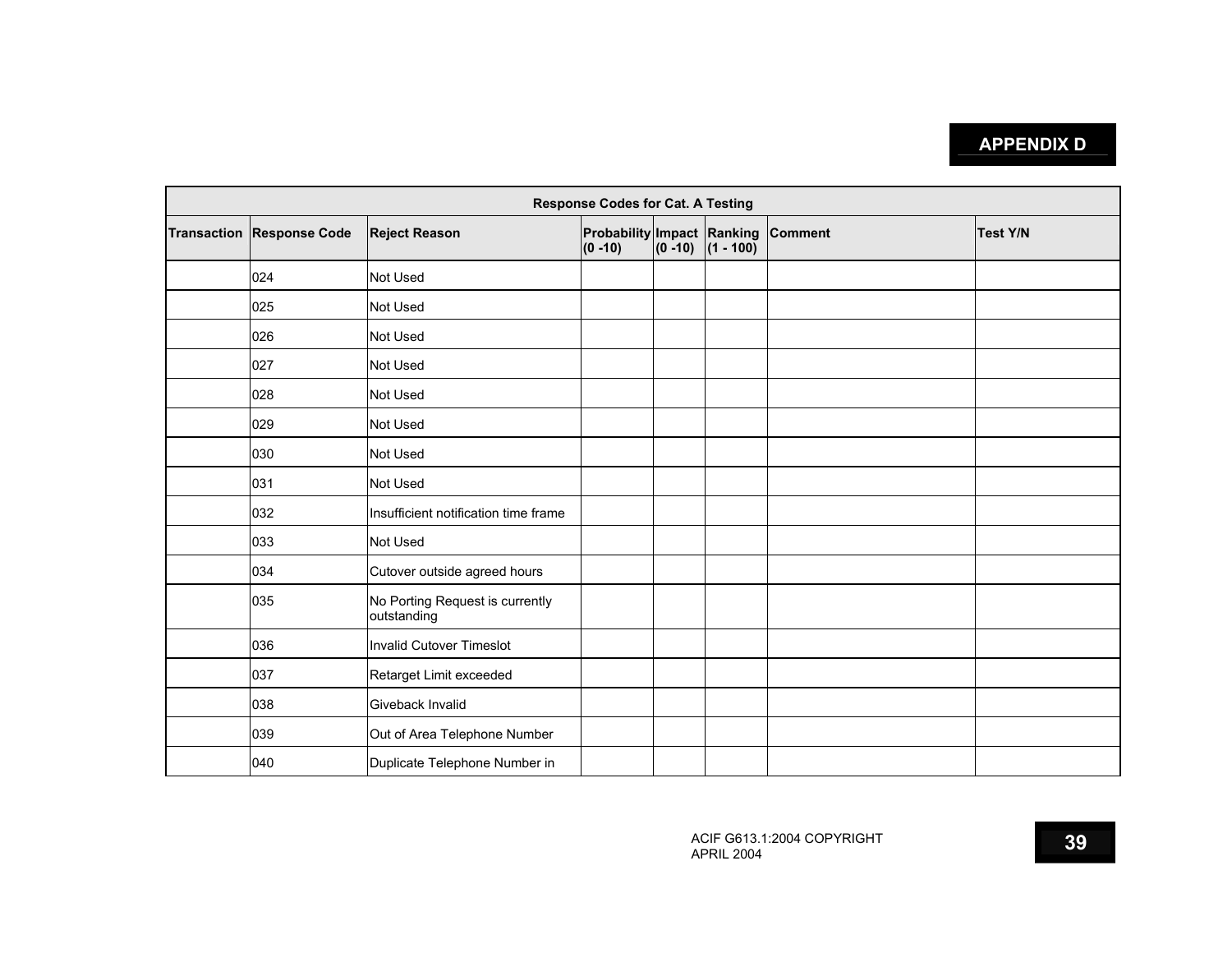

| <b>Response Codes for Cat. A Testing</b> |                                  |                                                                    |                                                         |            |             |  |                 |  |
|------------------------------------------|----------------------------------|--------------------------------------------------------------------|---------------------------------------------------------|------------|-------------|--|-----------------|--|
|                                          | <b>Transaction Response Code</b> | <b>Reject Reason</b>                                               | <b>Probability Impact Ranking Comment</b><br>$(0 - 10)$ | $(0 - 10)$ | $(1 - 100)$ |  | <b>Test Y/N</b> |  |
|                                          |                                  | <b>Batch</b>                                                       |                                                         |            |             |  |                 |  |
|                                          | 041                              | <b>Multiple Sites</b>                                              |                                                         |            |             |  |                 |  |
|                                          | 042                              | Not Used                                                           |                                                         |            |             |  |                 |  |
|                                          | 043                              | <b>Not Used</b>                                                    |                                                         |            |             |  |                 |  |
|                                          | 044                              | Not Used                                                           |                                                         |            |             |  |                 |  |
|                                          | 045                              | <b>Not Used</b>                                                    |                                                         |            |             |  |                 |  |
|                                          | 046                              | Not Used                                                           |                                                         |            |             |  |                 |  |
|                                          | 047                              | <b>Not Used</b>                                                    |                                                         |            |             |  |                 |  |
|                                          | 048                              | Not Used                                                           |                                                         |            |             |  |                 |  |
|                                          | 049                              | Not Used                                                           |                                                         |            |             |  |                 |  |
|                                          | 050                              | <b>Not Used</b>                                                    |                                                         |            |             |  |                 |  |
|                                          | 051                              | Telephone Number currently being<br>Ported to another C/CSP        |                                                         |            |             |  |                 |  |
|                                          | 052                              | Service is currently connected to<br>the ASD's network             |                                                         |            |             |  |                 |  |
|                                          | 053                              | Cutover Date is within the Lead<br>Time                            |                                                         |            |             |  |                 |  |
|                                          | 054                              | Cutover Date is outside Expiry Date                                |                                                         |            |             |  |                 |  |
|                                          | 055                              | Invalid Status - CNA Retarget or<br>Withdrawal requested after CCA |                                                         |            |             |  |                 |  |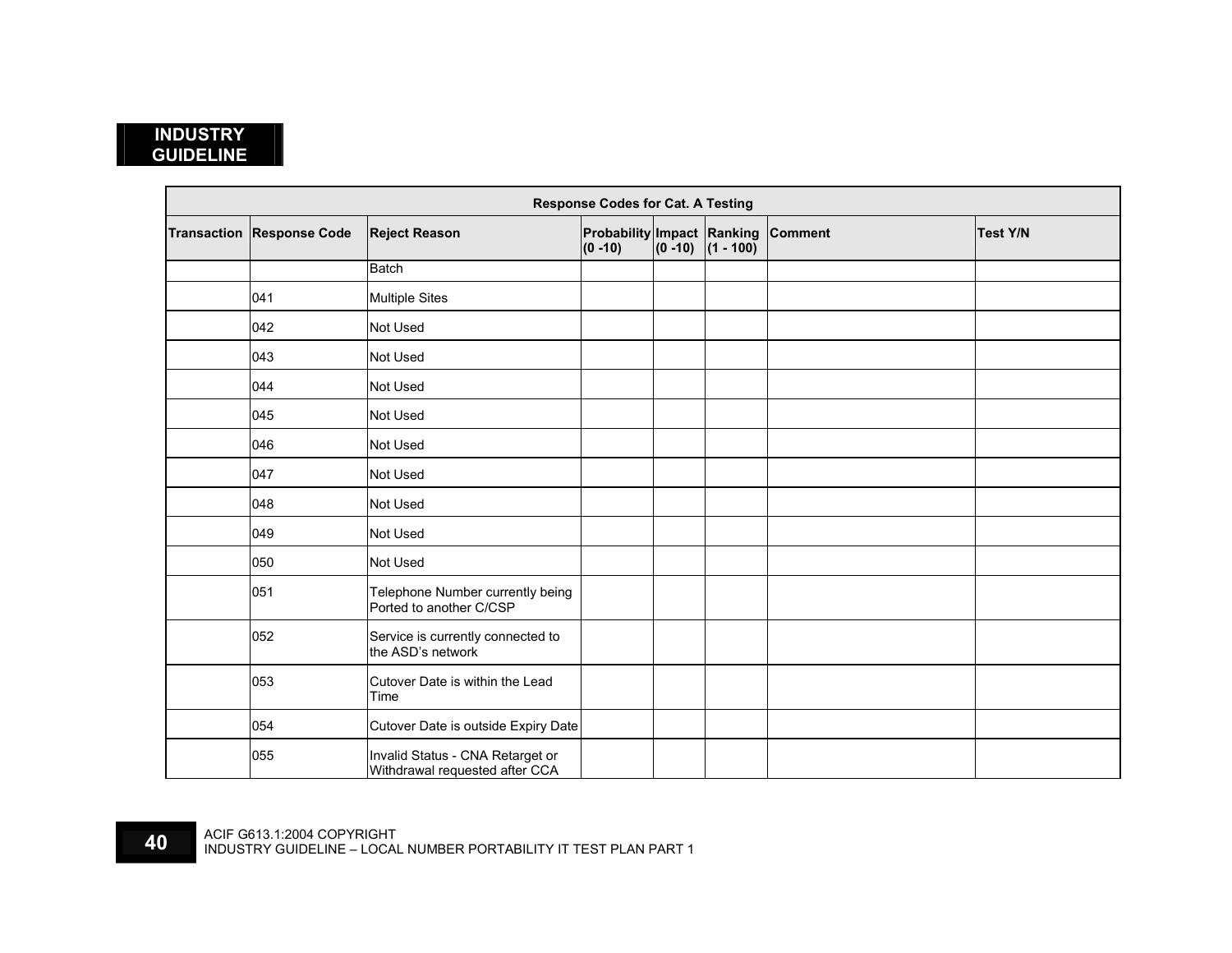## **APPENDIX D**

| <b>Response Codes for Cat. A Testing</b> |                                  |                                                                            |                                                  |  |                        |  |                 |  |
|------------------------------------------|----------------------------------|----------------------------------------------------------------------------|--------------------------------------------------|--|------------------------|--|-----------------|--|
|                                          | <b>Transaction Response Code</b> | <b>Reject Reason</b>                                                       | Probability Impact Ranking Comment<br>$(0 - 10)$ |  | $(0 - 10)$ $(1 - 100)$ |  | <b>Test Y/N</b> |  |
|                                          |                                  | was Confirmed                                                              |                                                  |  |                        |  |                 |  |
|                                          | 056                              | Invalid Withdrawal Request                                                 |                                                  |  |                        |  |                 |  |
|                                          | 057                              | Invalid Retarget Request                                                   |                                                  |  |                        |  |                 |  |
|                                          | 058                              | Not Used                                                                   |                                                  |  |                        |  |                 |  |
|                                          | 059                              | Not Used                                                                   |                                                  |  |                        |  |                 |  |
|                                          | 060                              | Incomplete Number Block or<br>missing Telephone Numbers in<br><b>Batch</b> |                                                  |  |                        |  |                 |  |
|                                          | 061                              | <b>Batch Reference Number Missing</b>                                      |                                                  |  |                        |  |                 |  |
|                                          | 062                              | Giveback Date Invalid                                                      |                                                  |  |                        |  |                 |  |
|                                          | 063                              | Incorrect Category                                                         |                                                  |  |                        |  |                 |  |
|                                          | 064                              | Secondary Reject                                                           |                                                  |  |                        |  |                 |  |
|                                          | 065                              | Telephone Numbers are not<br>contiguous for a product                      |                                                  |  |                        |  |                 |  |
|                                          | 066                              | Not Used                                                                   |                                                  |  |                        |  |                 |  |
|                                          | 067                              | Invalid CA date                                                            |                                                  |  |                        |  |                 |  |
|                                          | 068                              | <b>Not Used</b>                                                            |                                                  |  |                        |  |                 |  |
|                                          | 069                              | Donor Reject                                                               |                                                  |  |                        |  |                 |  |
|                                          | 070                              | Not Used                                                                   |                                                  |  |                        |  |                 |  |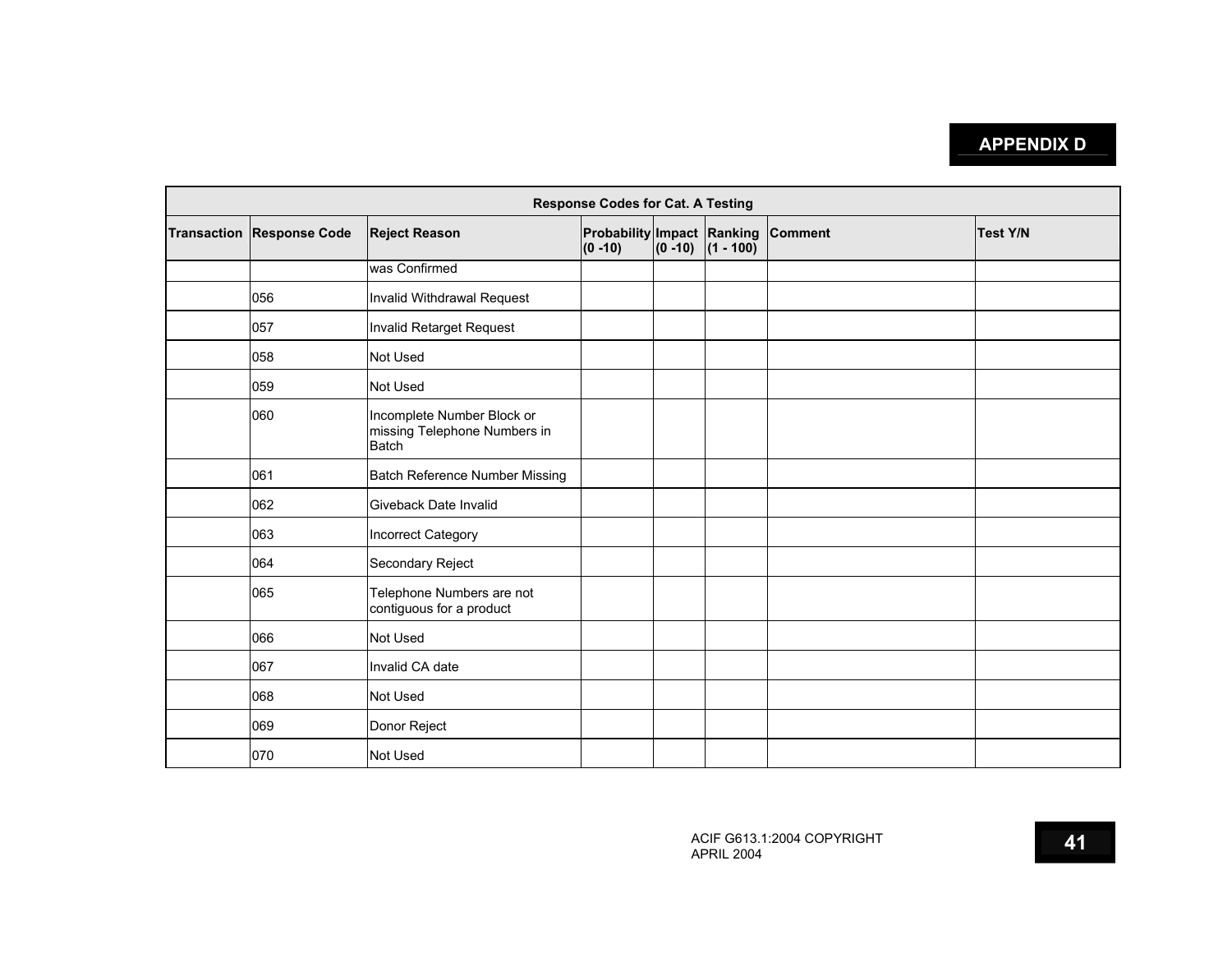

| <b>Response Codes for Cat. A Testing</b> |                                  |                         |                                                         |  |                        |  |                 |  |
|------------------------------------------|----------------------------------|-------------------------|---------------------------------------------------------|--|------------------------|--|-----------------|--|
|                                          | <b>Transaction Response Code</b> | <b>Reject Reason</b>    | <b>Probability Impact Ranking Comment</b><br>$(0 - 10)$ |  | $(0 - 10)$ $(1 - 100)$ |  | <b>Test Y/N</b> |  |
|                                          | 071                              | Not Used                |                                                         |  |                        |  |                 |  |
|                                          | 072                              | Not Used                |                                                         |  |                        |  |                 |  |
|                                          | 073                              | Excluded product        |                                                         |  |                        |  |                 |  |
|                                          | 074                              | Not Used                |                                                         |  |                        |  |                 |  |
|                                          | 075                              | Not Used                |                                                         |  |                        |  |                 |  |
|                                          | 076                              | Not Used                |                                                         |  |                        |  |                 |  |
|                                          | 077                              | Batch Number NOT unique |                                                         |  |                        |  |                 |  |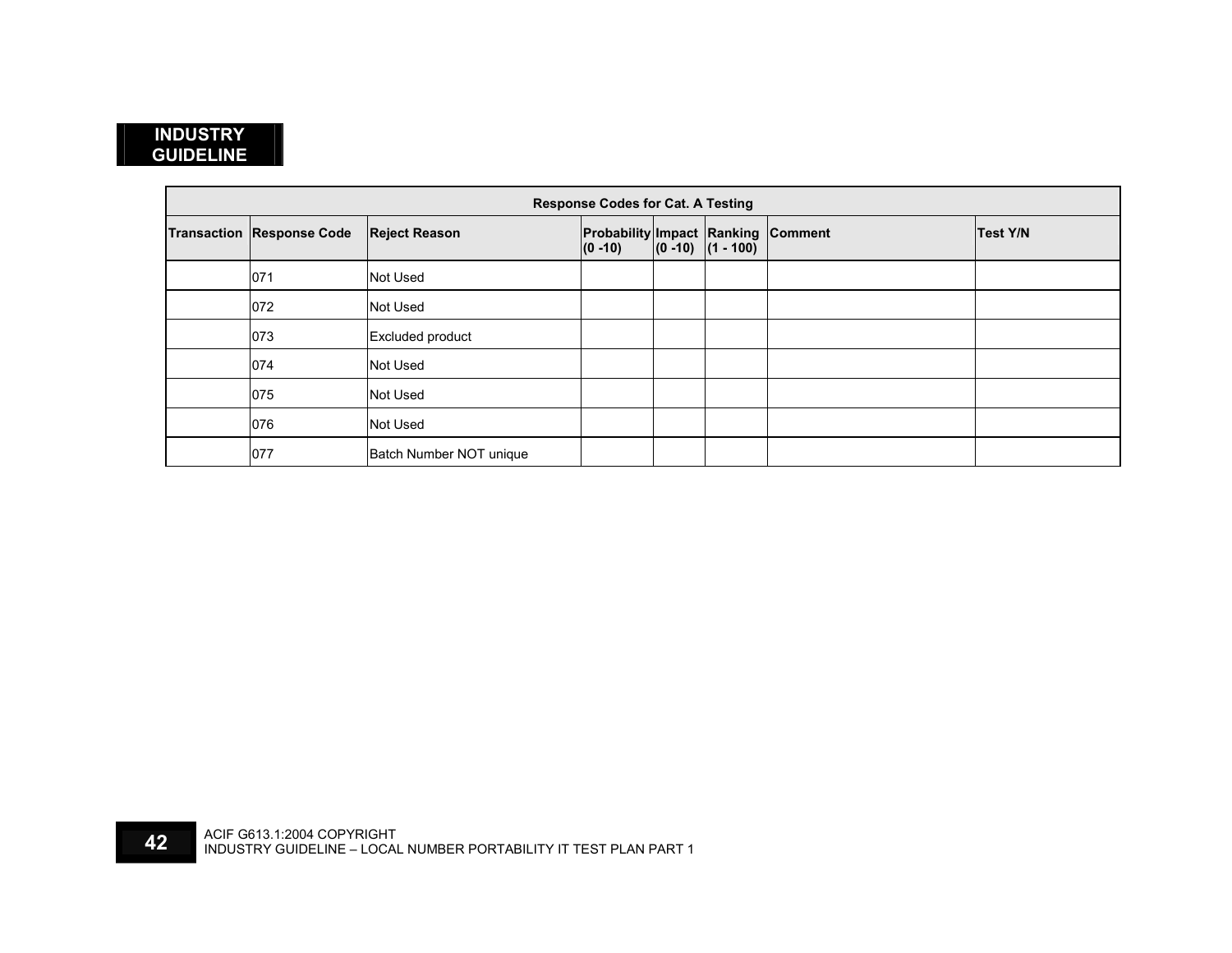## **APPENDIX E TEST SCENARIOS**

## **IT Link**

Each Participant will test that they can establish network connections with the other Participant. The test will be performed by each Participant successfully sending and receiving test files between the two Participants.

## **Application Layer**

Application Layer Testing will encompass scenarios such as Ports and Givebacks and details for each Category are provided as follows:

Cat. A Process – see ACIF G613.2:2004 *Local Number Portability IT Test Plan Part 2 – Category A* Industry Guideline

Cat. B Process – see ACIF G613.3:2004 *Local Number Portability IT Test Plan Part 3 – Category B* Industry Guideline

Cat. C Process – see ACIF G613.4:2004 *Local Number Portability IT Test Plan Part 4 – Category C*  Industry Guideline

Cat. D Process – see ACIF G613.5:2004 *Local Number Portability IT Test Plan Part 5 – Category D* Industry Guideline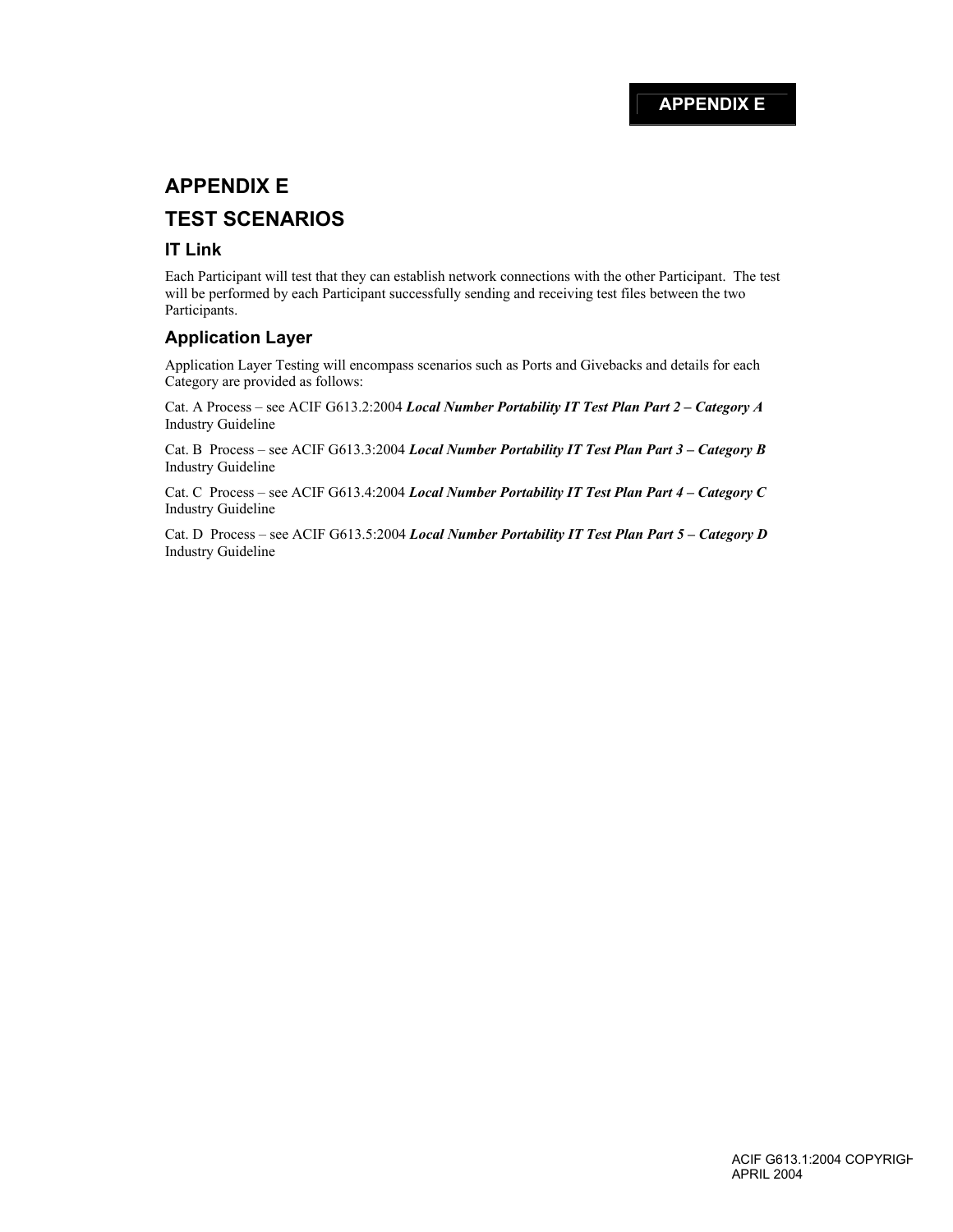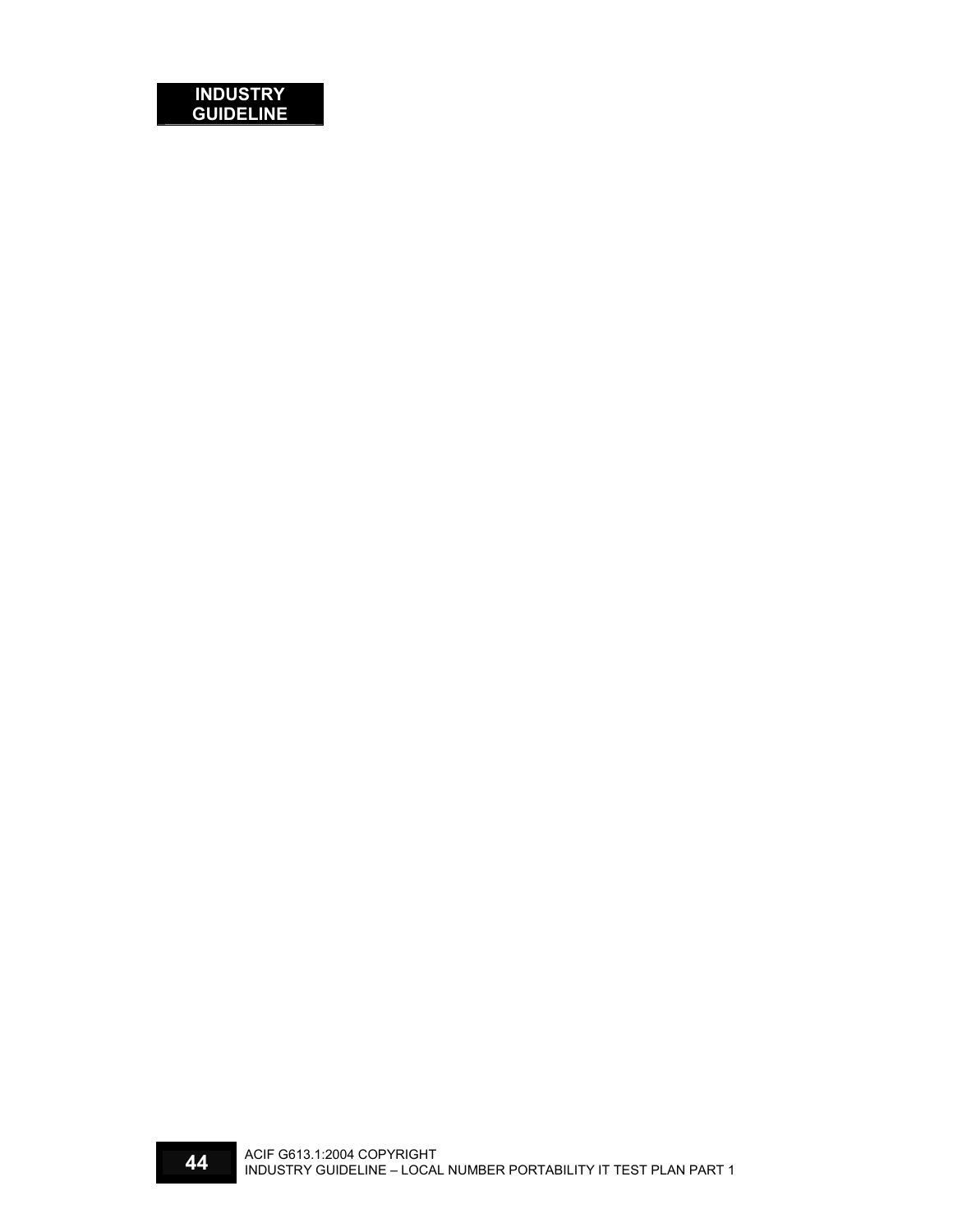## **APPENDIX F SAMPLE TEST SUMMARY REPORT CONTENTS**

- 1. Introduction
	- 1.1 Purpose
	- 1.2 Scope
	- 1.3 References
- 2. Executive summary
- 3. Reporting test results
	- 3.1 Outside scope of testing
	- 3.2 Test scope
	- 3.3 Test results
- 4. Issues outstanding
- 5. Conclusions and recommendations
	- 5.1 Specific conclusion
	- 5.2 Specific recommendation
	- 5.3 General recommendation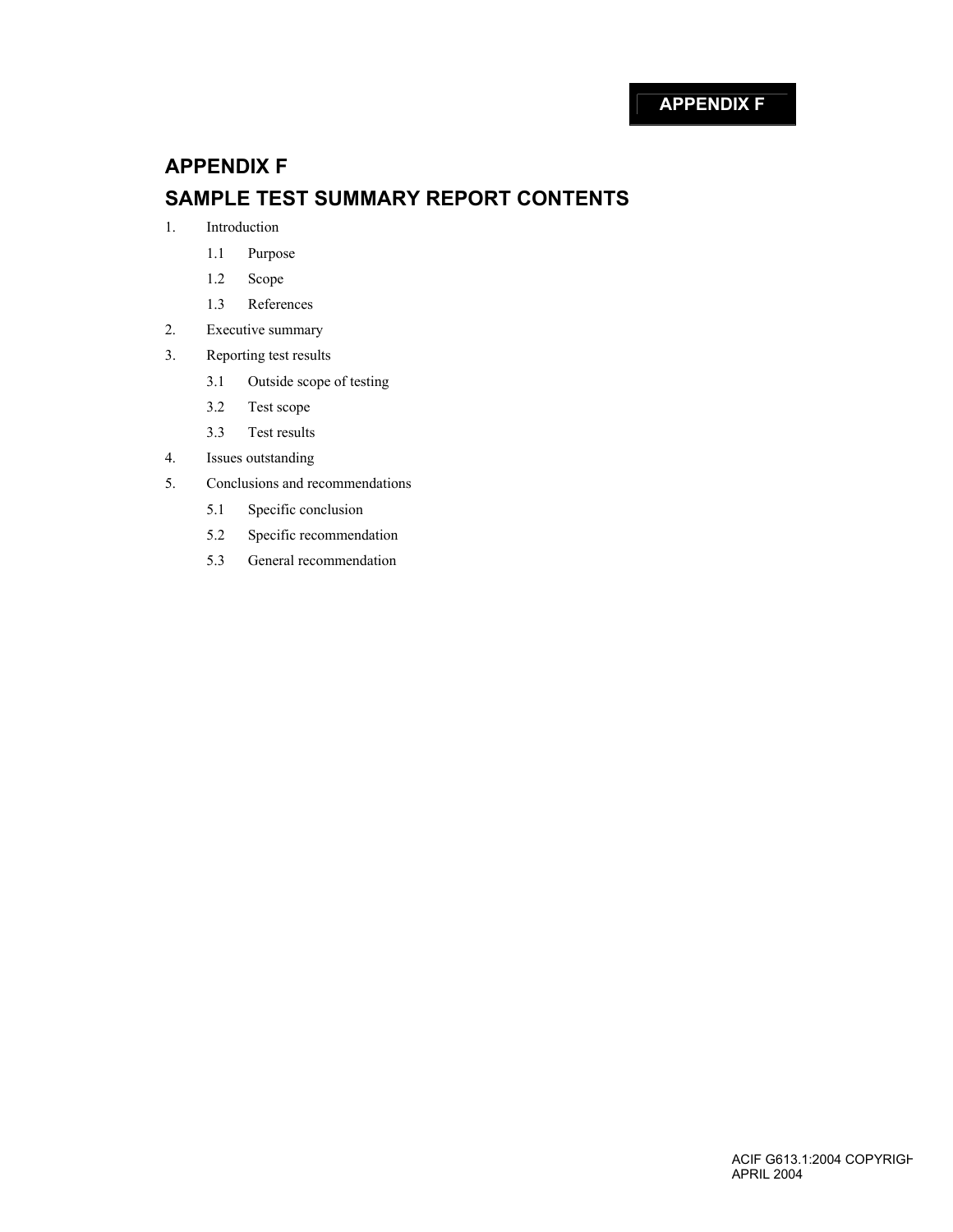

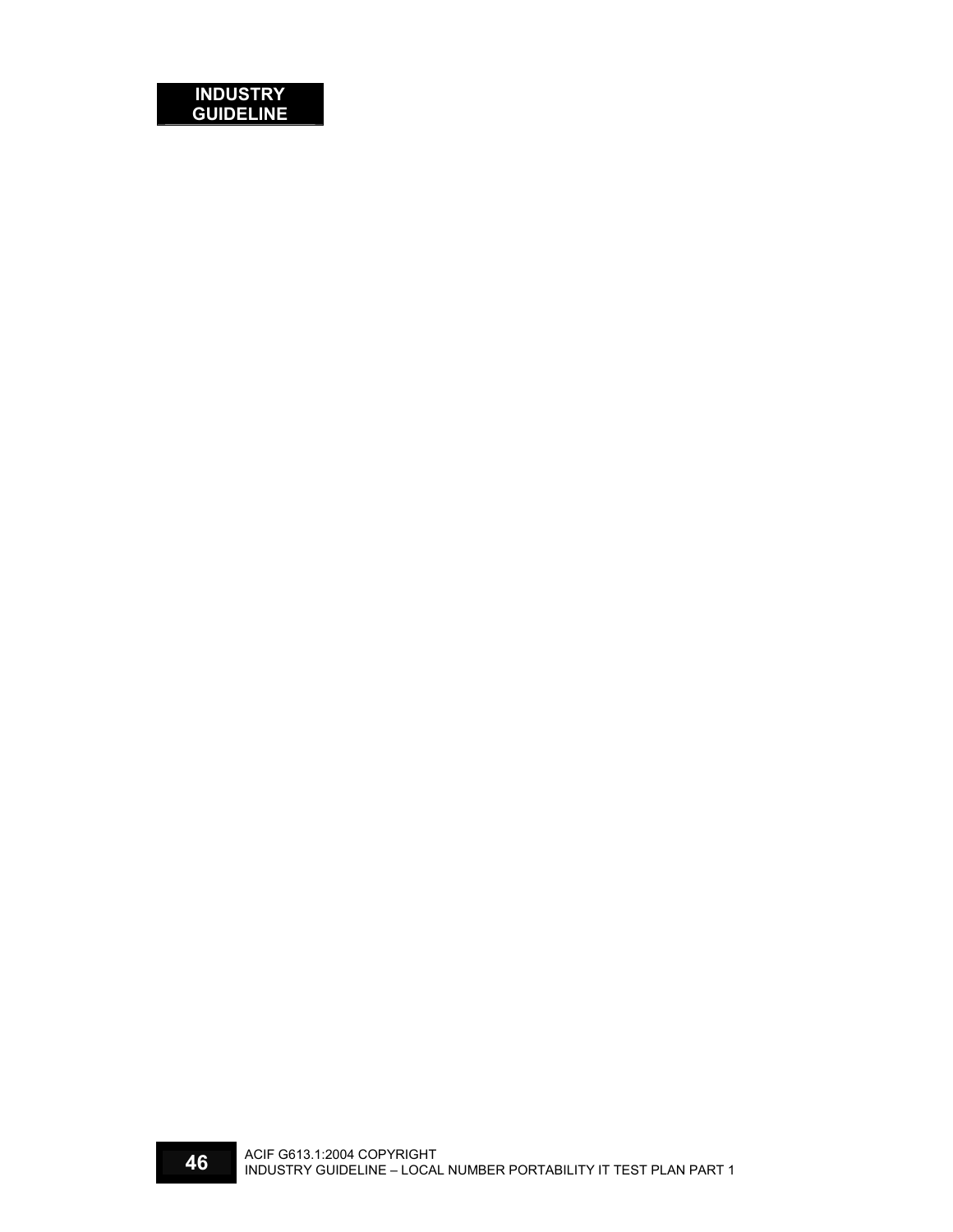ACIF is an industry owned, resourced and operated company established to implement and manage communications self-regulation within Australia. ACIF's role is to develop and administer technical and operating arrangements to foster a thriving, effective communications industry serving the Australian community through

- the timely delivery of Standards, Codes and other documents to support competition and protect consumers;
- widespread compliance; and
- the provision of facilitation, coordination and implementation services to enable the cooperative resolution of strategic and operational industry issues.

ACIF comprises a Board, an Advisory Assembly, standing Reference Panels, task specific Working Committees, Industry Facilitation/Coordination Groups, Consumer Advisory Bodies and a small Executive. Its members include carriers, carriage/content service providers, business and residential consumer groups, industry associations and individual companies.

The ACIF Standards and Codes development process involves the ACIF Board, Reference Panels, Working Committees and the ACIF Executive. The roles and responsibilities of all these parties and the applicable operating procedures are specified in the ACIF Operating Manual.

These procedures are based upon ACIF's openness, consensus, representation and consultation imperatives and have been designed to ensure that all sectors of Australian society are reasonably able to influence the development of Standards and Codes. Reference Panels and Working Committees must be representative of parties interested in the subject matter of the body of work being undertaken. All draft Codes/Standards are also released for public comment prior to publication to ensure outputs reflect the needs and concerns of all stakeholders.